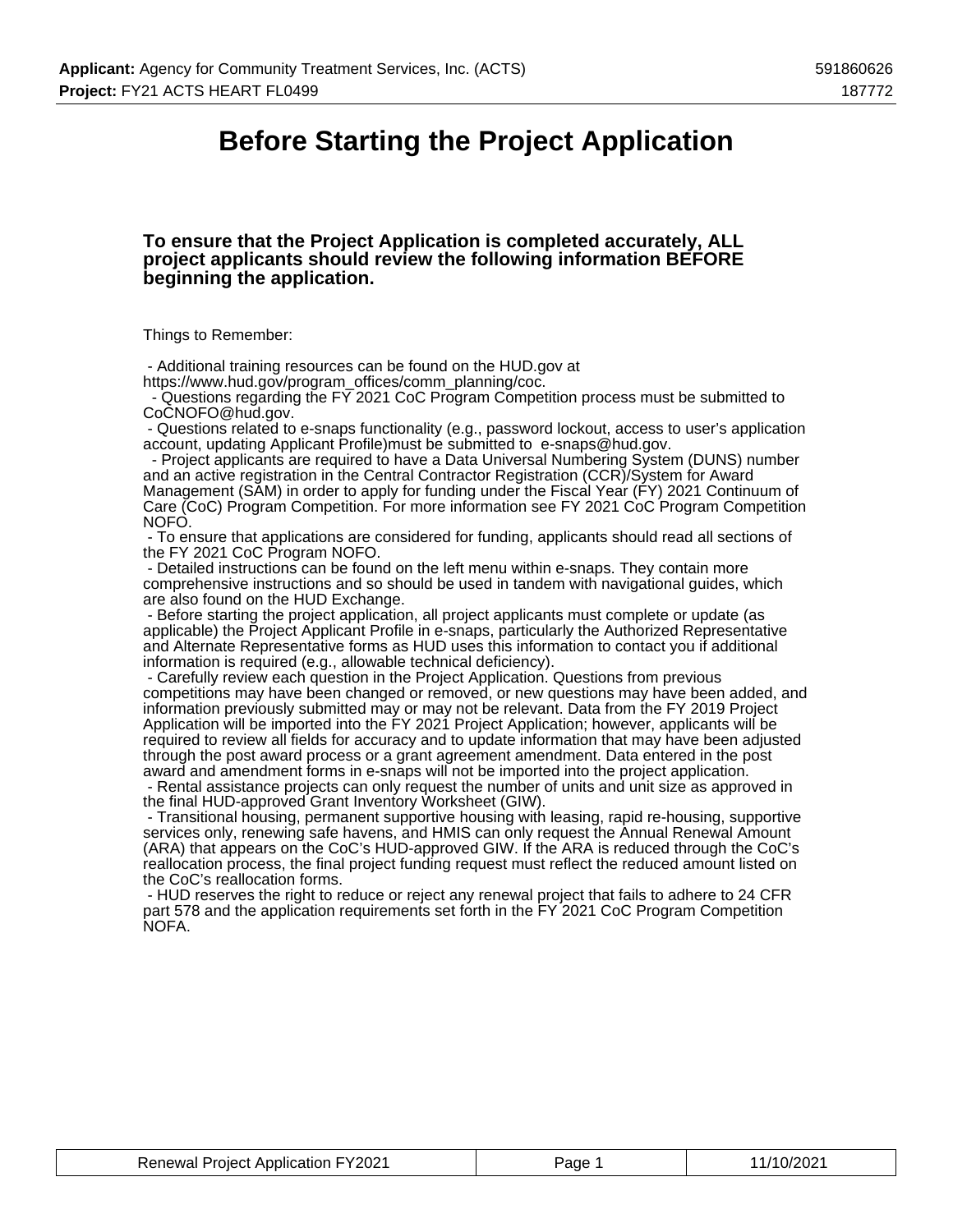# **1A. SF-424 Application Type**

| <b>1. Type of Submission:</b> Application                                                                                                                                                                                                                                                            |                                                     |
|------------------------------------------------------------------------------------------------------------------------------------------------------------------------------------------------------------------------------------------------------------------------------------------------------|-----------------------------------------------------|
|                                                                                                                                                                                                                                                                                                      | 2. Type of Application: Renewal Project Application |
| If "Revision", select appropriate letter(s):                                                                                                                                                                                                                                                         |                                                     |
| If "Other", specify:                                                                                                                                                                                                                                                                                 |                                                     |
| <b>3. Date Received: 11/10/2021</b>                                                                                                                                                                                                                                                                  |                                                     |
| 4. Applicant Identifier:                                                                                                                                                                                                                                                                             |                                                     |
| 5a. Federal Entity Identifier:                                                                                                                                                                                                                                                                       |                                                     |
| 5b. Federal Award Identifier: FL0499<br>This is the first 6 digits of the Grant Number,<br>known as the PIN, that will also be indicated<br>on Screen 3A Project Detail. This number<br>must match the first 6 digits of the grant<br>number on the HUD approved Grant Inventory<br>Worksheet (GIW). |                                                     |
| <b>Check to confrim that the Federal Award</b><br>Identifier has been updated to reflect the<br>most recently awarded grant number                                                                                                                                                                   | $\mathsf{X}$                                        |
| 6. Date Received by State:                                                                                                                                                                                                                                                                           |                                                     |
| 7. State Application Identifier:                                                                                                                                                                                                                                                                     |                                                     |

| <b>Renewal Project Application FY2021</b> | Page 2 | 11/10/2021 |
|-------------------------------------------|--------|------------|
|-------------------------------------------|--------|------------|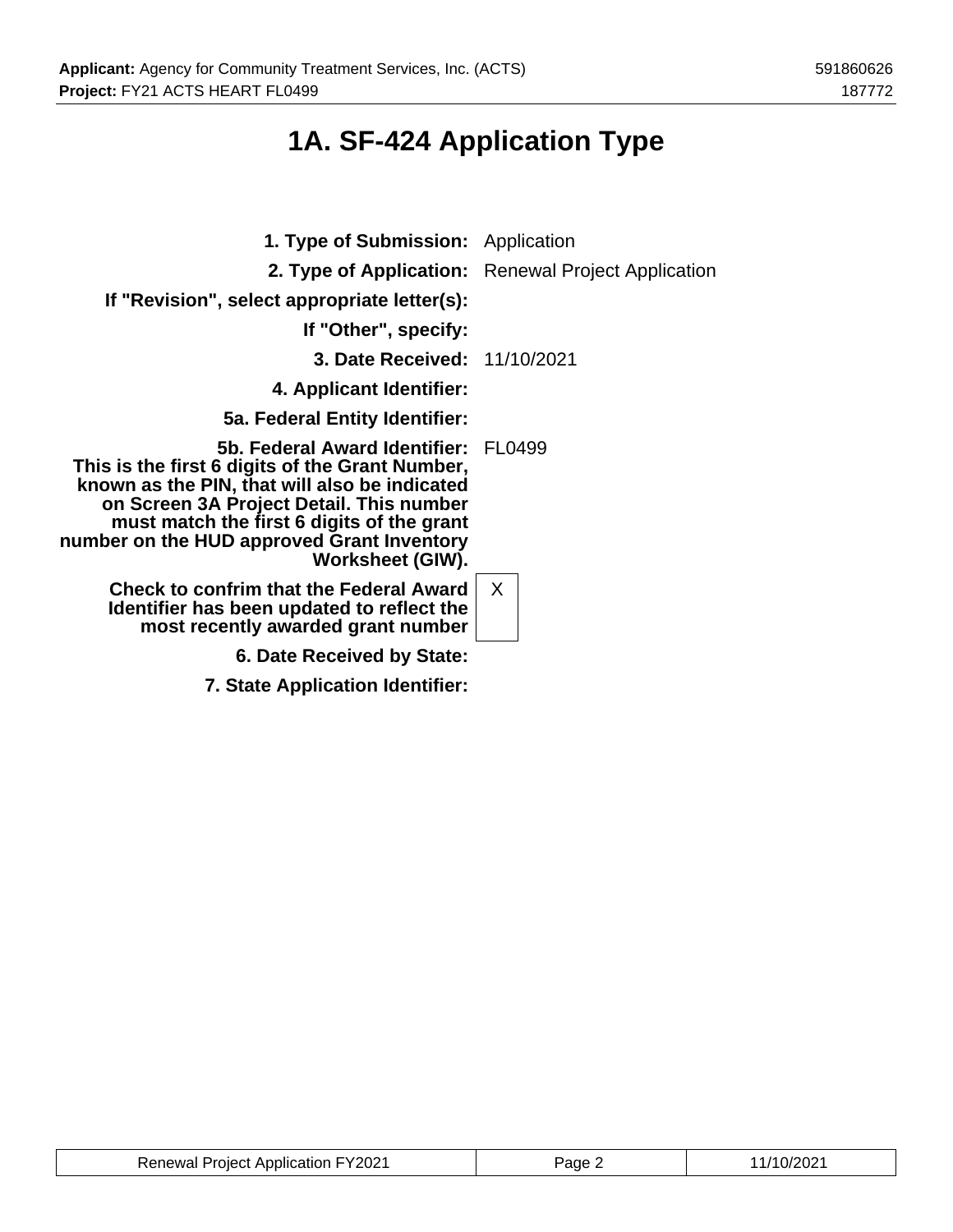# **1B. SF-424 Legal Applicant**

### **8. Applicant a. Legal Name:** Agency for Community Treatment Services, Inc. (ACTS) **b. Employer/Taxpayer Identification Number** 59-1860626 **(EIN/TIN):**

| c. Organizational DUNS:                            |                       | 172117764                                     | <b>PLUS 4</b> |  |
|----------------------------------------------------|-----------------------|-----------------------------------------------|---------------|--|
|                                                    |                       |                                               |               |  |
| d. Address                                         |                       |                                               |               |  |
|                                                    |                       | <b>Street 1: 4612 N. 56th Street</b>          |               |  |
| <b>Street 2:</b>                                   |                       |                                               |               |  |
| City:                                              | Tampa                 |                                               |               |  |
| <b>County: Hillsborough</b>                        |                       |                                               |               |  |
|                                                    | <b>State: Florida</b> |                                               |               |  |
| <b>Country: United States</b>                      |                       |                                               |               |  |
| Zip / Postal Code: 33610                           |                       |                                               |               |  |
|                                                    |                       |                                               |               |  |
| e. Organizational Unit (optional)                  |                       |                                               |               |  |
| <b>Department Name:</b> Housing Dept.              |                       |                                               |               |  |
| <b>Division Name:</b>                              |                       |                                               |               |  |
|                                                    |                       |                                               |               |  |
| f. Name and contact information of person to<br>be |                       |                                               |               |  |
| contacted on matters involving this<br>application |                       |                                               |               |  |
| Prefix: Mr.                                        |                       |                                               |               |  |
| First Name: Hayward                                |                       |                                               |               |  |
| <b>Middle Name:</b>                                |                       |                                               |               |  |
| <b>Last Name: Davis</b>                            |                       |                                               |               |  |
| Suffix:                                            |                       |                                               |               |  |
|                                                    |                       | <b>Title:</b> Housing Program Administrator   |               |  |
| <b>Organizational Affiliation:</b>                 | (ACTS)                | Agency for Community Treatment Services, Inc. |               |  |
|                                                    |                       |                                               |               |  |

| <b>Renewal Project Application FY2021</b> | Page | l/10/2021 |
|-------------------------------------------|------|-----------|
|-------------------------------------------|------|-----------|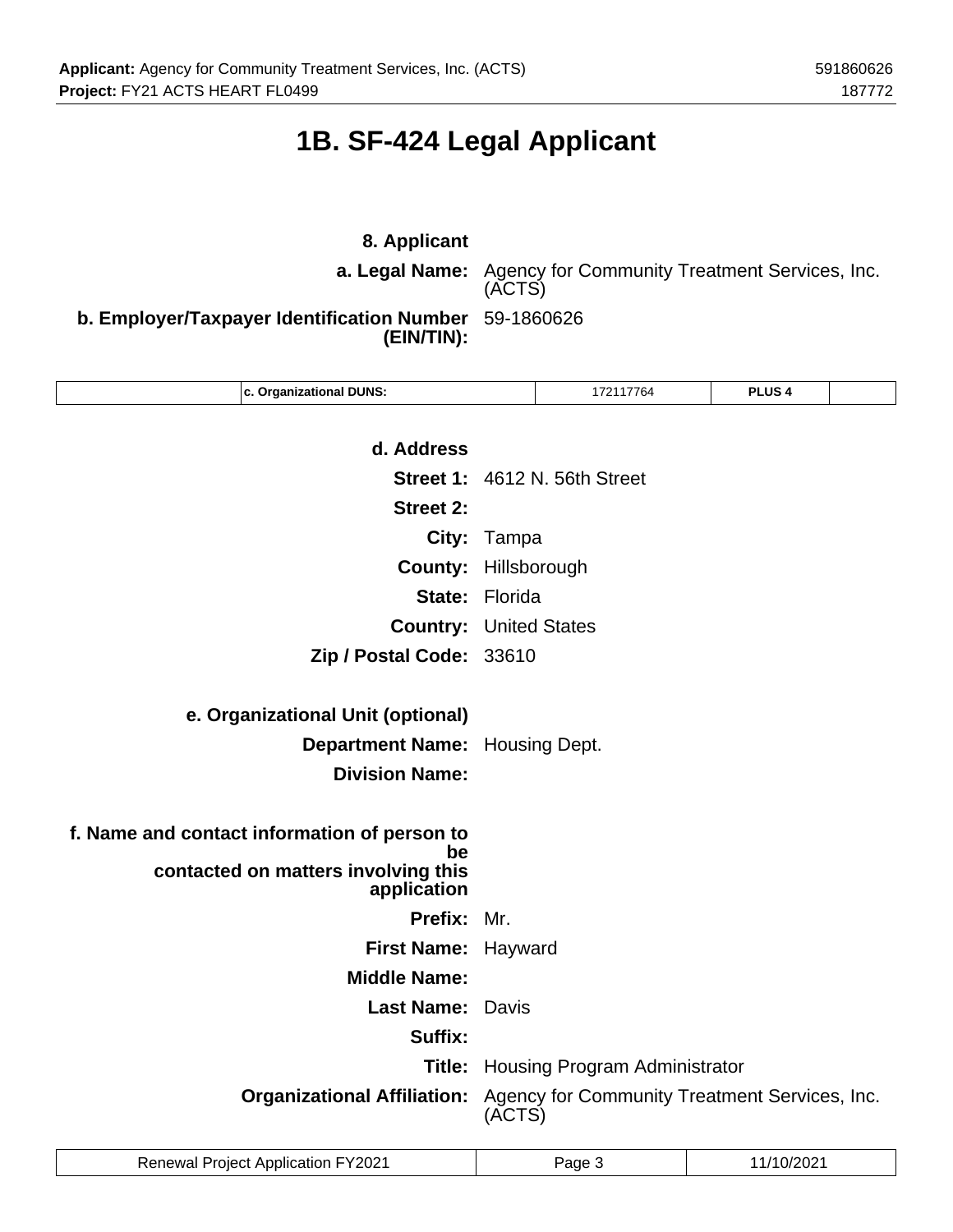| <b>Telephone Number:</b> (813) 850-7743 |                                   |
|-----------------------------------------|-----------------------------------|
| <b>Extension:</b>                       |                                   |
|                                         | <b>Fax Number:</b> (813) 621-6899 |
|                                         | <b>Email:</b> hdavis@actsfl.org   |

| <b>Renewal Project Application FY2021</b> | Page | 11/10/2021 |
|-------------------------------------------|------|------------|
|-------------------------------------------|------|------------|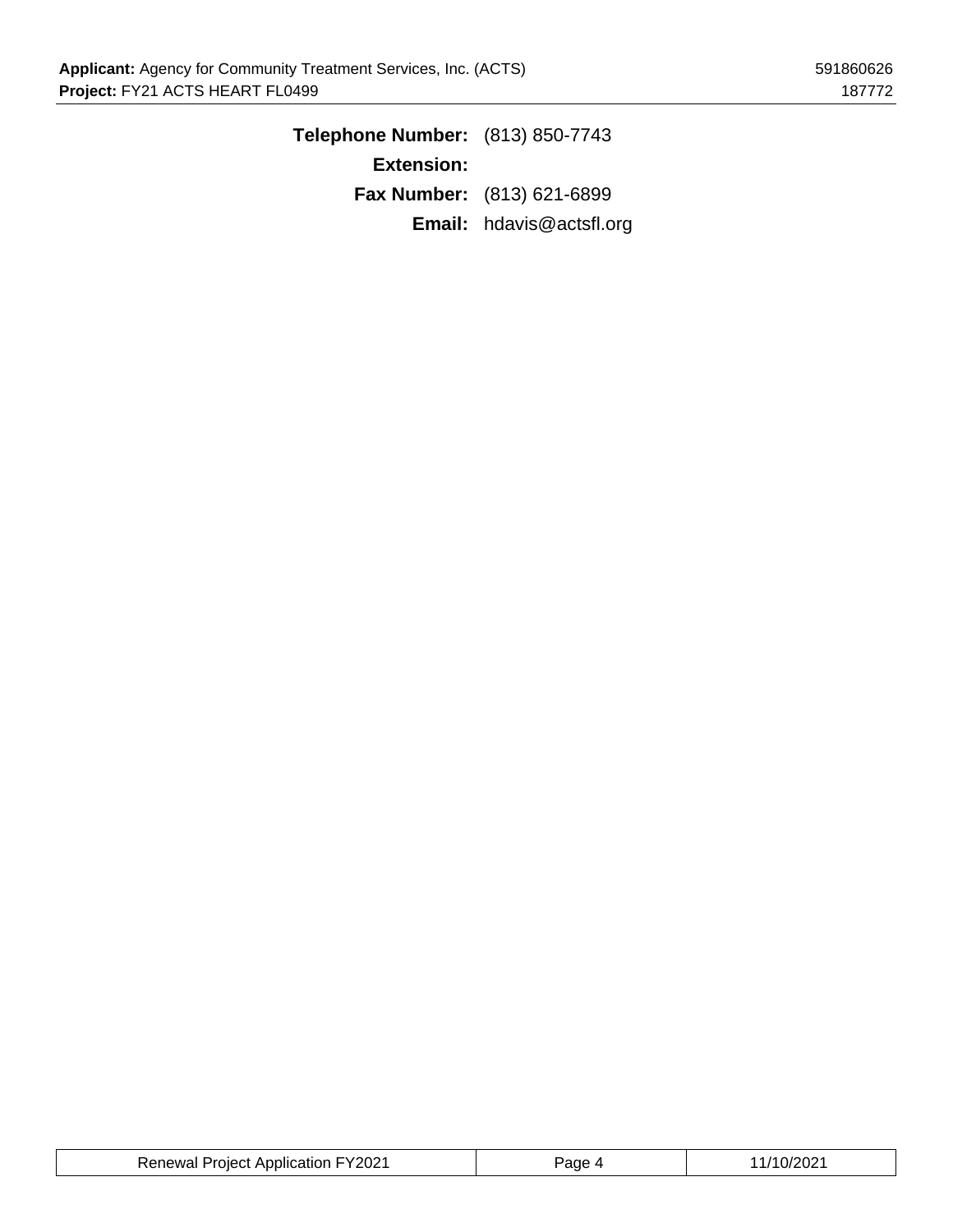# **1C. SF-424 Application Details**

|                                                                  | 9. Type of Applicant: M. Nonprofit with 501C3 IRS Status                |
|------------------------------------------------------------------|-------------------------------------------------------------------------|
|                                                                  | 10. Name of Federal Agency: Department of Housing and Urban Development |
| 11. Catalog of Federal Domestic Assistance CoC Program<br>Title: |                                                                         |
| CFDA Number: 14.267                                              |                                                                         |
| 12. Funding Opportunity Number: FR-6500-N25                      |                                                                         |
|                                                                  | <b>Title: Continuum of Care Homeless Assistance</b><br>Competition      |
| <b>13. Competition Identification Number:</b>                    |                                                                         |

**Title:**

| <b>Renewal Project Application FY2021</b> | ane' | ____ |
|-------------------------------------------|------|------|
|-------------------------------------------|------|------|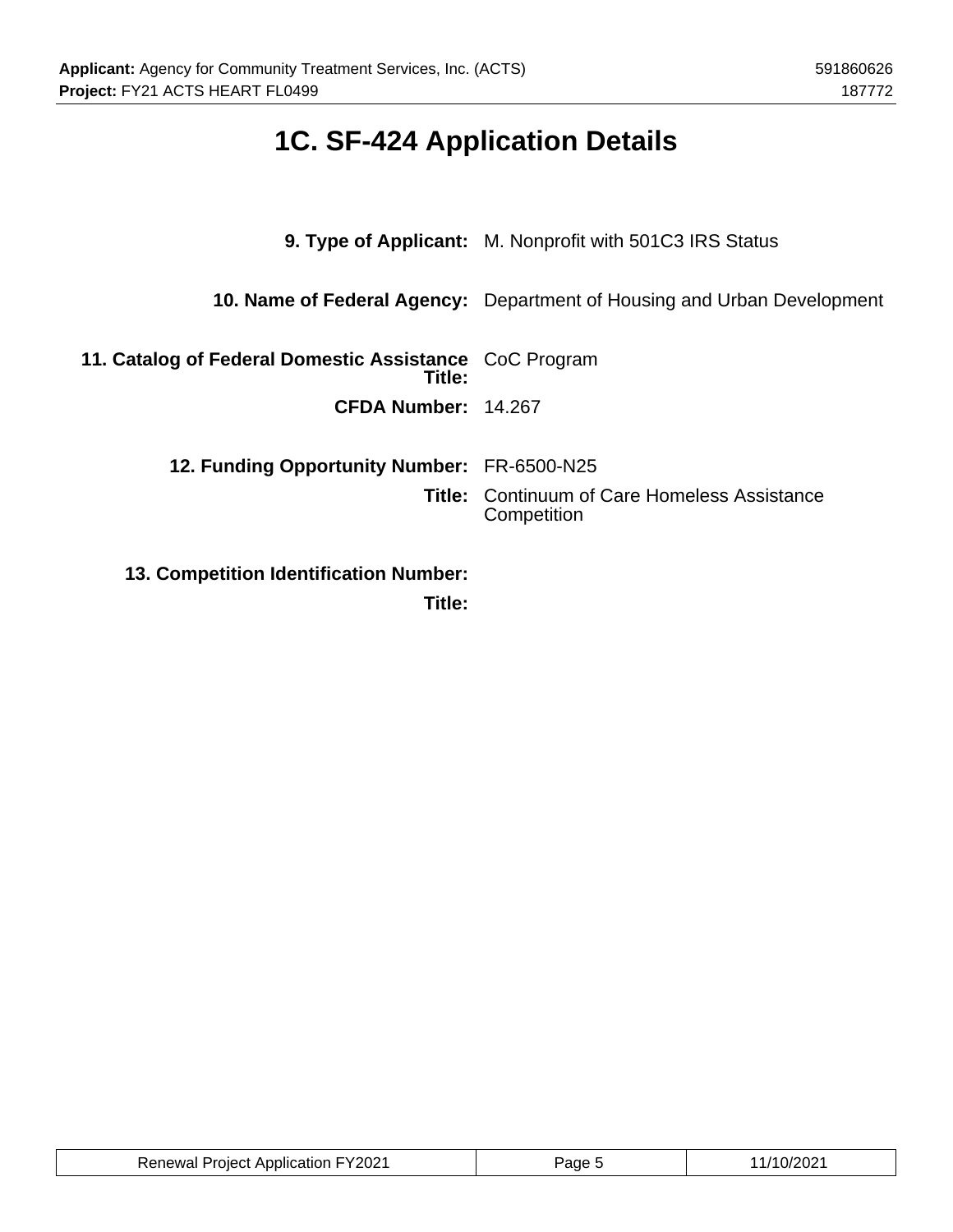# **1D. SF-424 Congressional District(s)**

| 14. Area(s) affected by the project (State(s)<br>Florida             |
|----------------------------------------------------------------------|
| 15. Descriptive Title of Applicant's Project: FY21 ACTS HEART FL0499 |
|                                                                      |
| a. Applicant: FL-014, FL-015, FL-012                                 |
| <b>b. Project:</b> FL-014, FL-015, FL-013                            |
|                                                                      |
| a. Start Date: 12/01/2022                                            |
| <b>b. End Date: 11/30/2023</b>                                       |
|                                                                      |
|                                                                      |
|                                                                      |
|                                                                      |
|                                                                      |
|                                                                      |
|                                                                      |
|                                                                      |
|                                                                      |

| <b>Renewal Project Application FY2021</b> | Page P | 11/10/2021 |
|-------------------------------------------|--------|------------|
|-------------------------------------------|--------|------------|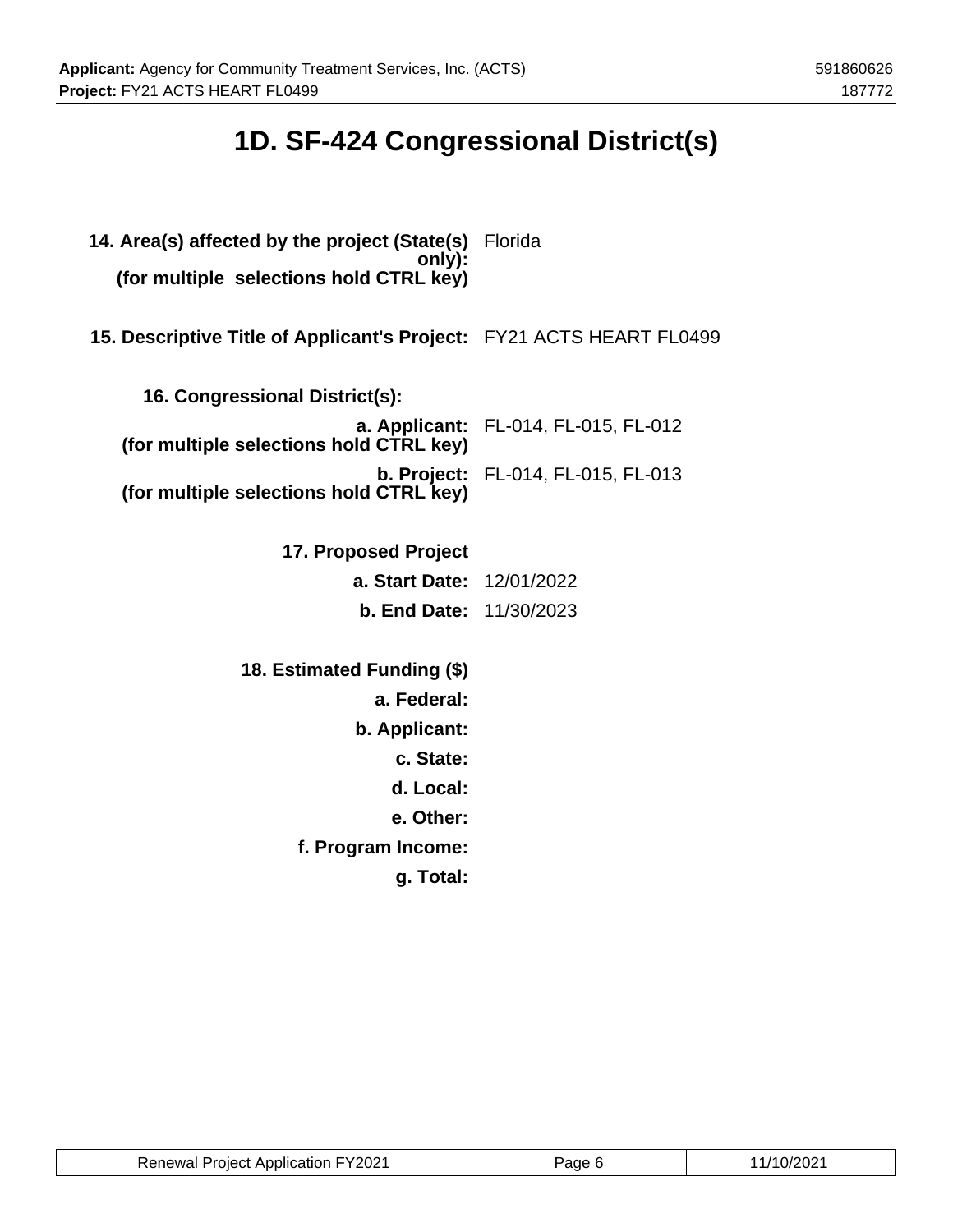### **1E. SF-424 Compliance**

**State Executive Order 12372 Process?** been selected by the State for review.

**19. Is the Application Subject to Review By** b. Program is subject to E.O. 12372 but has not

**If "YES", enter the date this application was made available to the State for review:**

**20. Is the Applicant delinquent on any Federal** No **debt?**

**If "YES," provide an explanation:**

| <b>Renewal Project Application FY2021</b> | aae | 10/2021 |
|-------------------------------------------|-----|---------|
|-------------------------------------------|-----|---------|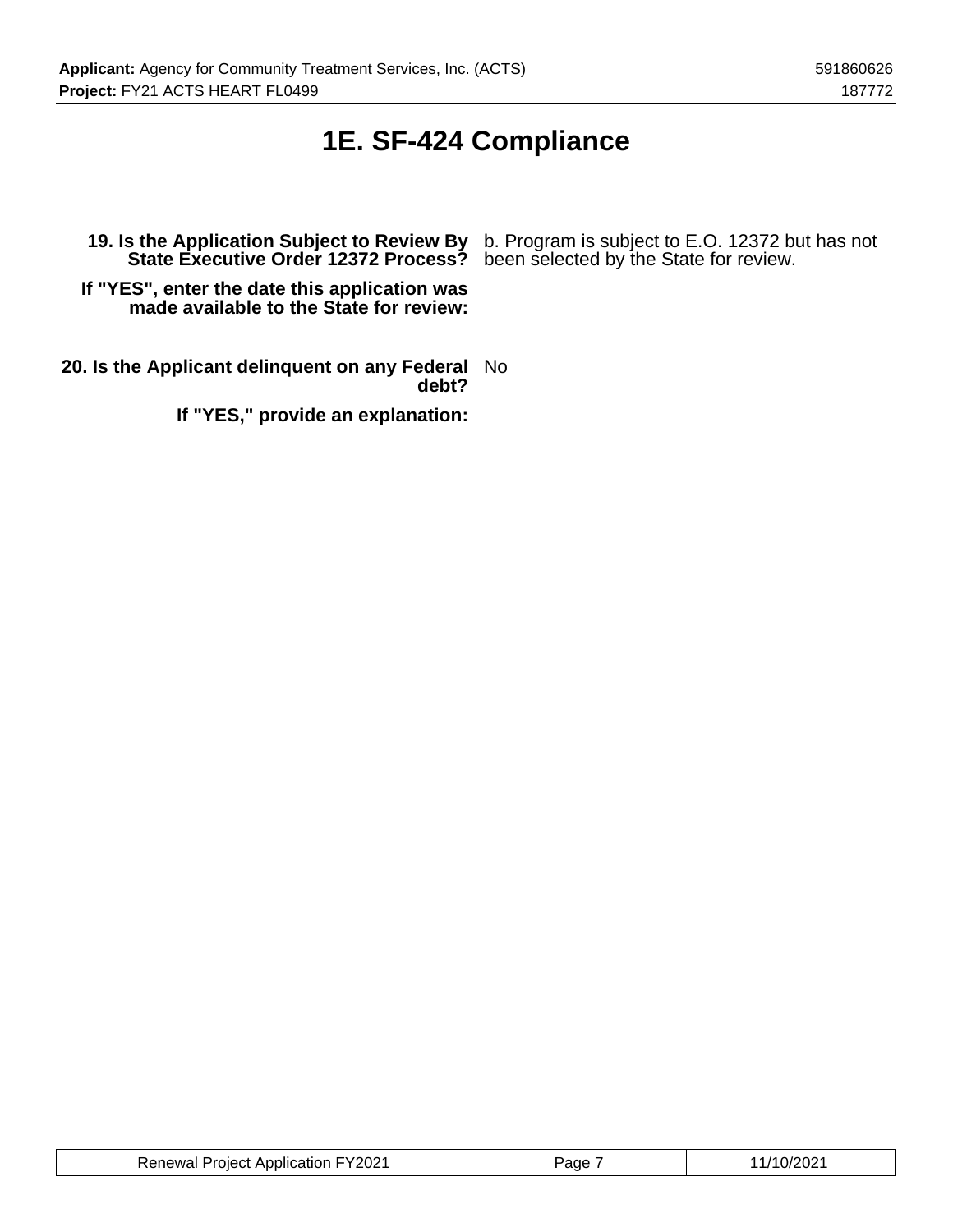### **1F. SF-424 Declaration**

**By signing and submitting this application, I certify (1) to the statements contained in the list of certifications\*\* and (2) that the statements herein are true, complete, and accurate to the best of my knowledge. I also provide the required assurances\*\* and agree to comply with any resulting terms if I accept an award. I am aware that any false, fictitious, or fraudulent statements or claims may subject me to criminal, civil, or administrative penalties. (U.S. Code, Title 218, Section 1001)**

**I AGREE:** X

**21. Authorized Representative**

| <b>Prefix: Mrs.</b>                                               |                                                                                              |
|-------------------------------------------------------------------|----------------------------------------------------------------------------------------------|
| First Name: Asha                                                  |                                                                                              |
| <b>Middle Name:</b>                                               |                                                                                              |
| <b>Last Name: Terminello</b>                                      |                                                                                              |
| Suffix:                                                           |                                                                                              |
|                                                                   | <b>Title: Chief Executive Officer</b>                                                        |
| <b>Telephone Number:</b> (813) 246-4899<br>(Format: 123-456-7890) |                                                                                              |
| (Format: 123-456-7890)                                            | <b>Fax Number:</b> (813) 621-6899                                                            |
|                                                                   | <b>Email:</b> aterminello@actsfl.org                                                         |
|                                                                   | <b>Signature of Authorized Representative:</b> Considered signed upon submission in e-snaps. |
| <b>Date Signed: 11/10/2021</b>                                    |                                                                                              |

| <b>Renewal Project Application FY2021</b> | Page 8 | 11/10/2021 |
|-------------------------------------------|--------|------------|
|-------------------------------------------|--------|------------|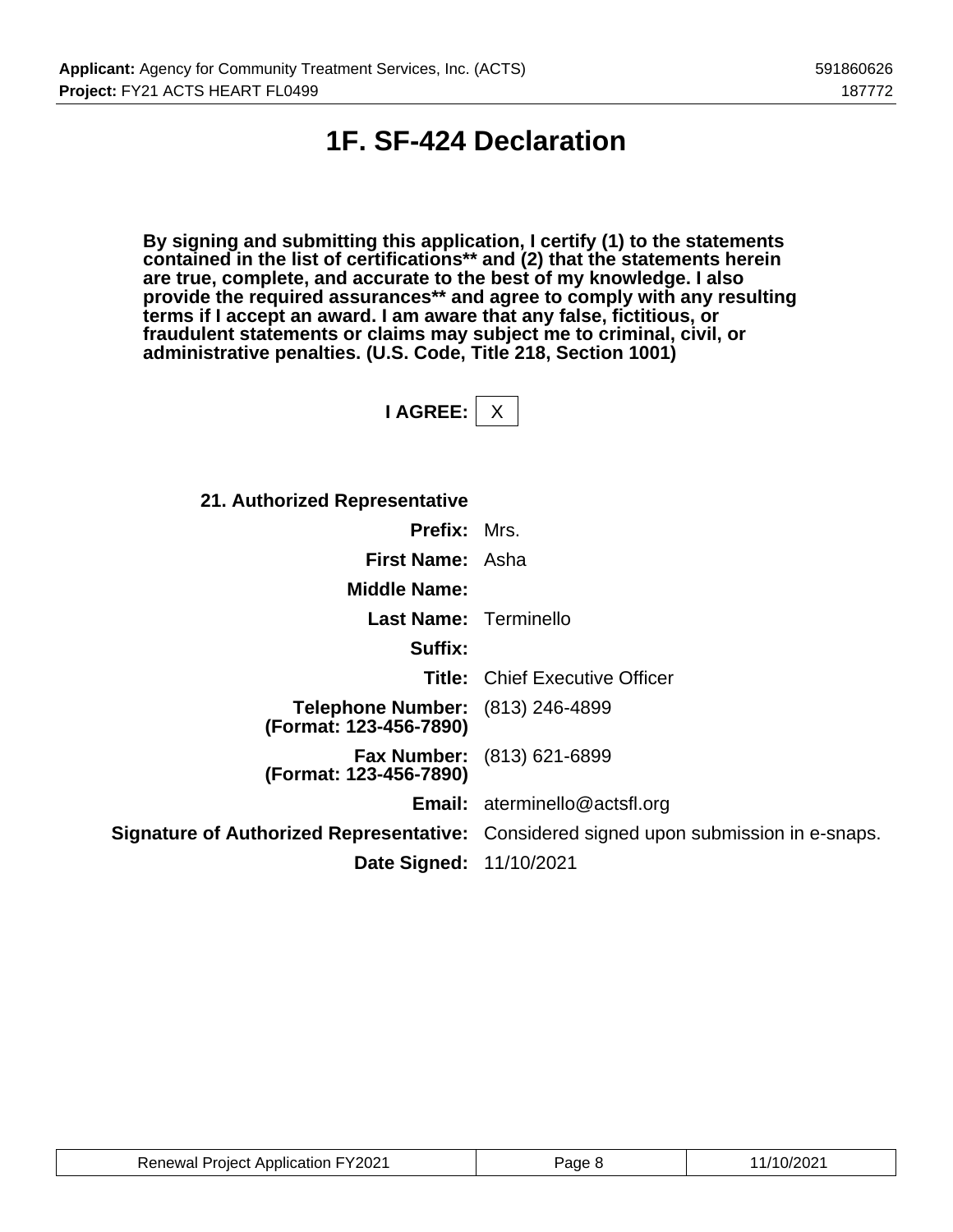## **1G. HUD 2880**

#### **Applicant/Recipient Disclosure/Update Report - form HUD-2880 U.S. Department of Housing and Urban Development OMB Approval No. 2506-0214 (exp.02/28/2022)**

### **Applicant/Recipient Information**

### **1. Applicant/Recipient Name, Address, and Phone**

|                                         | Agency Legal Name: Agency for Community Treatment Services, Inc.<br>(ACTS)                 |
|-----------------------------------------|--------------------------------------------------------------------------------------------|
| <b>Prefix: Mrs.</b>                     |                                                                                            |
| First Name: Asha                        |                                                                                            |
| <b>Middle Name:</b>                     |                                                                                            |
| <b>Last Name: Terminello</b>            |                                                                                            |
| Suffix:                                 |                                                                                            |
|                                         | <b>Title: Chief Executive Officer</b>                                                      |
|                                         | <b>Organizational Affiliation:</b> Agency for Community Treatment Services, Inc.<br>(ACTS) |
| Telephone Number: (813) 246-4899        |                                                                                            |
| <b>Extension:</b>                       |                                                                                            |
|                                         | <b>Email:</b> aterminello@actsfl.org                                                       |
|                                         | City: Tampa                                                                                |
|                                         | <b>County: Hillsborough</b>                                                                |
|                                         | <b>State: Florida</b>                                                                      |
|                                         | <b>Country: United States</b>                                                              |
| Zip/Postal Code: 33610                  |                                                                                            |
|                                         |                                                                                            |
| 2. Employer ID Number (EIN): 59-1860626 |                                                                                            |
|                                         | 3. HUD Program: Continuum of Care Program                                                  |

### **4. Amount of HUD Assistance Requested/Received**

| Renewal Project Application FY2021 | Page . |  |
|------------------------------------|--------|--|
|------------------------------------|--------|--|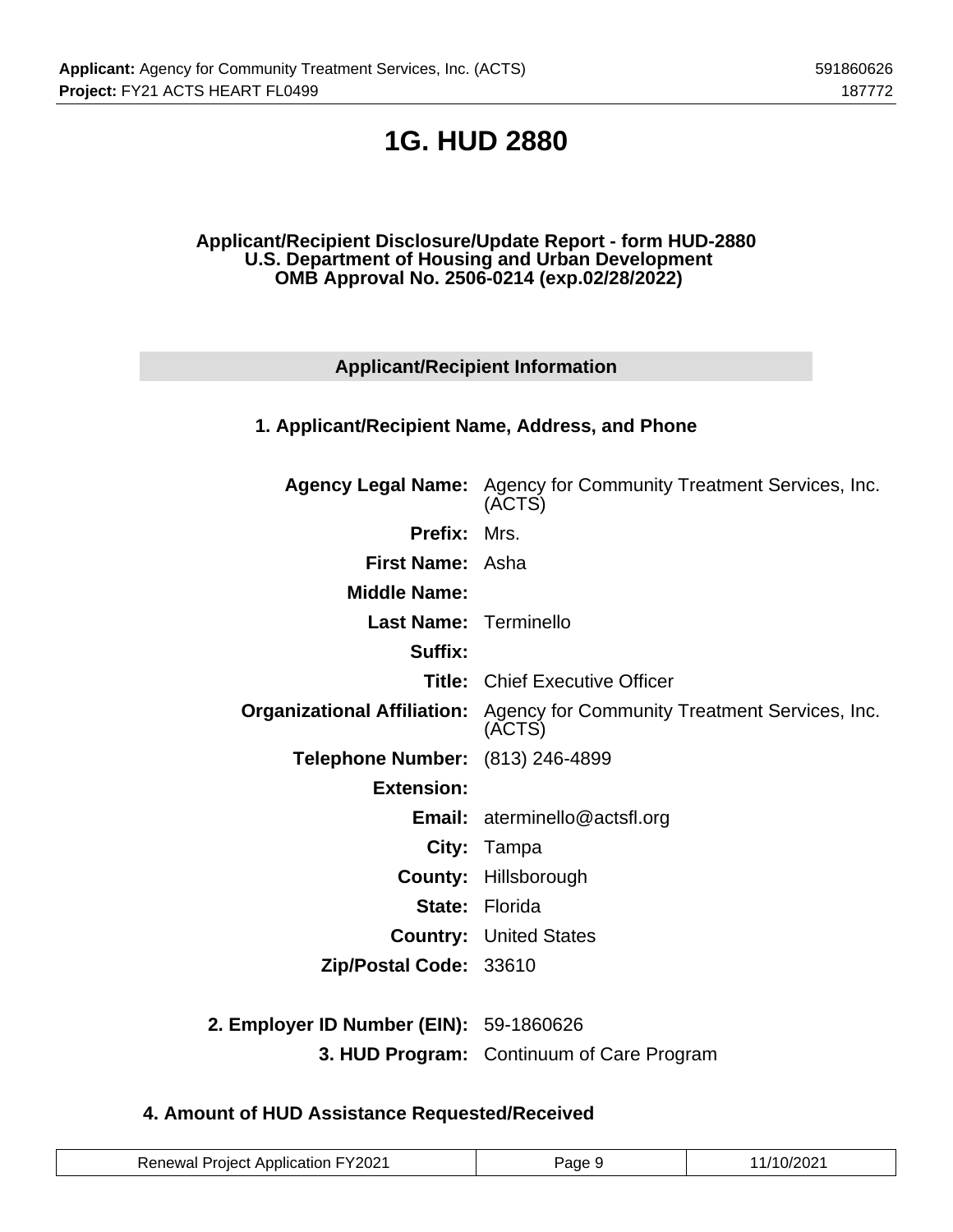### **4a. Total Amount Requested for this project:** \$2,072,272

#### **5. State the name and location (street** FY21 ACTS HEART FL0499 4612 N. 56th Street **address, city and state) of the project or** Tampa Florida **activity:**

Refer to project name, addresses and CoC Project Identifying Number (PIN) entered into the attached project application.

#### **Part I Threshold Determinations**

**1. Are you applying for assistance for a** Yes **specific project or activity? (For further information, see 24 CFR Sec. 4.3).**

**2. Have you received or do you expect to** Yes **receive assistance within the jurisdiction of the Department (HUD), involving the project or activity in this application, in excess of \$200,000 during this fiscal year (Oct. 1 - Sep. 30)? For further information, see 24 CFR Sec. 4.9.**

#### **Part II Other Government Assistance Provided or Requested/Expected Sources and Use of Funds**

Such assistance includes, but is not limited to, any grant, loan, subsidy, guarantee, insurance, payment, credit, or tax benefit.

| Department/Local Agency Name and Address | <b>Type of Assistance</b> | Amount<br><b>Requested /<br/>Provided</b> | <b>Expected Uses of the Funds</b> |
|------------------------------------------|---------------------------|-------------------------------------------|-----------------------------------|
| HUD-Homeless CoC Polk County             | CoC Grant                 | \$648,539.00 PSH                          |                                   |
| HUD-Tampa Homeless Initiative CoC        | CoC Grant                 | 2214515.0                                 | <b>PSH</b>                        |
|                                          |                           |                                           |                                   |
|                                          |                           |                                           |                                   |
|                                          |                           |                                           |                                   |

#### **Part III Interested Parties**

You must disclose:

| <b>Renewal Project Application FY2021</b> | Page 10 | 11/10/2021 |
|-------------------------------------------|---------|------------|
|-------------------------------------------|---------|------------|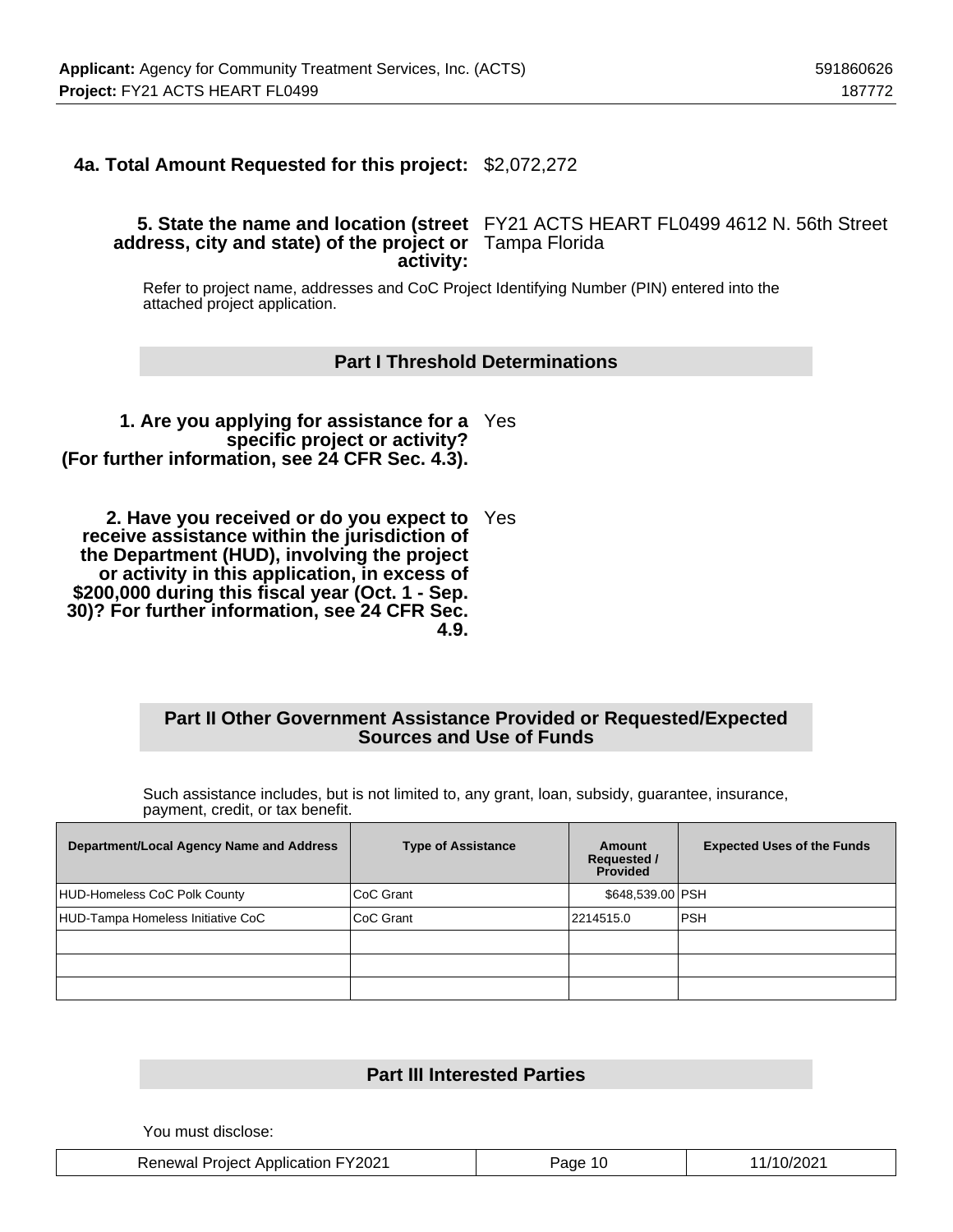1. All developers, contractors, or consultants involved in the application for the assistance or in the planning, development, or implementation of the project or activity and

2. any other person who has a financial interest in the project or activity for which the

assistance is sought that exceeds \$50,000 or 10 percent of the assistance (whichever is lower).

| Alphabetical list of all persons with a<br>reportable financial interest in the<br>project or activity<br>(For individuals, give the last name<br>first) | <b>Social Security No.</b><br>or Employee ID No. | Type of<br><b>Participation</b> | <b>Financial Interest</b><br>in Project/Activity<br>$($ \$) | <b>Financial Interest</b><br>in Project/Activity<br>(%) |
|----------------------------------------------------------------------------------------------------------------------------------------------------------|--------------------------------------------------|---------------------------------|-------------------------------------------------------------|---------------------------------------------------------|
| NA                                                                                                                                                       | <b>NA</b>                                        | <b>NA</b>                       | \$0.00                                                      | 0%                                                      |
|                                                                                                                                                          |                                                  |                                 |                                                             |                                                         |
|                                                                                                                                                          |                                                  |                                 |                                                             |                                                         |
|                                                                                                                                                          |                                                  |                                 |                                                             |                                                         |
|                                                                                                                                                          |                                                  |                                 |                                                             |                                                         |

#### **Certification**

Warning: If you knowingly make a false statement on this form, you may be subject to civil or criminal penalties under Section 1001 of Title 18 of the United States Code. In addition, any person who knowingly and materially violates any required disclosures of information, including intentional nondisclosure, is subject to civil money penalty not to exceed \$10,000 for each violation.

I certify that the information provided on this form and in any accompanying documentation is true and accurate. I acknowledge that making, presenting, submitting, or causing to be submitted a false, fictitious, or fraudulent statement, representation, or certification may result in criminal, civil, and/or administrative sanctions, including fines, penalties, and imprisonment.



**Name / Title of Authorized Official:** Asha Terminello, Chief Executive Officer

**Signature of Authorized Official:** Considered signed upon submission in e-snaps.

**Date Signed:** 09/29/2021

| <b>Renewal Project Application FY2021</b> | Page 11 | 11/10/2021 |
|-------------------------------------------|---------|------------|
|-------------------------------------------|---------|------------|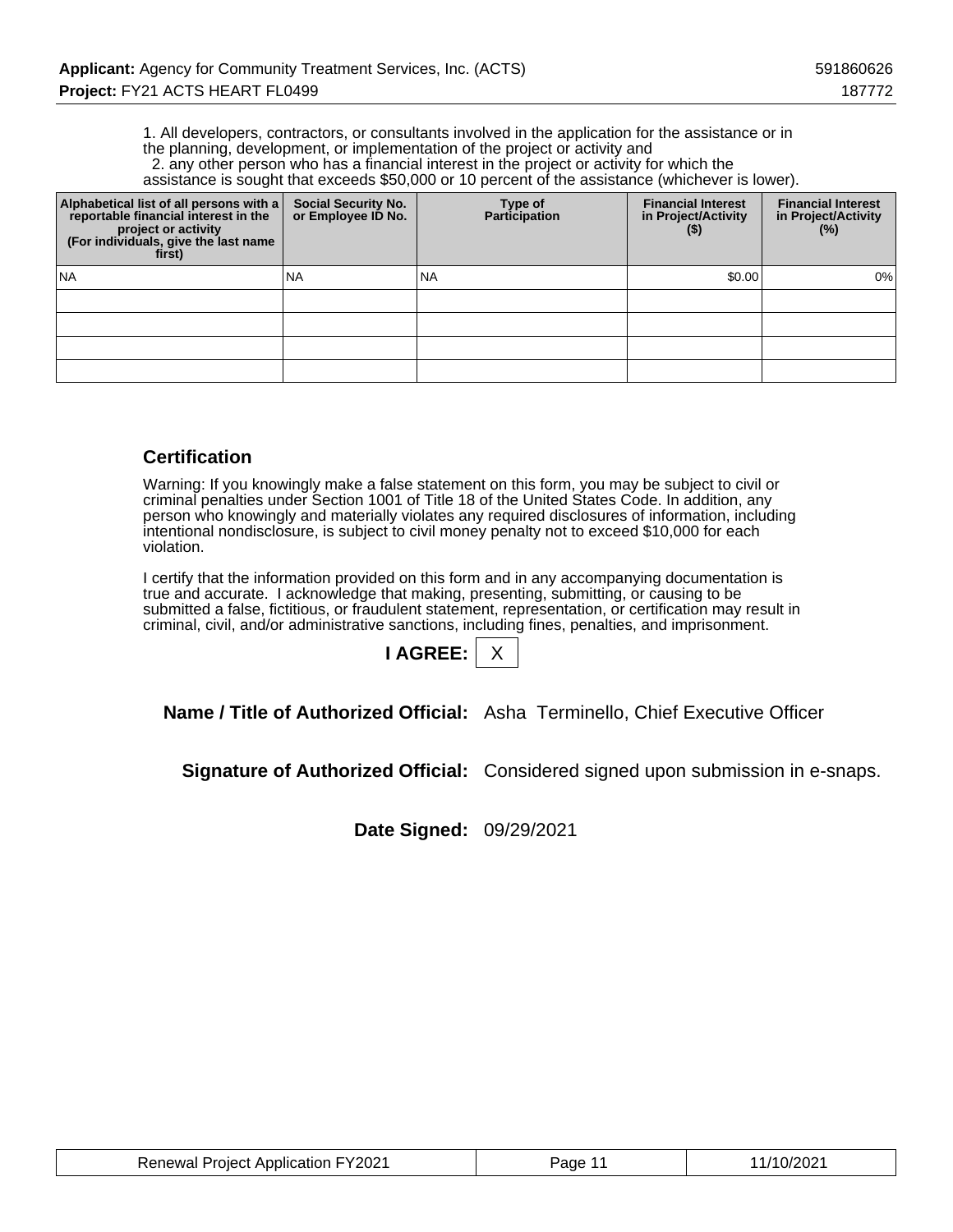## **1H. HUD 50070**

### **HUD 50070 Certification for a Drug Free Workplace**

**Applicant Name:** Agency for Community Treatment Services, Inc. (ACTS)

**Program/Activity Receiving Federal Grant** CoC Program **Funding:**

**Acting on behalf of the above named Applicant as its Authorized Official, I make the following certifications and agreements to the Department of Housing and Urban Development (HUD) regarding the sites listed below:**

|     | I certify that the above named Applicant will or will continue to<br>provide a drug-free workplace by:                                                                                                                                                                                                                                                                                                                |    |                                                                                                                                                                                                                                                                                                                                                                                                                                                                                                                                                                                                                |
|-----|-----------------------------------------------------------------------------------------------------------------------------------------------------------------------------------------------------------------------------------------------------------------------------------------------------------------------------------------------------------------------------------------------------------------------|----|----------------------------------------------------------------------------------------------------------------------------------------------------------------------------------------------------------------------------------------------------------------------------------------------------------------------------------------------------------------------------------------------------------------------------------------------------------------------------------------------------------------------------------------------------------------------------------------------------------------|
| la. | Publishing a statement notifying employees that the unlawful<br>manufacture, distribution, dispensing, possession, or use of a<br>controlled substance is prohibited in the Applicant's workplace<br>and specifying the actions that will be taken against employees<br>for violation of such prohibition.                                                                                                            | е. | Notifying the agency in writing, within ten calendar days after<br>receiving notice under subparagraph d.(2) from an employee or<br>otherwise receiving actual notice of such conviction. Employers<br>of convicted employees must provide notice, including position<br>title, to every grant officer or other designee on whose grant<br>activity the convicted employee was working, unless the<br>Federalagency has designated a central point for the receipt of<br>such notices. Notice shall include the identification number(s)<br>of each affected grant;                                            |
| lb. | Establishing an on-going drug-free awareness program to<br>inform employees ---<br>(1) The dangers of drug abuse in the workplace<br>(2) The Applicant's policy of maintaining a drug-free workplace;<br>(3) Any available drug counseling, rehabilitation, and employee<br>assistance programs; and<br>(4) The penalties that may be imposed upon employees for drug<br>abuse violations occurring in the workplace. | f. | Taking one of the following actions, within 30 calendar days of<br>receiving notice under subparagraph d.(2), with respect to any<br>employee who is so convicted ---<br>(1) Taking appropriate personnel action against such an<br>employee, up to and including termination, consistent with the<br>requirements of the Rehabilitation Act of 1973, as amended; or<br>(2) Requiring such employee to participate satisfactorily in a<br>drug abuse assistance or rehabilitation program approved for<br>such purposes by a Federal, State, or local health, law<br>enforcement, or other appropriate agency; |
| ∣c. | Making it a requirement that each employee to be engaged in<br>the performance of the grant be given a copy of the statement<br>required by paragraph a.;                                                                                                                                                                                                                                                             | g. | Making a good faith effort to continue to maintain a drugfree<br>workplace through implementation of paragraphs a. thru f.                                                                                                                                                                                                                                                                                                                                                                                                                                                                                     |
| ۱d. | Notifying the employee in the statement required by paragraph<br>a. that, as a condition of employment under the grant, the<br>employee will ---<br>(1) Abide by the terms of the statement; and<br>(2) Notify the employer in writing of his or her conviction for a<br>violation of a criminal drug statute occurring in the workplace<br>no later than five calendar days after such conviction;                   |    |                                                                                                                                                                                                                                                                                                                                                                                                                                                                                                                                                                                                                |

#### **Sites for Work Performance.**

The Applicant shall list (on separate pages) the site(s) for the performance of work done in connection with the HUD funding of the program/activity shown above: Place of Performance shall include the street address, city, county, State, and zip code. Identify each sheet with the Applicant name and address and the program/activity receiving grant funding.) Workplaces, including addresses, entered in the attached project application. Refer to addresses entered into the attached project application.

| I certify that the information provided on this  <br>form and in any accompanying |         |            |
|-----------------------------------------------------------------------------------|---------|------------|
| <b>Renewal Project Application FY2021</b>                                         | Page 12 | 11/10/2021 |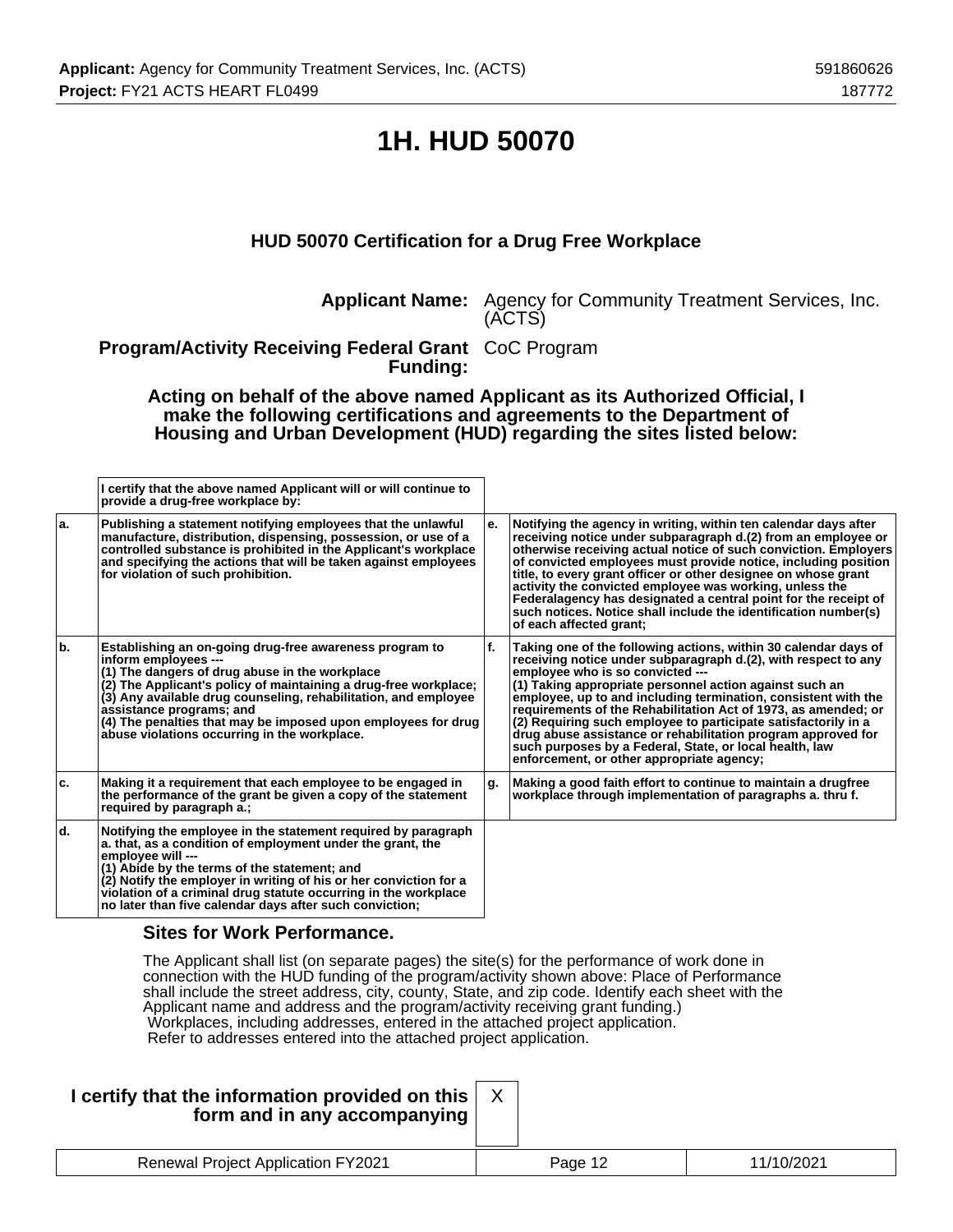**documentation is true and accurate. I acknowledge that making, presenting, submitting, or causing to be submitted a false, fictitious, or fraudulent statement, representation, or certification may result in criminal, civil, and/or administrative sanctions, including fines, penalties, and imprisonment.**

> WARNING: Anyone who knowingly submits a false claim or makes a false statement is subject to criminal and/or civil penalties, including confinement for up to 5 years, fines, and civil and administrative penalties. (18 U.S.C. §§ 287, 1001, 1010, 1012; 31 U.S.C. §3729, 3802)

#### **Authorized Representative**

| Prefix: Mrs.                                                      |                                                                                       |
|-------------------------------------------------------------------|---------------------------------------------------------------------------------------|
| First Name: Asha                                                  |                                                                                       |
| <b>Middle Name</b>                                                |                                                                                       |
| <b>Last Name: Terminello</b>                                      |                                                                                       |
| Suffix:                                                           |                                                                                       |
|                                                                   | <b>Title: Chief Executive Officer</b>                                                 |
| <b>Telephone Number:</b> (813) 246-4899<br>(Format: 123-456-7890) |                                                                                       |
| (Format: 123-456-7890)                                            | <b>Fax Number:</b> (813) 621-6899                                                     |
|                                                                   | <b>Email:</b> aterminello@actsfl.org                                                  |
|                                                                   | Signature of Authorized Representative: Considered signed upon submission in e-snaps. |
| <b>Date Signed: 11/10/2021</b>                                    |                                                                                       |

| <b>Renewal Project Application FY2021</b> | Page 13 | 11/10/2021 |
|-------------------------------------------|---------|------------|
|-------------------------------------------|---------|------------|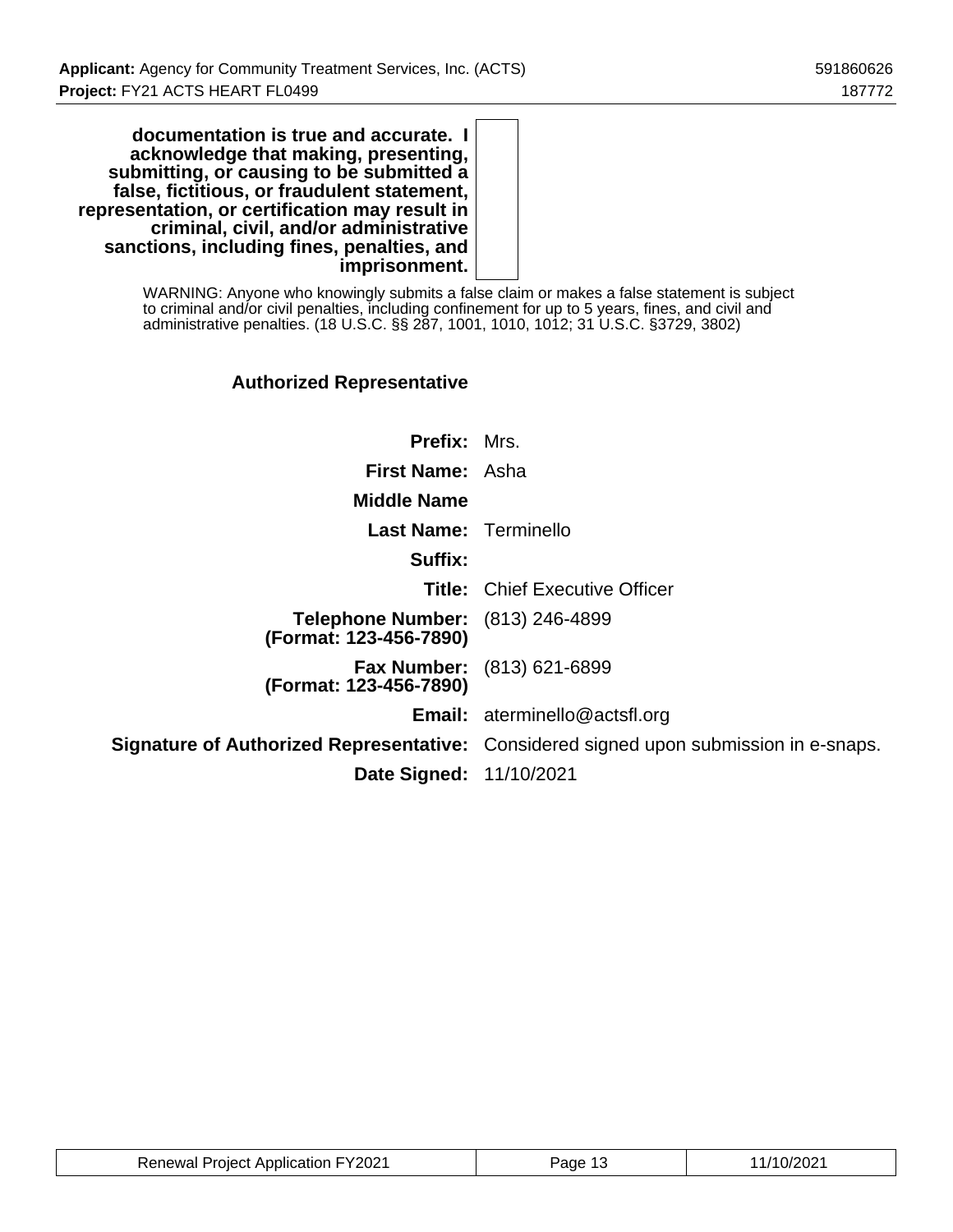### **CERTIFICATION REGARDING LOBBYING**

**Certification for Contracts, Grants, Loans, and Cooperative Agreements**

 **The undersigned certifies, to the best of his or her knowledge and belief, that:**

 **(1) No Federal appropriated funds have been paid or will be paid, by or on behalf of the undersigned, to any person for influencing or attempting to influence an officer or employee of an agency, a Member of Congress, an officer or employee of Congress, or an employee of a Member of Congress in connection with the awarding of any Federal contract, the making of any Federal grant, the making of any Federal loan, the entering into of any cooperative agreement, and the extension, continuation, renewal, amendment, or modification of any Federal contract, grant, loan, or cooperative agreement.**

 **2) If any funds other than Federal appropriated funds have been paid or will be paid to any person for influencing or attempting to influence an officer or employee of any agency, a Member of Congress, an officer or employee of Congress, or an employee of a Member of Congress in connection with this Federal contract, grant, loan, or cooperative agreement, the undersigned shall complete and submit Standard Form-LLL, ''Disclosure of Lobbying Activities,'' in accordance with its instructions.**

 **(3) The undersigned shall require that the language of this certification be included in the award documents for all subawards at all tiers (including subcontracts, subgrants, and contracts under grants, loans, and cooperative agreements) and that all subrecipients shall certify and disclose accordingly. This certification is a material representation of fact upon which reliance was placed when this transaction was made or entered into. Submission of this certification is a prerequisite for making or entering into this transaction imposed by section 1352, title 31, U.S. Code. Any person who fails to file the required certification shall be subject to a civil penalty of not less than \$10,000 and not more than \$100,000 for each such failure.**

 **Statement for Loan Guarantees and Loan Insurance**

 **The undersigned states, to the best of his or her knowledge and belief, that:**

 **If any funds have been paid or will be paid to any person for influencing or attempting to influence an officer or employee of any agency, a Member of Congress, an officer or employee of Congress, or an employee of a Member of Congress in connection with this commitment providing for the United States to insure or guarantee a loan, the undersigned shall complete and submit Standard Form-LLL, ''Disclosure of Lobbying Activities,'' in accordance with its instructions. Submission of this statement is a prerequisite for making or entering into this transaction imposed by section 1352, title 31, U.S. Code. Any person who fails to file**

| <b>Renewal Project Application FY2021</b> | Page 14 | 11/10/2021 |
|-------------------------------------------|---------|------------|
|-------------------------------------------|---------|------------|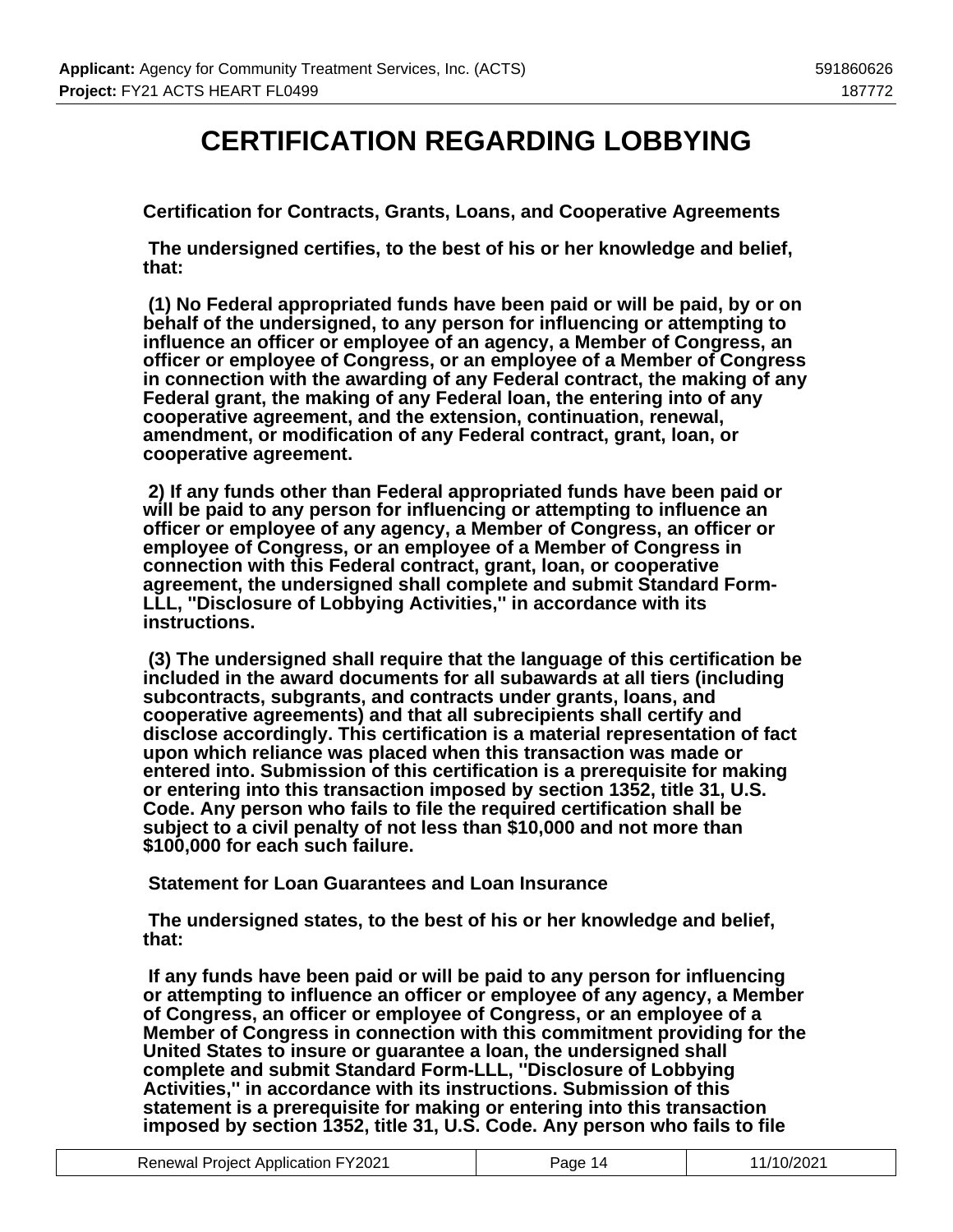#### **the required statement shall be subject to a civil penalty of not less than \$10,000 and not more than \$100,000 for each such failure.**

| I hereby certify that all the information stated<br>herein, as well as any information provided in<br>the accompaniment herewith, is true and |  |
|-----------------------------------------------------------------------------------------------------------------------------------------------|--|
| accurate:                                                                                                                                     |  |

**Warning: HUD will prosecute false claims and statements. Conviction may result in criminal and/or civil penalties. (18 U.S.C. 1001, 1010, 1012; 31 U.S.C. 3729, 3802)**

| Applicant's Organization: Agency for Community Treatment Services, Inc.<br>(ACTS)    |
|--------------------------------------------------------------------------------------|
| <b>Name / Title of Authorized Official:</b> Asha Terminello, Chief Executive Officer |
| Signature of Authorized Official: Considered signed upon submission in e-snaps.      |

**Date Signed:** 11/10/2021

| <b>Renewal Project Application FY2021</b> | Page 15 | 11/10/2021 |
|-------------------------------------------|---------|------------|
|-------------------------------------------|---------|------------|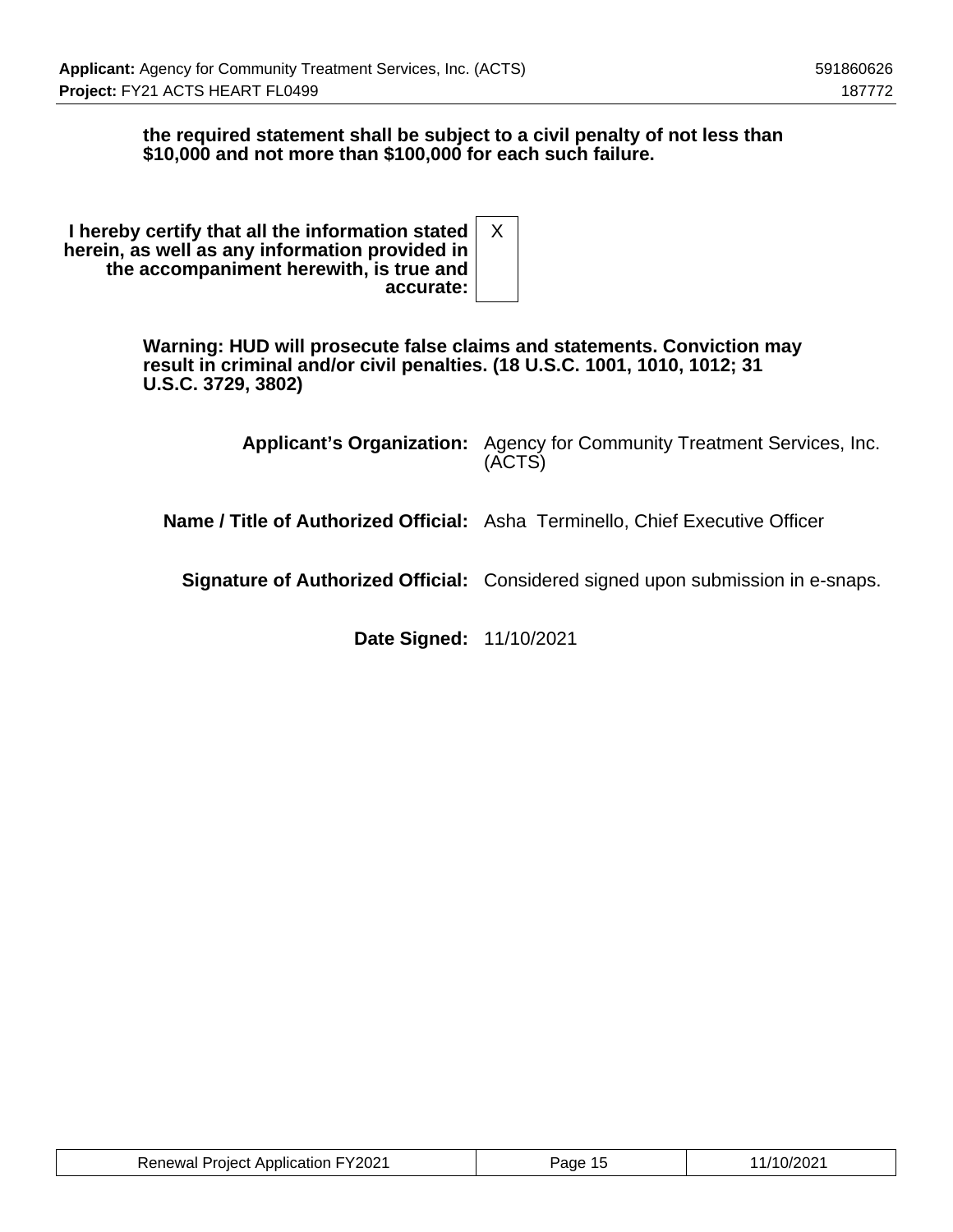# **1J. SF-LLL**

#### **DISCLOSURE OF LOBBYING ACTIVITIES Complete this form to disclose lobbying activities pursuant to 31 U.S.C. 1352. Approved by OMB0348-0046**

HUD requires a new SF-LLL submitted with each annual CoC competition and completing this screen fulfills this requirement.

Answer "Yes" if your organization is engaged in lobbying associated with the CoC Program and answer the questions as they appear next on this screen. The requirement related to lobbying as explained in the SF-LLL instructions states: "The filing of a form is required for each payment or agreement to make payment to any lobbying entity for influencing or attempting to influence an officer or employee of any agency, a Member of Congress, an officer or employee of Congress, or an employee of a Member of Congress in connection with a covered Federal action."

Answer "No" if your organization is NOT engaged in lobbying.

| Does the recipient or subrecipient of this CoC No<br>grant participate in federal lobbying activities<br>(lobbying a federal administration or<br>congress) in connection with the CoC<br>Program? |                                                                            |
|----------------------------------------------------------------------------------------------------------------------------------------------------------------------------------------------------|----------------------------------------------------------------------------|
|                                                                                                                                                                                                    | <b>Legal Name:</b> Agency for Community Treatment Services, Inc.<br>(ACTS) |
|                                                                                                                                                                                                    | <b>Street 1: 4612 N. 56th Street</b>                                       |
| <b>Street 2:</b>                                                                                                                                                                                   |                                                                            |
|                                                                                                                                                                                                    | City: Tampa                                                                |
|                                                                                                                                                                                                    | <b>County: Hillsborough</b>                                                |
|                                                                                                                                                                                                    | <b>State: Florida</b>                                                      |
|                                                                                                                                                                                                    | <b>Country: United States</b>                                              |
| Zip / Postal Code: 33610                                                                                                                                                                           |                                                                            |
|                                                                                                                                                                                                    |                                                                            |

**11. Information requested through this form is authorized by title 31 U.S.C. section 1352. This disclosure of lobbying activities is a material representation of fact upon which reliance was placed by the tier above when this transaction was made or entered into. This disclosure is required pursuant to 31 U.S.C. 1352. This information will be available for public inspection. Any person who fails to file the required disclosure shall be subject to a civil penalty of not less than \$10,000 and not more than \$100,000 for each such failure.**

| I certify that this information is true and |         |            |
|---------------------------------------------|---------|------------|
| <b>Renewal Project Application FY2021</b>   | Page 16 | 11/10/2021 |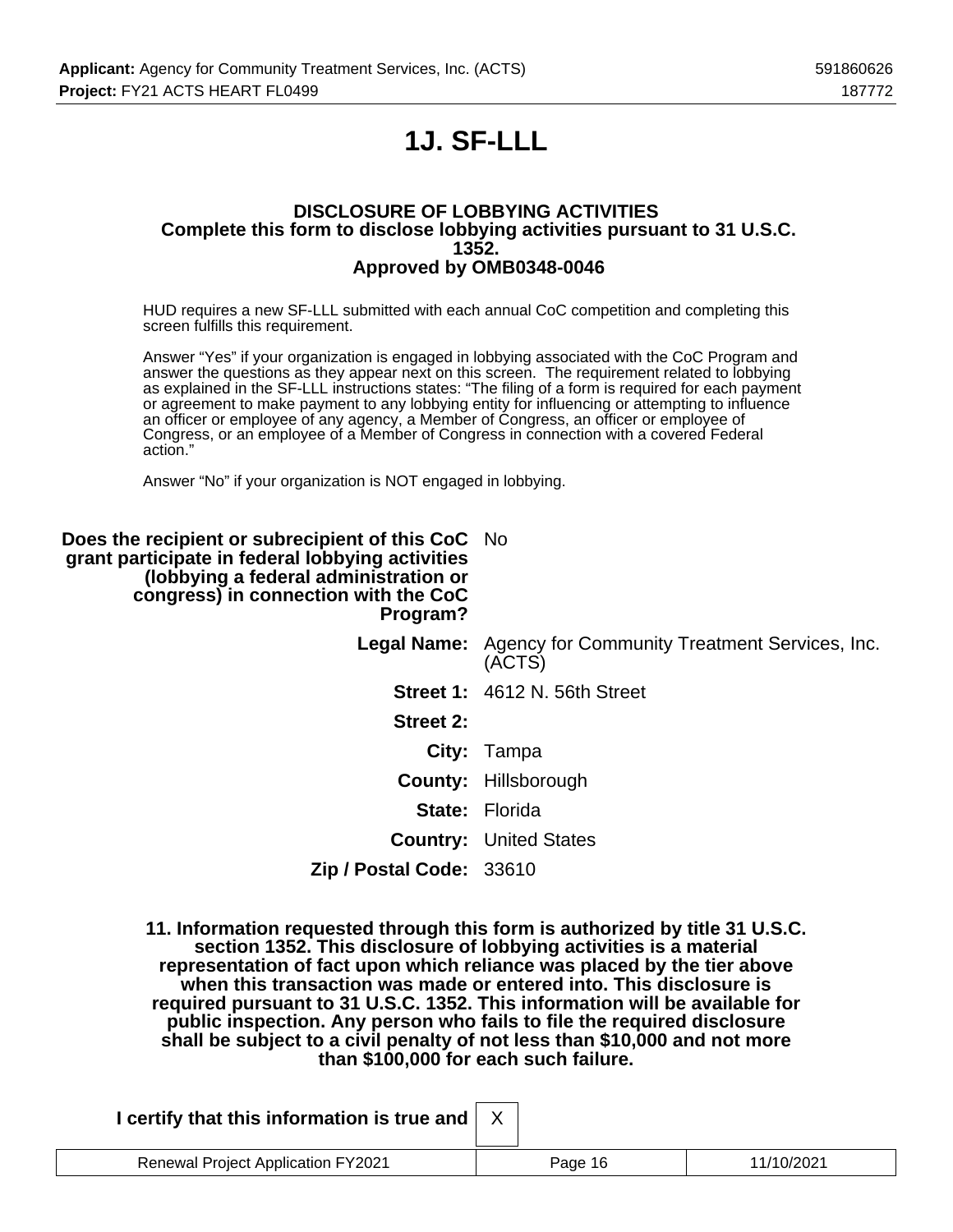| complete.                                                         |                                                                                 |
|-------------------------------------------------------------------|---------------------------------------------------------------------------------|
| <b>Authorized Representative</b>                                  |                                                                                 |
| <b>Prefix: Mrs.</b>                                               |                                                                                 |
| First Name: Asha                                                  |                                                                                 |
| <b>Middle Name:</b>                                               |                                                                                 |
| Last Name: Terminello                                             |                                                                                 |
| Suffix:                                                           |                                                                                 |
|                                                                   | <b>Title:</b> Chief Executive Officer                                           |
| <b>Telephone Number:</b> (813) 246-4899<br>(Format: 123-456-7890) |                                                                                 |
| (Format: 123-456-7890)                                            | Fax Number: (813) 621-6899                                                      |
|                                                                   | <b>Email:</b> aterminello@actsfl.org                                            |
|                                                                   | Signature of Authorized Official: Considered signed upon submission in e-snaps. |
| <b>Date Signed: 11/10/2021</b>                                    |                                                                                 |

| <b>Renewal Project Application FY2021</b> | Page <sup>1-</sup> | 11/10/2021 |
|-------------------------------------------|--------------------|------------|
|-------------------------------------------|--------------------|------------|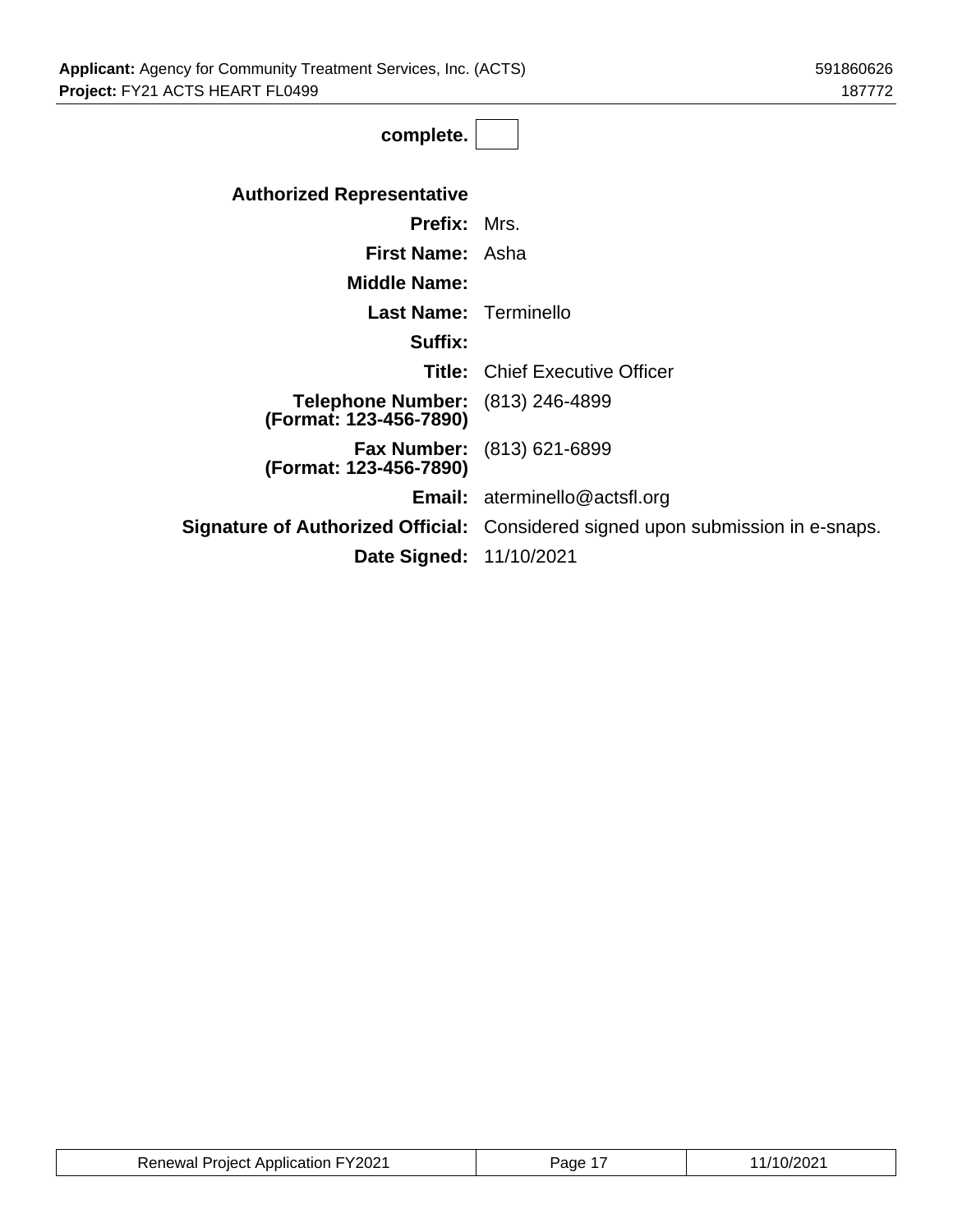### **IK. SF-424B**

### **(SF-424B) ASSURANCES - NON-CONSTRUCTION PROGRAMS**

#### **OMB Number: 4040-0007 Expiration Date: 02/28/2022**

NOTE: Certain of these assurances may not be applicable to your project or program. If you have questions, please contact the awarding agency. Further, certain Federal awarding agencies may require applicants to certify to additional assurances. If such is the case, you will be notified.

As the duly authorized representative of the applicant, I certify that the applicant:

**1. Has the legal authority to apply for Federal assistance and the institutional, managerial and financial capability (including funds sufficient to pay the non-Federal share of project cost) to ensure proper planning, management and completion of the project described in this application.**

**2. Will give the awarding agency, the Comptroller General of the United States and, if appropriate, the State, through any authorized representative, access to and the right to examine all records, books, papers, or documents related to the award; and will establish a proper accounting system in accordance with generally accepted accounting standards or agency directives.**

**3. Will establish safeguards to prohibit employees from using their positions for a purpose that constitutes or presents the appearance of personal or organizational conflict of interest, or personal gain.**

**4. Will initiate and complete the work within the applicable time frame after receipt of approval of the awarding agency.**

**5. Will comply with the Intergovernmental Personnel Act of 1970 (42 U.S.C. §§4728-4763) relating to prescribed standards for merit systems for programs funded under one of the 19 statutes or regulations specified in Appendix A of OPM's Standards for a Merit System of Personnel Administration (5 C.F.R. 900, Subpart F).**

**6. Will comply with all Federal statutes relating to nondiscrimination. These include but are not limited to: (a) Title VI of the Civil Rights Act of 1964 (P.L. 88-352) which prohibits discrimination on the basis of race, color or national origin; (b) Title IX of the Education Amendments of 1972, as amended (20 U.S.C.§§1681-1683, and 1685-1686), which prohibits discrimination on the basis of sex; (c) Section 504 of the Rehabilitation Act of 1973, as amended (29 U.S.C. §794), which prohibits discrimination on the basis of handicaps; (d) the Age Discrimination Act of 1975, as amended (42 U.S.C. §§6101-6107), which prohibits discrimination on the basis of age; (e) the Drug Abuse Office and Treatment Act of 1972 (P.L. 92-255), as amended, relating to nondiscrimination on the basis of drug abuse; (f) the Comprehensive Alcohol Abuse and Alcoholism Prevention, Treatment and Rehabilitation Act of 1970 (P.L. 91-616), as amended, relating to nondiscrimination**

**on the basis of alcohol abuse or alcoholism, (g) §§523 and 527 of the Public Health Service Act of 1912 (42 U.S.C. §§290 dd-3 and 290 ee-3), as amended, relating to confidentiality of alcohol and drug abuse patient records; (h) Title VIII of the Civil Rights Act of 1968 (42 U.S.C. §§3601 et seq.), as amended, relating to nondiscrimination in the sale, rental or financing of housing; (i) any other nondiscrimination provisions in the specific statute(s) under which application for Federal assistance is being made; and, (j) the requirements of any other nondiscrimination statute(s) which may apply to the application.**

**7. Will comply, or has already complied, with the requirements of Titles II and III of the Uniform Relocation Assistance and Real Property Acquisition Policies Act of 1970 (P.L. 91-646) which provide for fair and equitable treatment of persons displaced or whose property is acquired as a result of Federal or federally-assisted programs. These requirements apply to all interests in real property acquired for project purposes regardless of Federal participation in purchases.**

| <b>Renewal Project Application FY2021</b> | Page 18 | 11/10/2021 |
|-------------------------------------------|---------|------------|
|-------------------------------------------|---------|------------|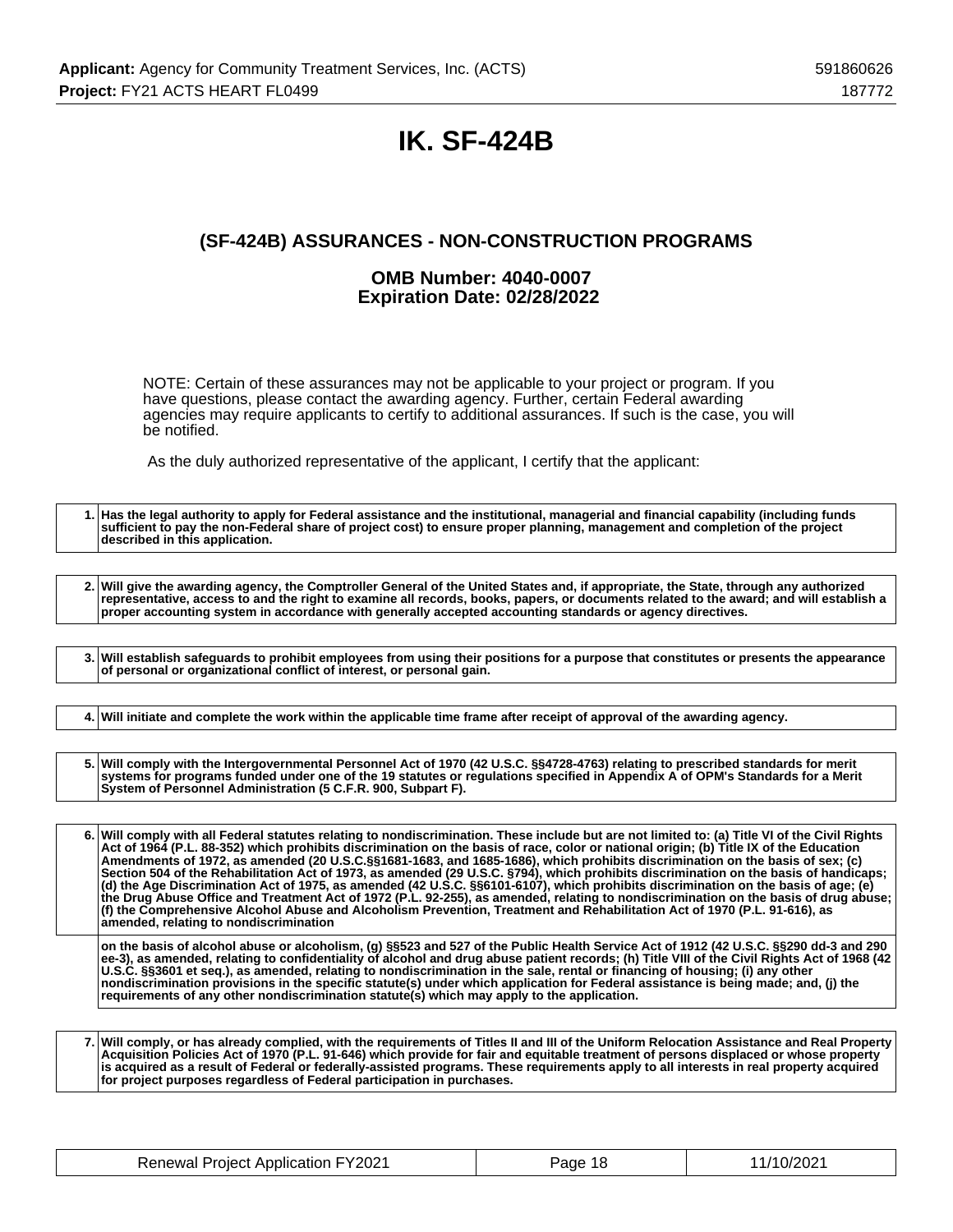**8. Will comply, as applicable, with provisions of the Hatch Act (5 U.S.C. §§1501-1508 and 7324-7328) which limit the political activities of employees whose principal employment activities are funded in whole or in part with Federal funds.**

**9. Will comply, as applicable, with the provisions of the Davis-Bacon Act (40 U.S.C. §§276a to 276a-7), the Copeland Act (40 U.S.C. §276c and 18 U.S.C. §874), and the Contract Work Hours and Safety Standards Act (40 U.S.C. §§327¬333), regarding labor standards for federally-assisted construction subagreements.**

**10. Will comply, if applicable, with flood insurance purchase requirements of Section 102(a) of the Flood Disaster Protection Act of 1973 (P.L. 93-234) which requires recipients in a special flood hazard area to participate in the program and to purchase flood insurance if the total cost of insurable construction and acquisition is \$10,000 or more.**

**11. Will comply with environmental standards which may be prescribed pursuant to the following: (a) institution of environmental quality control measures under the National Environmental Policy Act of 1969 (P.L. 91-190) and Executive Order (EO) 11514; (b) notification of violating facilities pursuant to EO 11738; (c) protection of wetlands pursuant to EO 11990; (d) evaluation of flood hazards in floodplains in accordance with EO 11988; (e) assurance of project consistency with the approved State management program developed under the Coastal Zone Management Act of 1972 (16 U.S.C. §§1451 et seq.); (f) conformity of Federal actions to State (Clean Air) Implementation Plans under Section 176(c) of the Clean Air Act of 1955, as amended (42 U.S.C. §§7401 et seq.); (g) protection of underground sources of drinking water under the Safe Drinking Water Act of 1974, as amended (P.L. 93-523); and, (h) protection of endangered species under the Endangered Species Act of 1973, as amended (P.L. 93¬205).**

**12. Will comply with the Wild and Scenic Rivers Act of 1968 (16 U.S.C. §§1271 et seq.) related to protecting components or potential components of the national wild and scenic rivers system.**

**13. Will assist the awarding agency in assuring compliance with Section 106 of the National Historic Preservation Act of 1966, as amended (16 U.S.C. §470), EO 11593 (identification and protection of historic properties), and the Archaeological and Historic Preservation Act of 1974 (16 U.S.C. §§469a-1 et seq.).**

**14. Will comply with P.L. 93-348 regarding the protection of human subjects involved in research, development, and related activities supported by this award of assistance.**

**15. Will comply with the Laboratory Animal Welfare Act of 1966 (P.L. 89-544, as amended, 7 U.S.C. §§2131 et seq.) pertaining to the care, handling, and treatment of warm blooded animals held for research, teaching, or other activities supported by this award of assistance.**

**16. Will comply with the Lead-Based Paint Poisoning Prevention Act (42 U.S.C. §§4801 et seq.) which prohibits the use of lead-based paint in construction or rehabilitation of residence structures.**

**17. Will cause to be performed the required financial and compliance audits in accordance with the Single Audit Act Amendments of 1996 and OMB Circular No. A-133, "Audits of States, Local Governments, and Non-Profit Organizations."**

**18. Will comply with all applicable requirements of all other Federal laws, executive orders, regulations, and policies governing this program.**

**19. Will comply with the requirements of Section 106(g) of the Trafficking Victims Protection Act (TVPA) of 2000, as amended (22 U.S.C. 7104) which prohibits grant award recipients or a sub-recipient from (1) Engaging in severe forms of trafficking in persons during the period of time that the award is in effect (2) Procuring a commercial sex act during the period of time that the award is in effect or (3) Using forced labor in the performance of the award or subawards under the award.**

| As the duly authorized representative of the $\vert$ X |  |
|--------------------------------------------------------|--|
| applicant, $l$ certify: $ $                            |  |

**Authorized Representative for:** 

| Agency for Community Treatment Services, Inc.<br>(ACTS) |
|---------------------------------------------------------|
|---------------------------------------------------------|

**Prefix:** Mrs.

| <b>Renewal Project Application FY2021</b> | Page 19 | /10/2021 |
|-------------------------------------------|---------|----------|
|-------------------------------------------|---------|----------|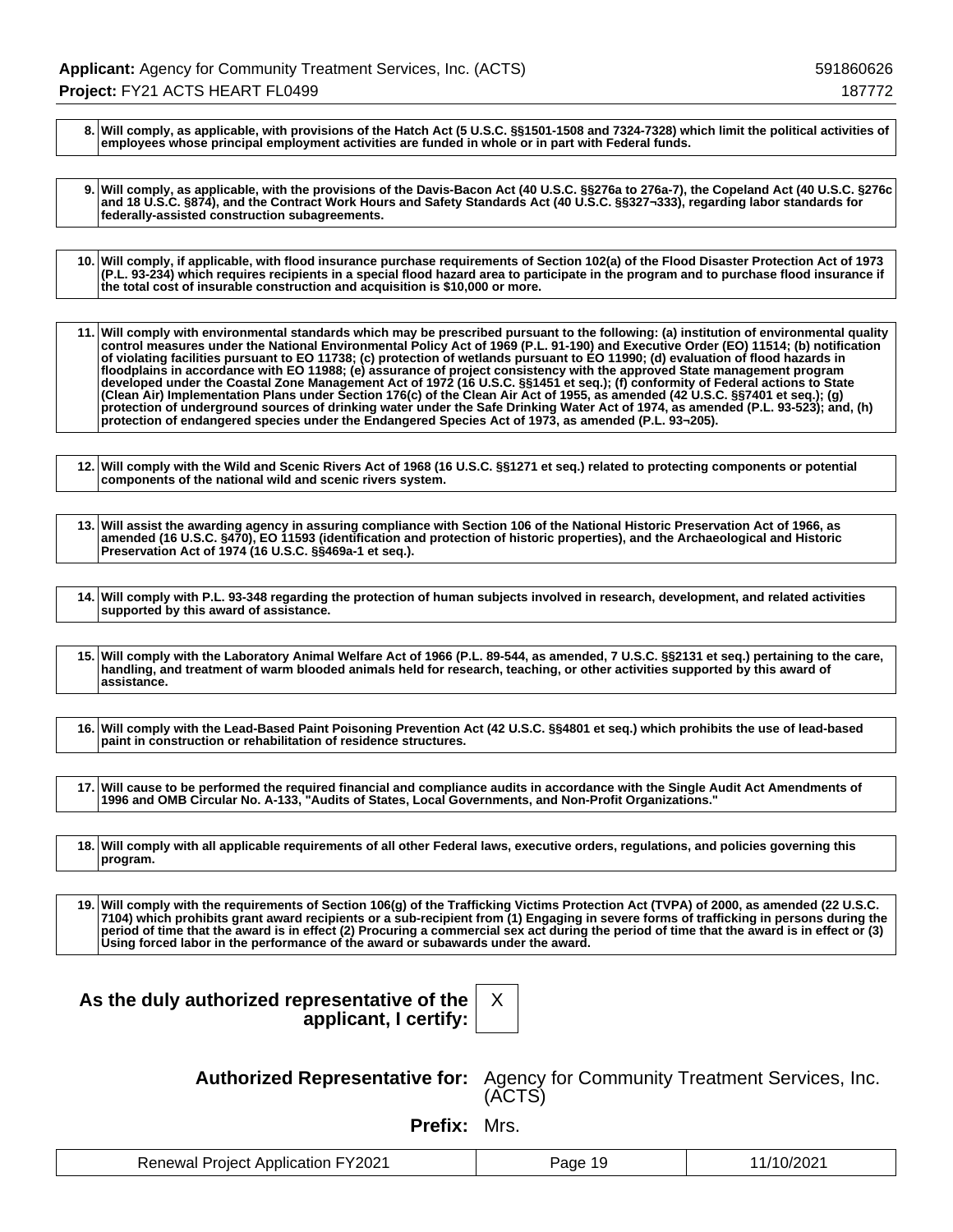| First Name: Asha             |                                                                                            |
|------------------------------|--------------------------------------------------------------------------------------------|
| <b>Middle Name:</b>          |                                                                                            |
| <b>Last Name: Terminello</b> |                                                                                            |
| Suffix:                      |                                                                                            |
|                              | <b>Title: Chief Executive Officer</b>                                                      |
|                              | Signature of Authorized Certifying Official: Considered signed upon submission in e-snaps. |
| Date Signed: 11/10/2021      |                                                                                            |

| <b>Renewal Project Application FY2021</b> | റ<br>'age | 0/2021 |
|-------------------------------------------|-----------|--------|
|-------------------------------------------|-----------|--------|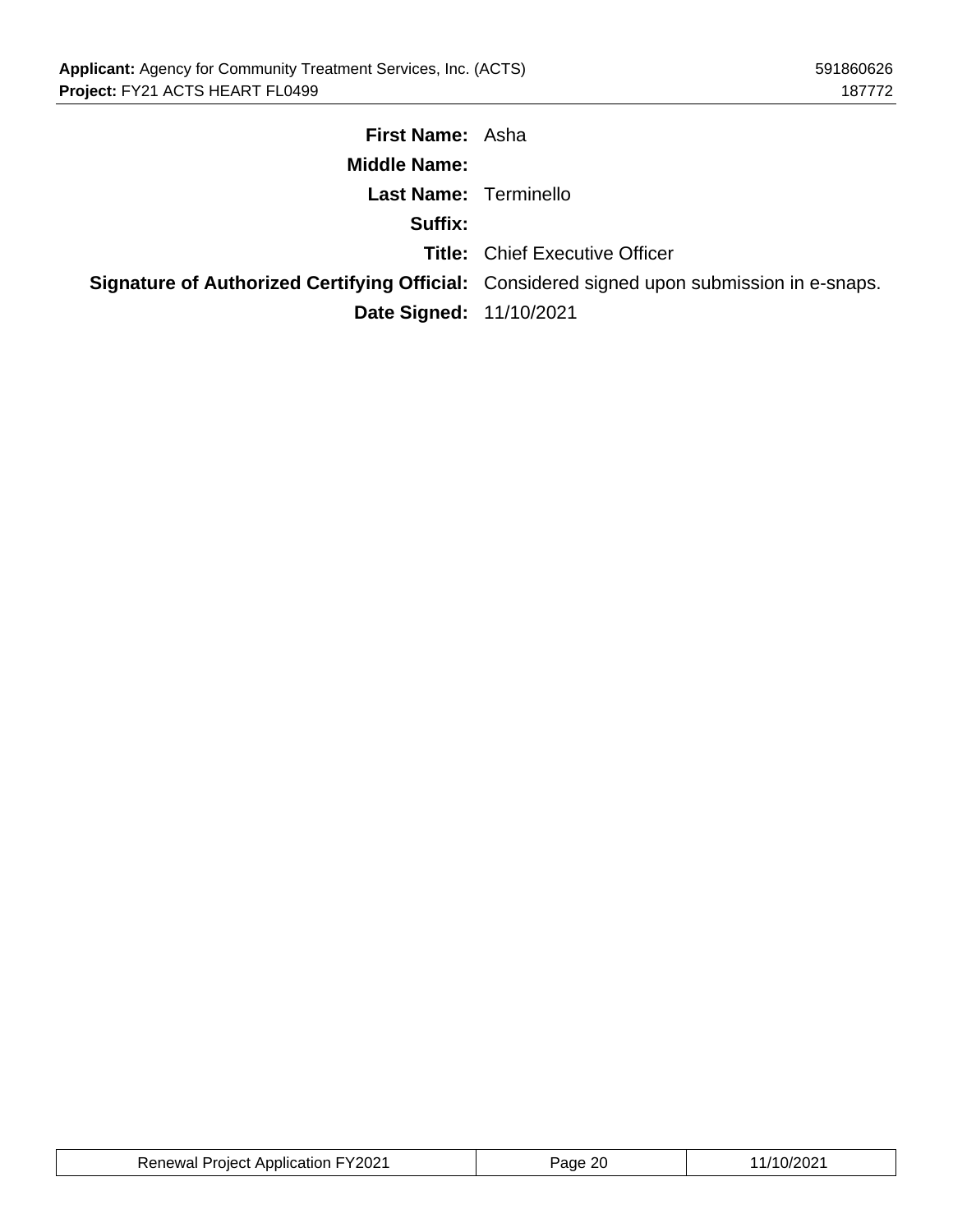### **Information About Submission without Changes**

Follow the instructions below making note of the exceptions and limitations to the "Submit Without Changes" process.

 In general, HUD expects a project's proposed project application information will remain the same from year-to-year unless changes are directed by HUD or approved through the grant agreement amendment process. However, HUD expects applicants to carefully review their information to determine if submitting without changes accurately reflects the expiring grant requesting renewal.

 Due to e-snaps limitations, only previously submitted renewal applications can import data into the FY 2021 renewal project application. The data from previously submitted new and renewal project applications can be imported into a FY 2021 renewal project application. The "Submit without Changes" process is not applicable for:

- first time renewing project applications
- a project application that did not import last FY 2019 information

 - a project that had Issues or Conditions that were addressed in FY 2019 Post-Award and updates need to be reflected in the FY 2021 project application

 - a project that had amendments approved in FY 2019 or FY 2020 that need to be reflected in the FY 2021 project application

 e-snaps will automatically be set to "Make Changes" and all questions on each screen must be updated.

 Renewal projects that brought forward data from FY 2019 and have either a Leasing budget, Operating budget or use HUD PAID RENTS (Actual Rents) instead of FMR MAY NOT use the "Submit Without Changes" process and e-snaps will automatically be set to "Make Changes". All Leasing and Operating budgets, along with Rental Assistance budgets that use HUD PAID Rent will need to be updated in the application. Refer to the GIW posted on the HUD Exchange for accurate budget information on leasing and operating budgets and refer to the HUD PAID RENT document sent by your field office from HUD HQ to accurately set your rental assistance budgets that use HUD PAID rents. This will only impact the FY 2021 competition.

 The e-snaps screens that remain "open" for required annual updates and do not affect applicants' ability to select "Submit without Changes" are:

- Recipient Performance Screen
- Consolidation and Expansion
- Screen 3A. Project Detail
- Screen 6D. Sources of Match
- All of Part 7: Attachments and Certification; and
- All of Part 8: Submission Summary.

 All other screens in Part 2 through Part 6 begin in "Read-Only" format and should be reviewed for accuracy; including any updates that were made to the 2019 or 2020 project during the CoC Post Award Issues and Conditions process or as amended. If all the imported data is accurate and no edits or updates are needed to any screens other than the mandatory screens and questions noted above, project applicants should select "Submit Without Changes" in Part 8. If project applicants imported data and do need to make updates to the information on one or more screens, they must navigate to Part 8: "Submission Without Changes" Screen, select "Make Changes", and check the box next to each relevant screen title to unlock screens for editing. After project applicants select the screens they intend to edit via checkboxes, click ""Save"" and those screens will be available for edit. Once a project applicant selects a checkbox and clicks ""Save"", the project applicant cannot uncheck the box.

 Please refer to the Detailed Instructions found on the left side menu of e-snaps or hud.gov to find more in depth information about applying under the FY 2021 CoC Competition.

| <b>Renewal Project Application FY2021</b> | Page 21 | 11/10/2021 |
|-------------------------------------------|---------|------------|
|-------------------------------------------|---------|------------|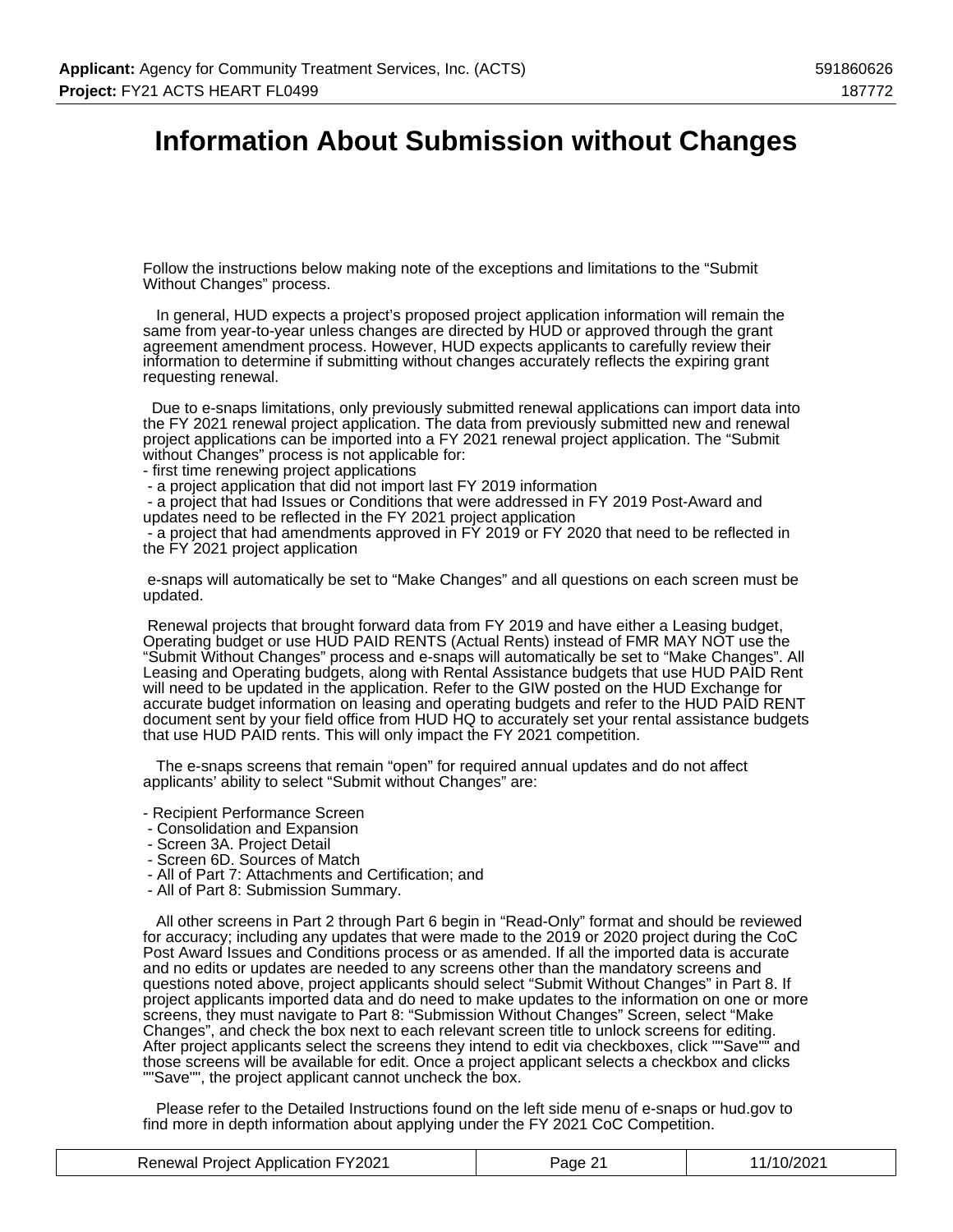## **Submission Without Changes**

**1. Are the requested renewal funds reduced** No **from the previous award due to reallocation?**

**2. Do you wish to submit this application** Make changes **without making changes? Please refer to the guidelines below to inform you of the requirements.**

#### **3. Specify which screens require changes by clicking the checkbox next to the name and then clicking the Save button.**

| Part 2 - Subrecipient Information              |         |            |                |
|------------------------------------------------|---------|------------|----------------|
| 2A. Subrecipients                              |         |            |                |
| Part 3 - Project Information                   |         |            |                |
| 3A. Project Detail                             |         |            | $\mathsf{X}^-$ |
| 3B. Description                                |         |            | X              |
| <b>3C. Dedicated Plus</b>                      |         |            | $\mathsf{X}$   |
| Part 4 - Housing Services and HMIS             |         |            |                |
| <b>4A. Services</b>                            |         |            |                |
| 4B. Housing Type                               |         |            | X              |
| Part 5 - Participants and Outreach Information |         |            |                |
| 5A. Households                                 |         |            | $\mathsf{X}^-$ |
| 5B. Subpopulations                             |         |            | X              |
| Part 6 - Budget Information                    |         |            |                |
| <b>6A. Funding Request</b>                     |         |            | X              |
| 6B. Leased Units                               |         |            | X              |
| 6D. Match                                      |         |            | $\mathsf X$    |
| 6E. Summary Budget                             |         |            | X              |
| Renewal Project Application FY2021             | Page 22 | 11/10/2021 |                |
|                                                |         |            |                |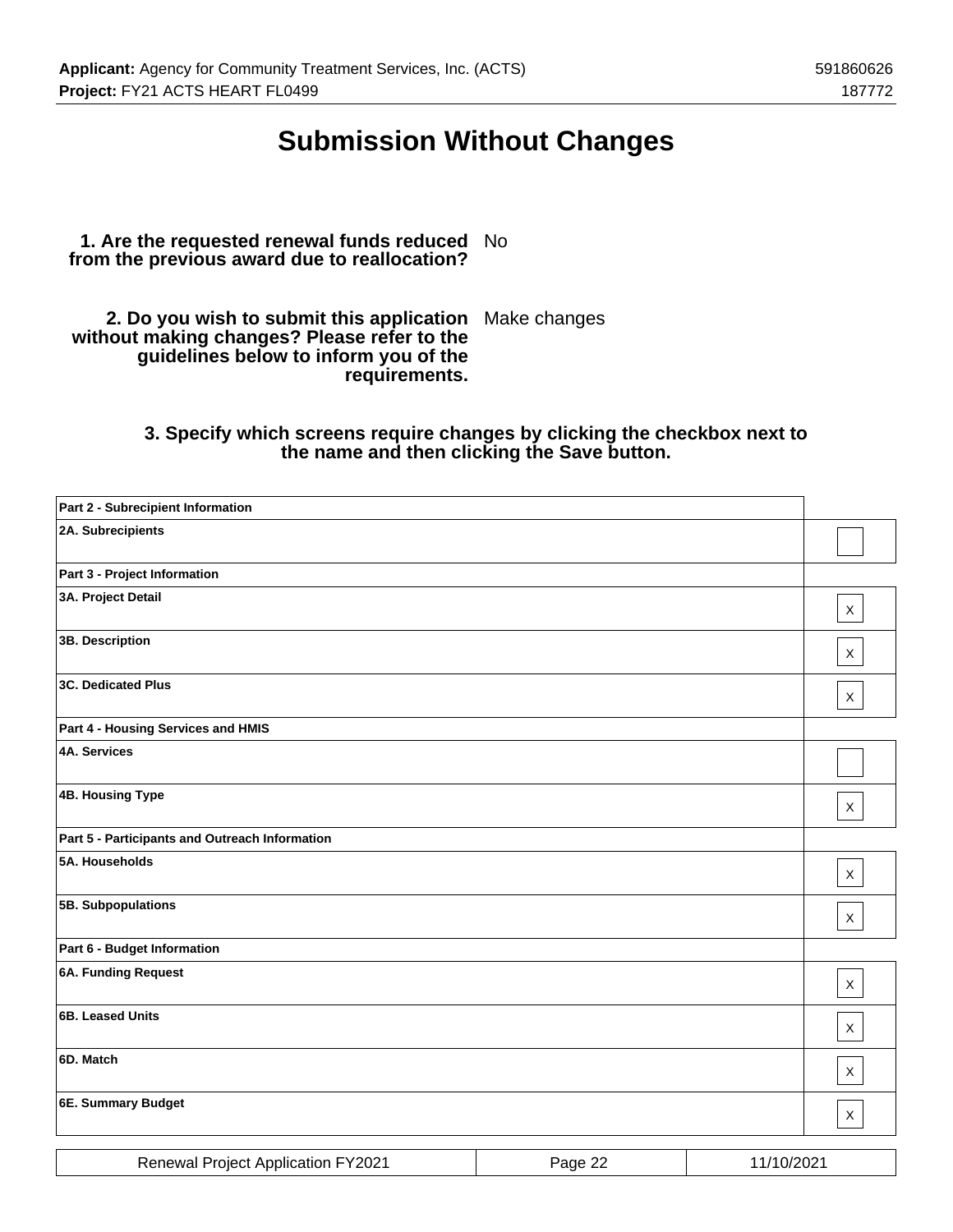| Part 7 - Attachment(s) & Certification |   |
|----------------------------------------|---|
| 7A. Attachment(s)                      | X |
| 7A. In-Kind Match MOU Attachment       |   |
| 7B. Certification                      | X |

**You have selected "Make Changes" to question #2 above. Provide a brief description of the changes that will be made to the project information screens (bullets are appropriate):**

\* Increase in the amount of leasing funds from the previous year. \*Increase in the funding from the previous year.

\*The match amount was increased.

 **You have selected "Make Changes." Once this screen is saved, you will be prohibited from "unchecking" any box that has been checked regardless of whether a change to data on the corresponding screen will be made.**

| <b>Renewal Project Application FY2021</b> | Page 23 | 11/10/2021 |
|-------------------------------------------|---------|------------|
|-------------------------------------------|---------|------------|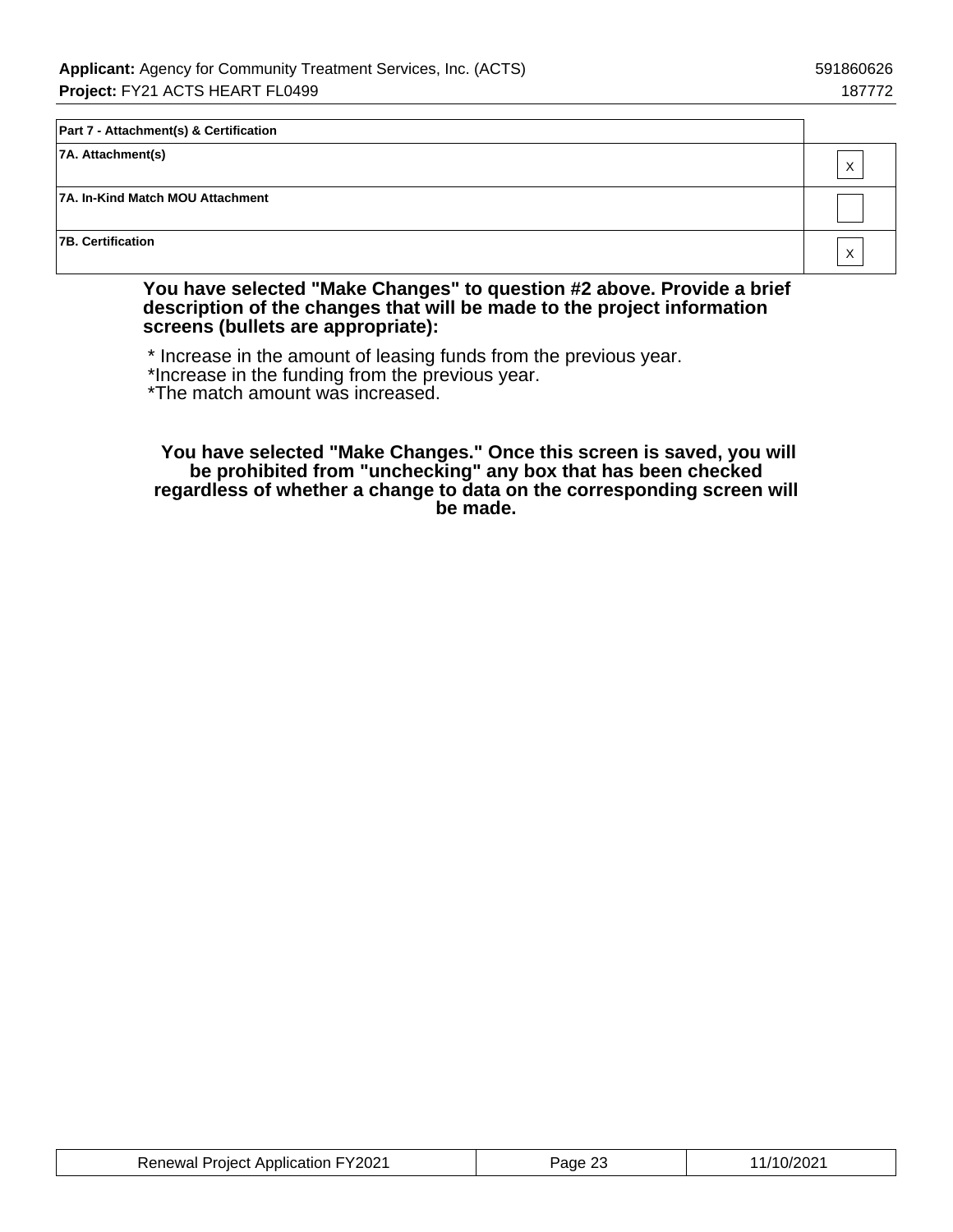## **Recipient Performance**

#### **1. Did you submit your previous year's** No **Annual Performance Report (APR) on time?**

**1a. If you did not submit your APR on time to the SAGE website, provide an explanation.**

The previous program director was unable to complete it due to excessive absences related to personal health issues.

**2. Do you have any unresolved HUD** No **Monitoring or OIG Audit finding(s) concerning any previous grant term related to this renewal project request?**

> **3. Do you draw funds quarterly for your** Yes **current renewal project?**

**4. Have any funds remained available for** No **recapture by HUD for the most recently expired grant term related to this renewal project request?**

| <b>Renewal Project Application FY2021</b> | Page 24 | 11/10/2021 |
|-------------------------------------------|---------|------------|
|-------------------------------------------|---------|------------|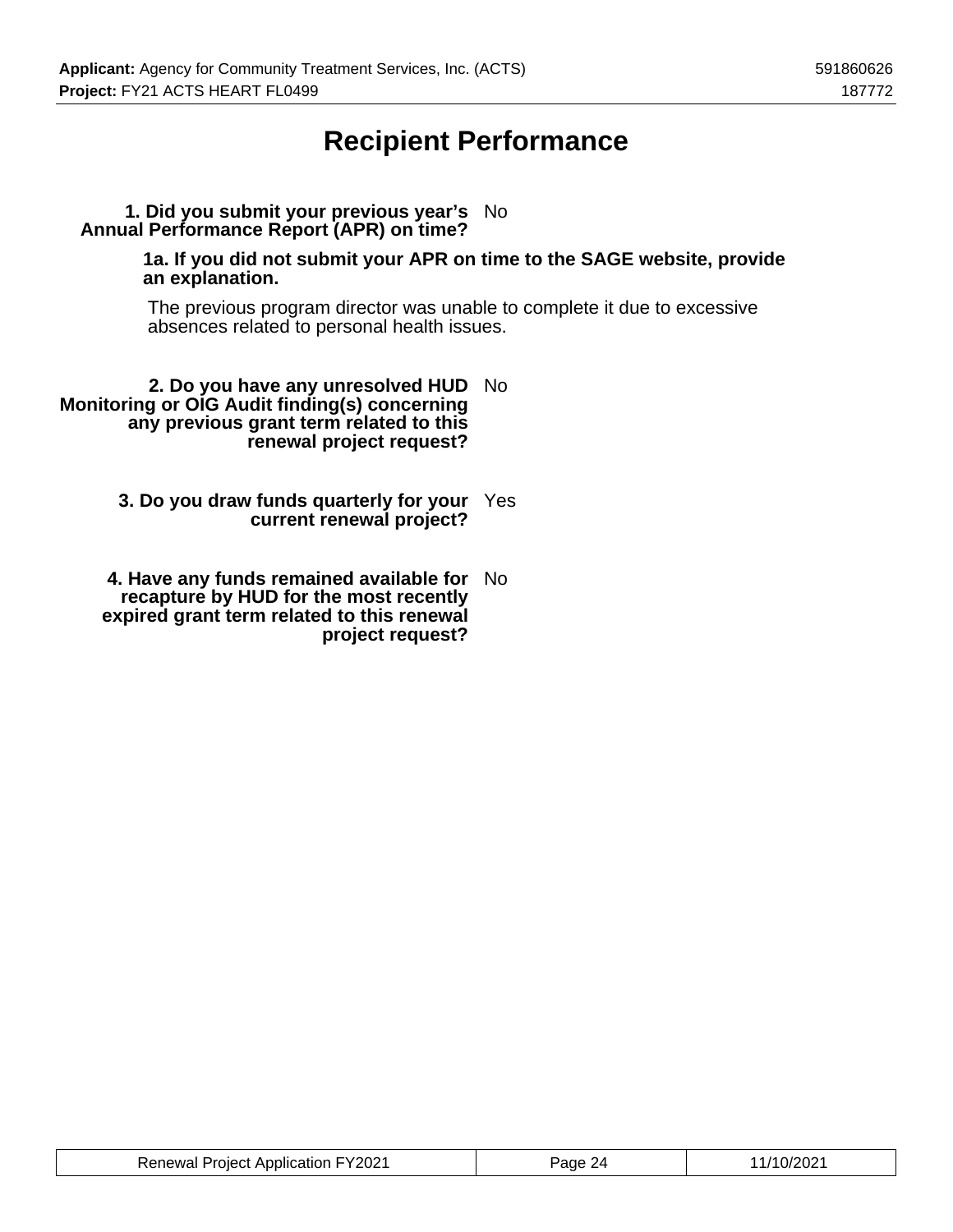### **Renewal Grant Consolidation or Renewal Grant Expansion**

The FY2021 CoC Competition will continue offering opportunities to expand or consolidate CoC projects. A few changes have occurred that differentiate the process from FY 2019.

1. Expansions and Consolidations will submit individual applications.

 a. Expansions will ONLY submit a Stand-Alone Renewal application and a Stand-Alone New application.

 b. Consolidations will ONLY submit individual renewal project applications, identifying the renewal application that will survive, and the renewal applications that will terminate. Up to 10 grants may be included in a consolidation.

 2. HUD HQ will combine the data (e.g., units, budgets) for Expansion or Consolidation requests from the individual project applications selected for conditional award and provide a data report with further instructions for the field office and conditional recipient.

#### **1. Is this renewal project application** No **requesting to consolidate or expand?**

If "No" click on "Next" or "Save & Next" below to move to the next screen.

| <b>Renewal Project Application FY2021</b> | Page 25 | 11/10/2021 |
|-------------------------------------------|---------|------------|
|-------------------------------------------|---------|------------|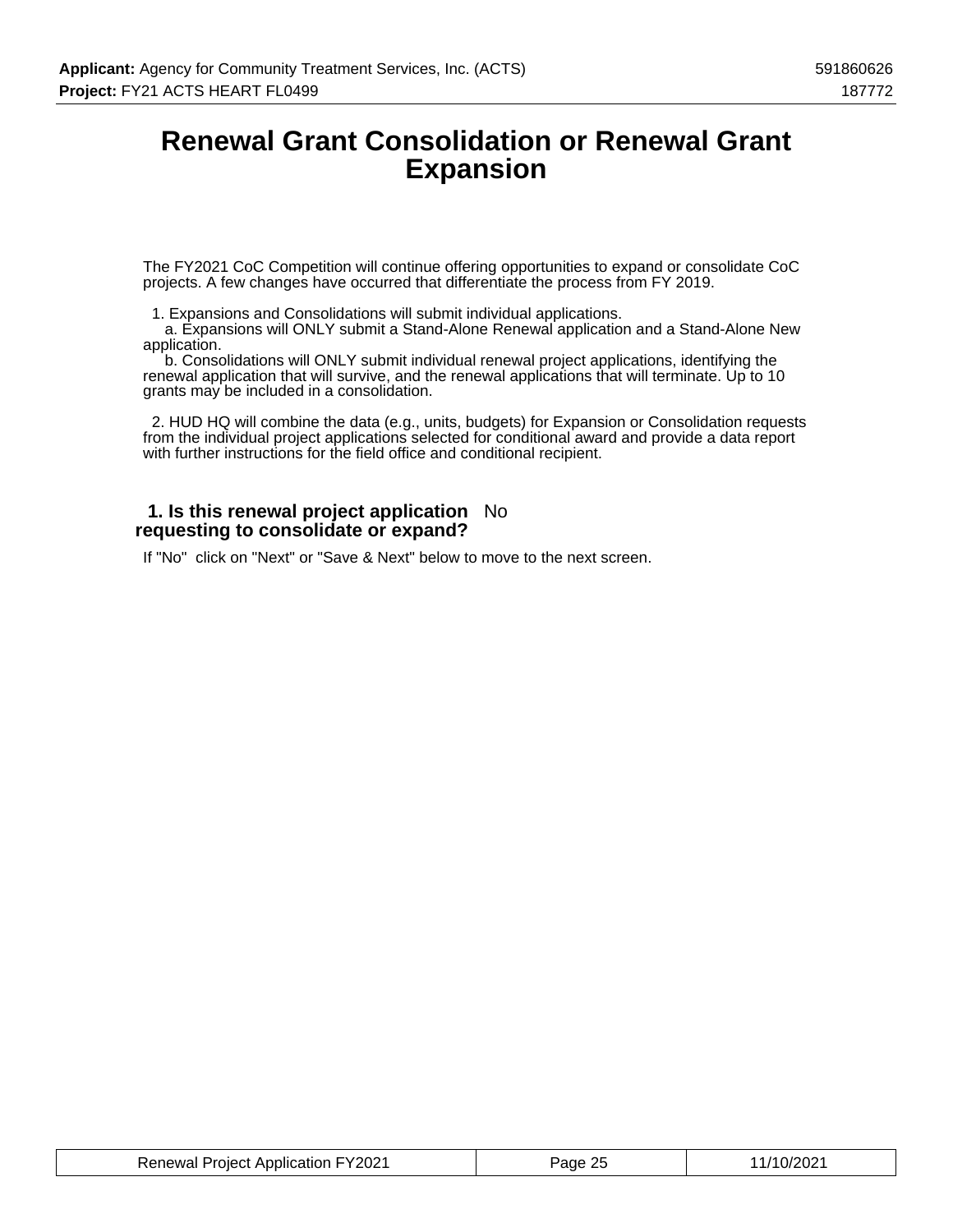# **2A. Project Subrecipients**

**This screen is currently read only and only includes data from the previous grant. To make changes to this information, navigate to the Submission without Changes screen, select "Make Changes" in response to Question 2, and then check the box next each screen that requires a change to match the current grant agreement, as amended, or to account for a reallocation of funds.**

**This form lists the subrecipient organization(s) for the project. To add a subrecipient, select the icon. To view or update subrecipient** information already listed, select the view

|  |  | <b>Total Expected Sub-Awards: \$0</b> |  |
|--|--|---------------------------------------|--|
|--|--|---------------------------------------|--|

| <b>Organization</b> | <b>Type</b>                 | Sub-<br>Award<br><b>Amount</b> |
|---------------------|-----------------------------|--------------------------------|
|                     | This list contains no items |                                |

| <b>Renewal Project Application FY2021</b> | Page 26 | 11/10/2021 |
|-------------------------------------------|---------|------------|
|-------------------------------------------|---------|------------|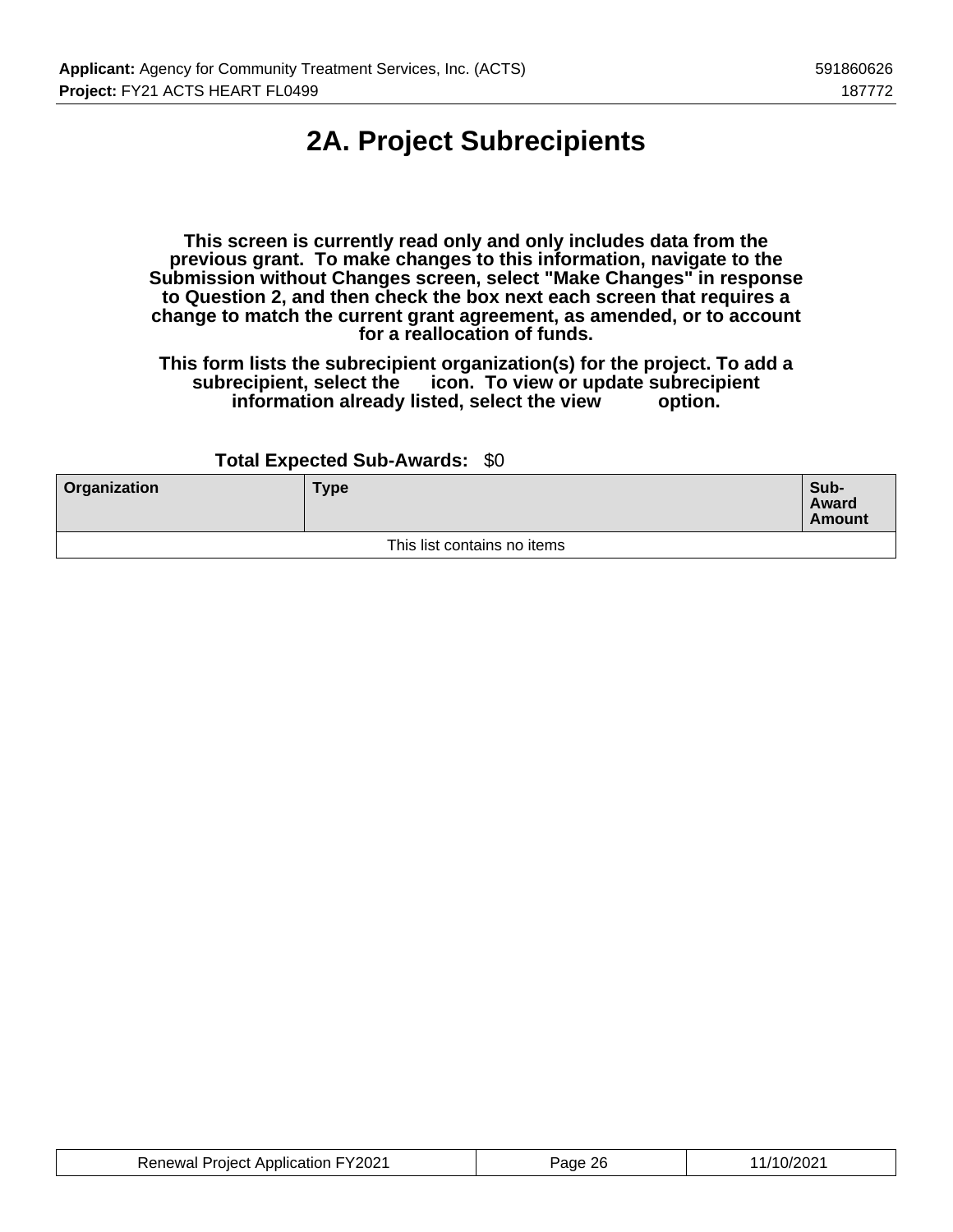# **3A. Project Detail**

### **1. Expiring Grant Project Identification** FL0499 **Number (PIN):**

(e.g., the "Federal Award Identifier" indicated on form 1A. Application Type)

**2. CoC Number and Name:** FL-501 - Tampa/Hillsborough County CoC

**3. CoC Collaborative Applicant Name:** Tampa Hillsborough Homeless Initiative

**4. Project Name:** FY21 ACTS HEART FL0499

- **5. Project Status:** Standard
- **6. Component Type:** PH
- **6a. Select the type of PH project.** PSH
- **7. Is your organization, or subrecipient, a** No **victim service provider defined in 24 CFR 578.3?**
- **8. Does this project include Replacement** No **Reserves as a CoC Operating Cost?**

(Attachment Requirement)

| <b>Renewal Project Application FY2021</b> | Page 27 | 11/10/2021 |
|-------------------------------------------|---------|------------|
|-------------------------------------------|---------|------------|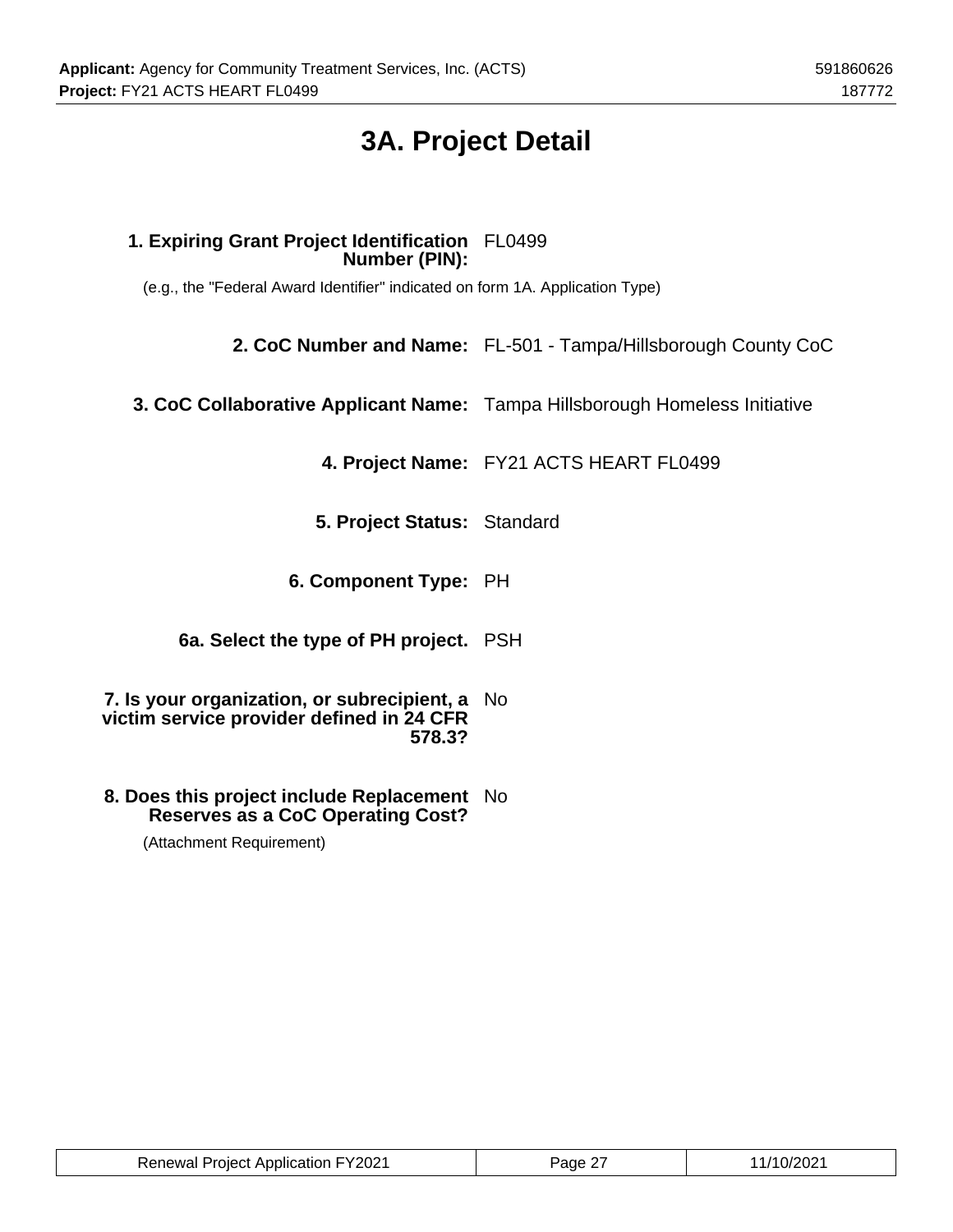# **3B. Project Description**

#### **1. Provide a description that addresses the entire scope of the proposed project.**

Hillsborough HEART provides permanent supportive housing for 100 chronic homeless persons, in units leased by ACTS throughout Hillsborough County with comprehensive community based services. Services available to participants include: housing, employment assistance, transportation, and primary care/health care and entitlement enrollment, linkage to "other" community support services to address their individualized needs. Household income must be equal to or less than 50% of the area median income and at least one adult member of the household must have a disability; diagnosable substance use disorder, serious mental illness, developmental disability, or chronic physical illness limiting their ability to work or perform one or more activities of daily living. All referrals are identified through the coordinated Intake system prioritizing persons most vulnerable. At entry all persons will be living on the streets or in an emergency shelter. Each household is seen for an assessment to determine eligibility, for those eligible, case management will develop a housing stability plan. Using an Evidence Based Assertive Community Treatment Team model of care; services are tailored to the individuals' needs and support from the team is available 24./7; comprehensive services are provided to assist the individual to be stably housed, and work toward self-sufficiency. This integrated team approach consists of members from psychiatry, nursing, social work, substance abuse and vocational rehabilitation. Services include outreach, assessment, assistance locating suitable affordable housing with consideration to choice and proximity to transportation, supports and resources. Services are provided in the community where the participant lives and will address each person's individualized needs. Persons may continue to receive assistance as long as it is needed and they remain eligible. Housing must be rent reasonable. Each unit must pass an inspection and environmental review. Participants must have a one-year renewable lease and will be assisted in understanding their responsibilities, securing utilities, and making moving arrangements. Residents with income pay 30% of their income towards rent and utilities. The program works with those individuals most vulnerable to homelessness to identify housing and provide intensive support as needed as a person transitions from the streets to housing. Each person has an individualized treatment plan with no mandatory expectation that they receive services or are required to participate in any program activity. The HEART program maintains high fidelity to the Housing First program model. This project has all dedicated chronic beds with a target to serve those identified with substance abuse and/or mental health treatment needs.

| 2. Check the appropriate box(s) if this project will have a specific |  |
|----------------------------------------------------------------------|--|
| subpopulation focus. (Select all that apply)                         |  |

| N/A - Project Serves All Subpopulations   |                       |  | <b>Domestic Violence</b> |  |  |
|-------------------------------------------|-----------------------|--|--------------------------|--|--|
| <b>Veterans</b>                           |                       |  | <b>Substance Abuse</b>   |  |  |
| Youth (under 25)                          |                       |  | Mental Illness           |  |  |
| <b>Renewal Project Application FY2021</b> | 11/10/2021<br>Page 28 |  |                          |  |  |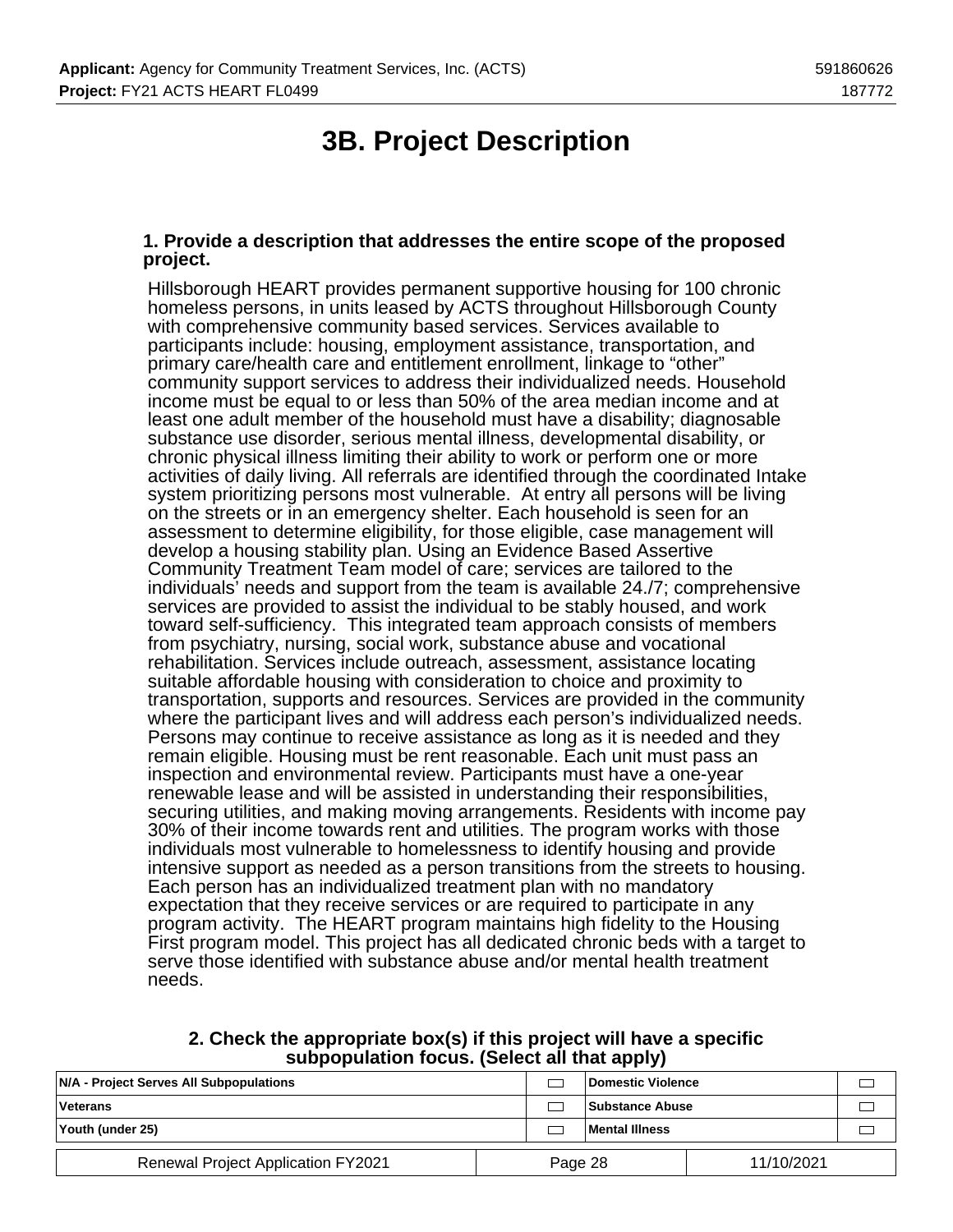| <b>Families with Children</b> | <b>HIV/AIDS</b>               |  |
|-------------------------------|-------------------------------|--|
|                               | <b>Chronic Homeless</b>       |  |
|                               | Other(Click 'Save' to update) |  |

#### **Other:** chronic illness

### **3. Housing First**

#### **3a. Does the project quickly move** Yes **participants into permanent housing**

### **3b. Does the project enroll program participants who have the following barriers? Select all that apply.**

| Having too little or little income                                                           | X |
|----------------------------------------------------------------------------------------------|---|
| Active or history of substance use                                                           | X |
| Having a criminal record with exceptions<br>for state-mandated restrictions                  | X |
| <b>History of victimization</b><br>(e.g. domestic violence, sexual assault, childhood abuse) | X |
| None of the above                                                                            |   |

#### **3c. Will the project prevent program participant termination for the following reasons? Select all that apply.**

| Failure to participate in supportive services                                                                               | X |
|-----------------------------------------------------------------------------------------------------------------------------|---|
| Failure to make progress on a service plan                                                                                  | X |
| Loss of income or failure to improve income                                                                                 | X |
| Any other activity not covered in a lease agreement typically found for unassisted persons in the project's geographic area | X |
| None of the above                                                                                                           |   |

#### **3d. Does the project follow a "Housing First" approach?** Yes

| <b>Renewal Project Application FY2021</b> | Page 29 | /10/202 |
|-------------------------------------------|---------|---------|
|-------------------------------------------|---------|---------|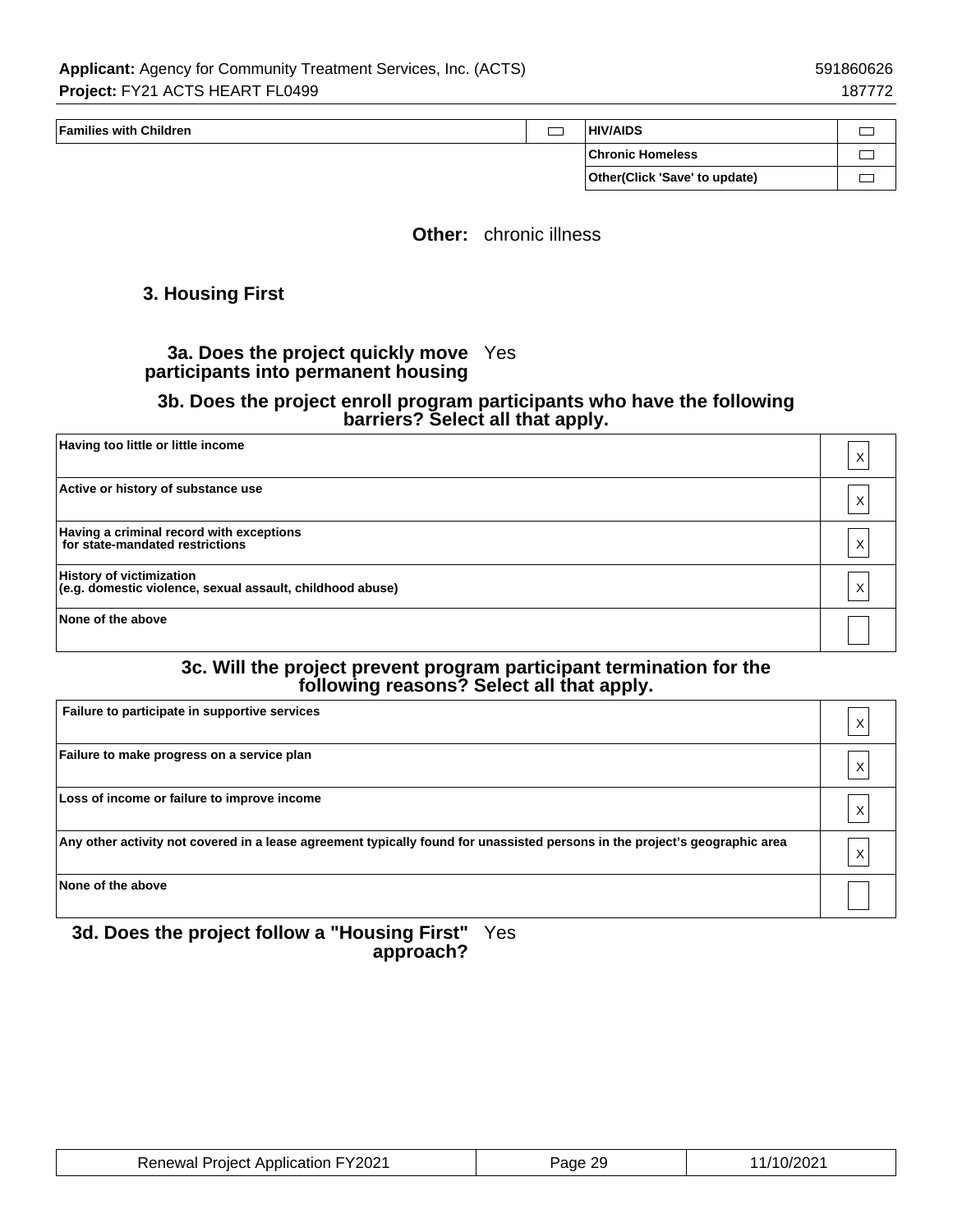## **3C. Dedicated Plus**

**This screen is currently read only and only includes data from the previous grant. To make changes to this information, navigate to the Submission without Changes screen, select "Make Changes" in response to Question 2, and then check the box next each screen that requires a change to match the current grant agreement, as amended, or to account for a reallocation of funds.**

**Dedicated and DedicatedPLUS**

**A "100% Dedicated" project is a permanent supportive housing project that commits 100% of its beds to chronically homeless individuals and families, according to NOFA Section lll.3.b.**

 **A "DedicatedPLUS" project is a permanent supportive housing project where 100% of the beds are dedicated to serve individuals with disabilities and families in which one adult or child has a disability, including unaccompanied homeless youth, that at a minimum, meet ONE of the following criteria according to NOFA Section lll.3.d:**

(1) experiencing chronic homelessness as defined in 24 CFR 578.3;

 (2) residing in a transitional housing project that will be eliminated and meets the definition of chronically homeless in effect at the time in which the individual or family entered the transitional housing project;

 (3) residing in a place not meant for human habitation, emergency shelter, or safe haven; but the individuals or families experiencing chronic homelessness as defined at 24 CFR 578.3 had been admitted and enrolled in a permanent housing project within the last year and were unable to maintain a housing placement;

 (4) residing in transitional housing funded by a joint TH and PH-RRH component project and who were experiencing chronic homelessness as defined at 24 CFR 578.3 prior to entering the project;

 (5)residing and has resided in a place not meant for human habitation, a safe haven, or emergency shelter for at least 12 months in the last three years, but has not done so on four separate occasions; or

 (6) receiving assistance through a Department of Veterans Affairs(VA)-funded homeless assistance program and met one of the above criteria at initial intake to the VA's homeless assistance system.

 A renewal project where 100 percent of the beds are dedicated in their current grant as described in NOFA Section lll.A.3.b. must either become DedicatedPLUS or remain 100% Dedicated. If a renewal project currently has 100 percent of its beds dedicated to chronically homeless individuals and families and elects to become a DedicatedPLUS project, the project will be required to adhere to all fair housing requirements at 24 CFR 578.93. Any beds that the applicant identifies in this application as being dedicated to chronically homeless individuals and families in a DedicatedPLUS project must continue to operate in accordance with Section lll.A.3.b. Beds are identified on Screen 4B.

#### **1. Is this project "100% Dedicated,"** DedicatedPLUS

| <b>Renewal Project Application FY2021</b> | Page 30 | 11/10/2021 |
|-------------------------------------------|---------|------------|
|-------------------------------------------|---------|------------|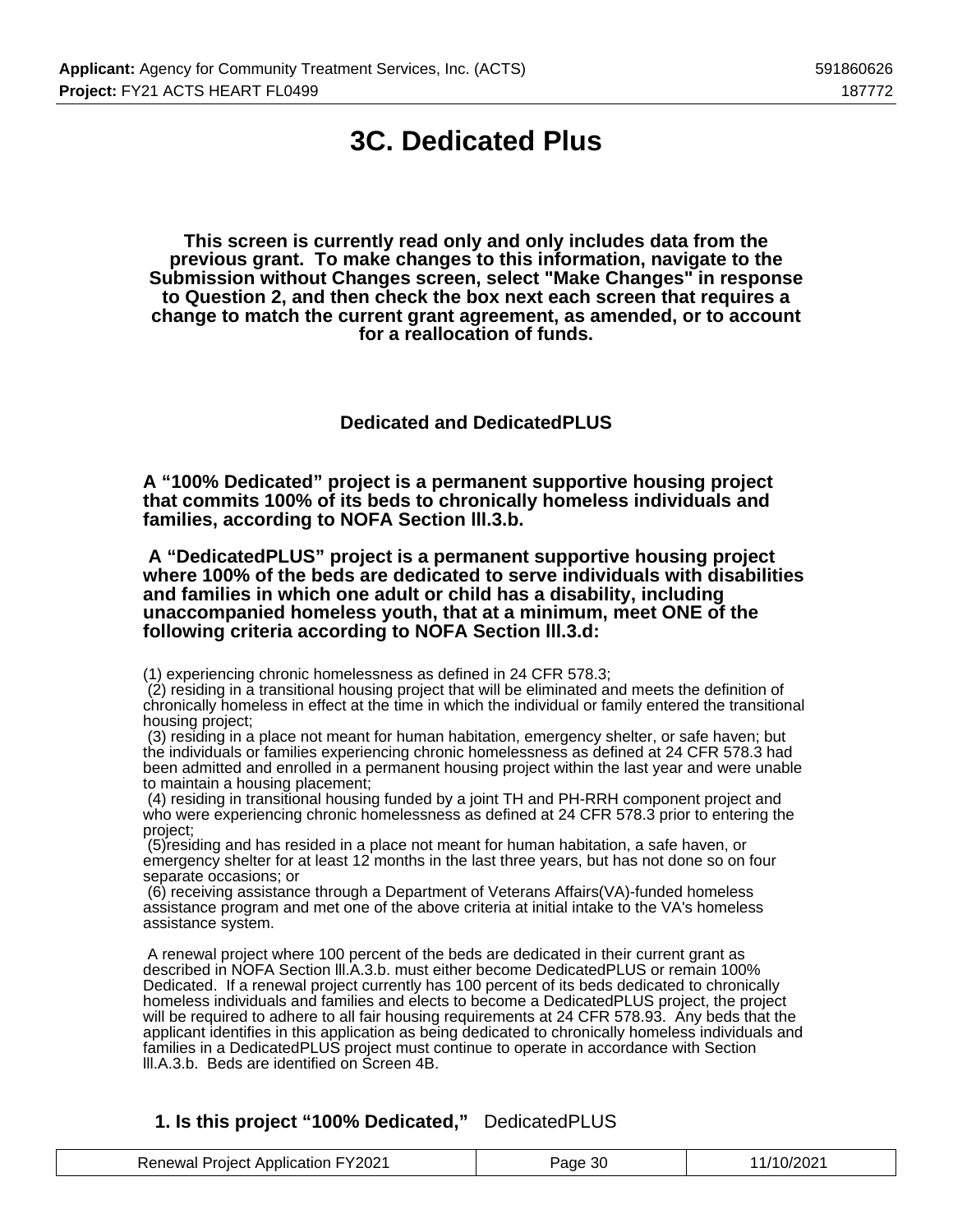**"DedicatedPLUS," or "N/A"? (Only select "N/A" if this project was originally awarded as a grant that did not have requirements to only serve persons experiencing chronic homelessness and meets the definition of "non-dedicated permanent supportive housing beds" in the NOFO Section III.C.2.p).**

| <b>Renewal Project Application FY2021</b> | Page | $10/202^*$ |
|-------------------------------------------|------|------------|
|-------------------------------------------|------|------------|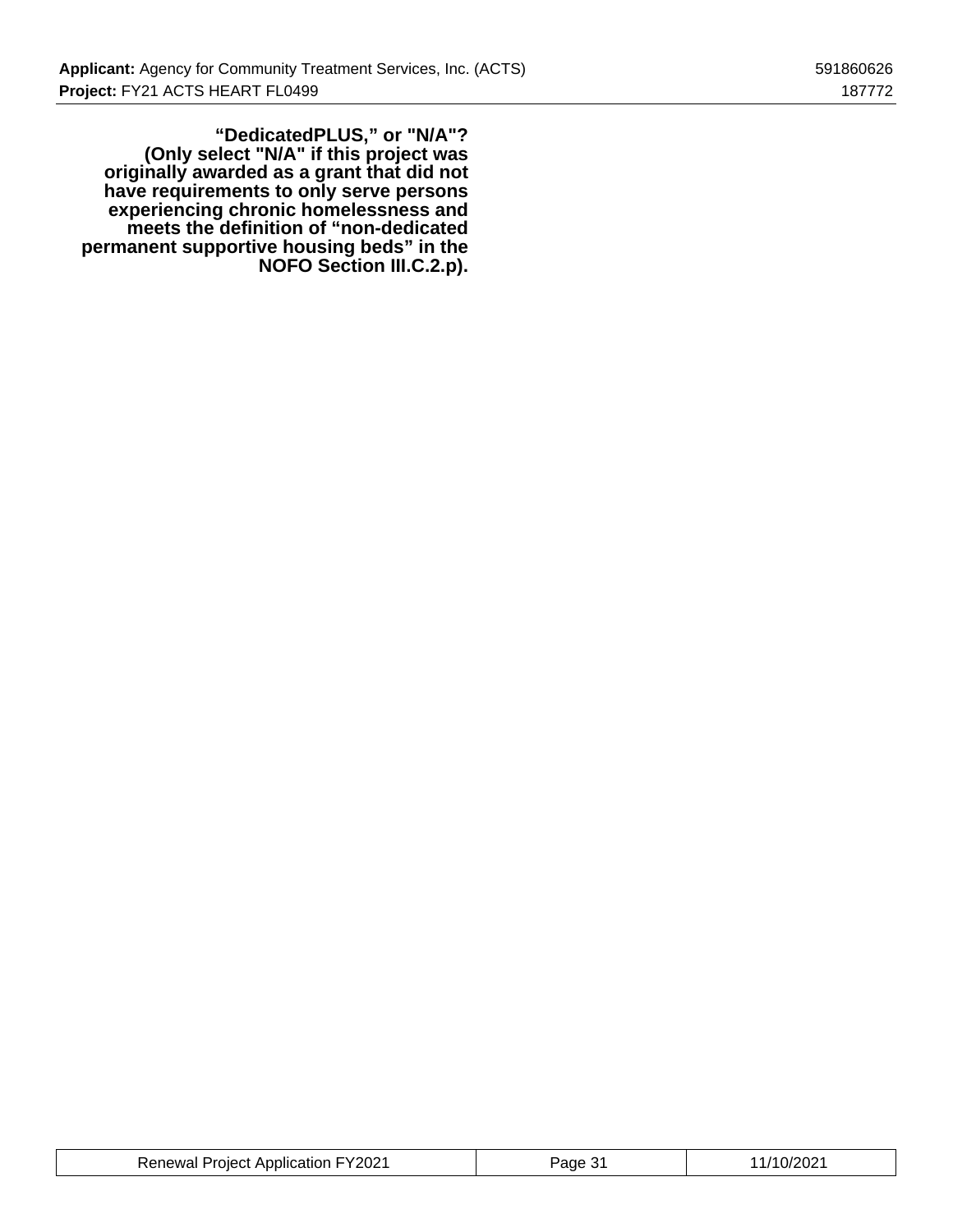## **4A. Supportive Services for Program Participants**

**This screen is currently read only and only includes data from the previous grant. To make changes to this information, navigate to the Submission without Changes screen, select "Make Changes" in response to Question 2, and then check the box next each screen that requires a change to match the current grant agreement, as amended, or to account for a reallocation of funds.**

#### **1. For all supportive services available to program participants, indicate who will provide them and how often they will be provided. Click 'Save' to update.**

| <b>Supportive Services</b>                    | <b>Provider</b> | Frequency |
|-----------------------------------------------|-----------------|-----------|
| <b>Assessment of Service Needs</b>            | Applicant       | Annually  |
| <b>Assistance with Moving Costs</b>           | Applicant       | As needed |
| <b>Case Management</b>                        | Applicant       | Bi-weekly |
| <b>Child Care</b>                             | Non-Partner     | As needed |
| <b>Education Services</b>                     | Non-Partner     | As needed |
| <b>Employment Assistance and Job Training</b> | Applicant       | As needed |
| Food                                          | Applicant       | As needed |
| <b>Housing Search and Counseling Services</b> | Applicant       | As needed |
| <b>Legal Services</b>                         | Non-Partner     | As needed |
| <b>Life Skills Training</b>                   | Applicant       | Weekly    |
| <b>Mental Health Services</b>                 | Applicant       | Monthly   |
| <b>Outpatient Health Services</b>             | Applicant       | As needed |
| <b>Outreach Services</b>                      | Applicant       | As needed |
| <b>Substance Abuse Treatment Services</b>     | Applicant       | As needed |
| Transportation                                | Applicant       | As needed |
| <b>Utility Deposits</b>                       | Applicant       | As needed |

**Identify whether the project includes the following activities:**

**2. Transportation assistance to program** Yes **participants to attend mainstream benefit appointments, employee training, or jobs?**

**3. Annual follow-up with program participants** Yes **to ensure mainstream benefits are received and renewed?**

### **4. Do program participants have access to** Yes **SSI/SSDI technical assistance provided by**

| <b>Renewal Project Application FY2021</b> | Page $32$ | 11/10/2021 |
|-------------------------------------------|-----------|------------|
|-------------------------------------------|-----------|------------|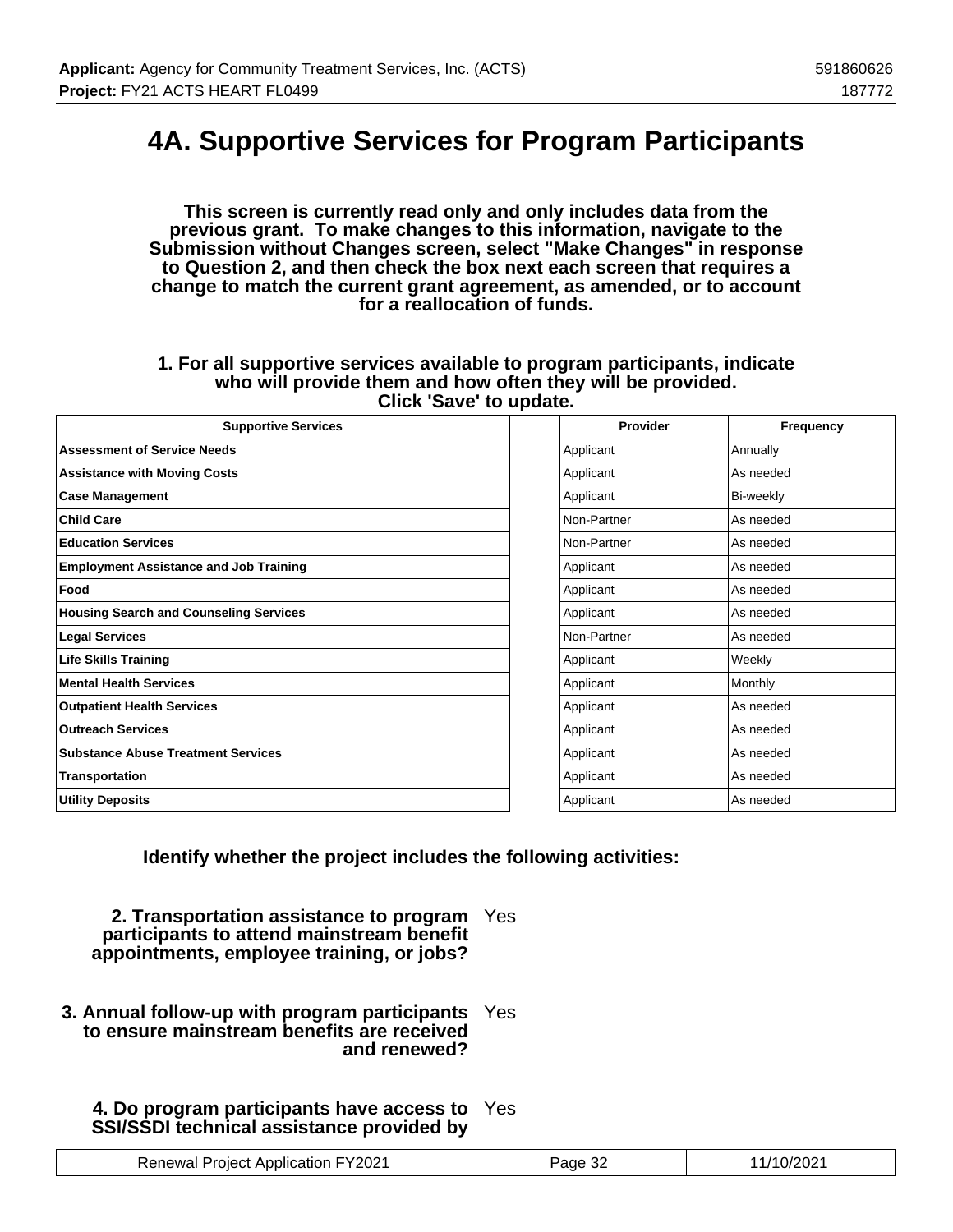### **this project, subrecipient, or partner agency?**

**4a. Has the staff person providing the technical assistance completed SOAR training in the past 24 months?** Yes

| <b>Renewal Project Application FY2021</b> | Page 33 | 11/10/2021 |
|-------------------------------------------|---------|------------|
|-------------------------------------------|---------|------------|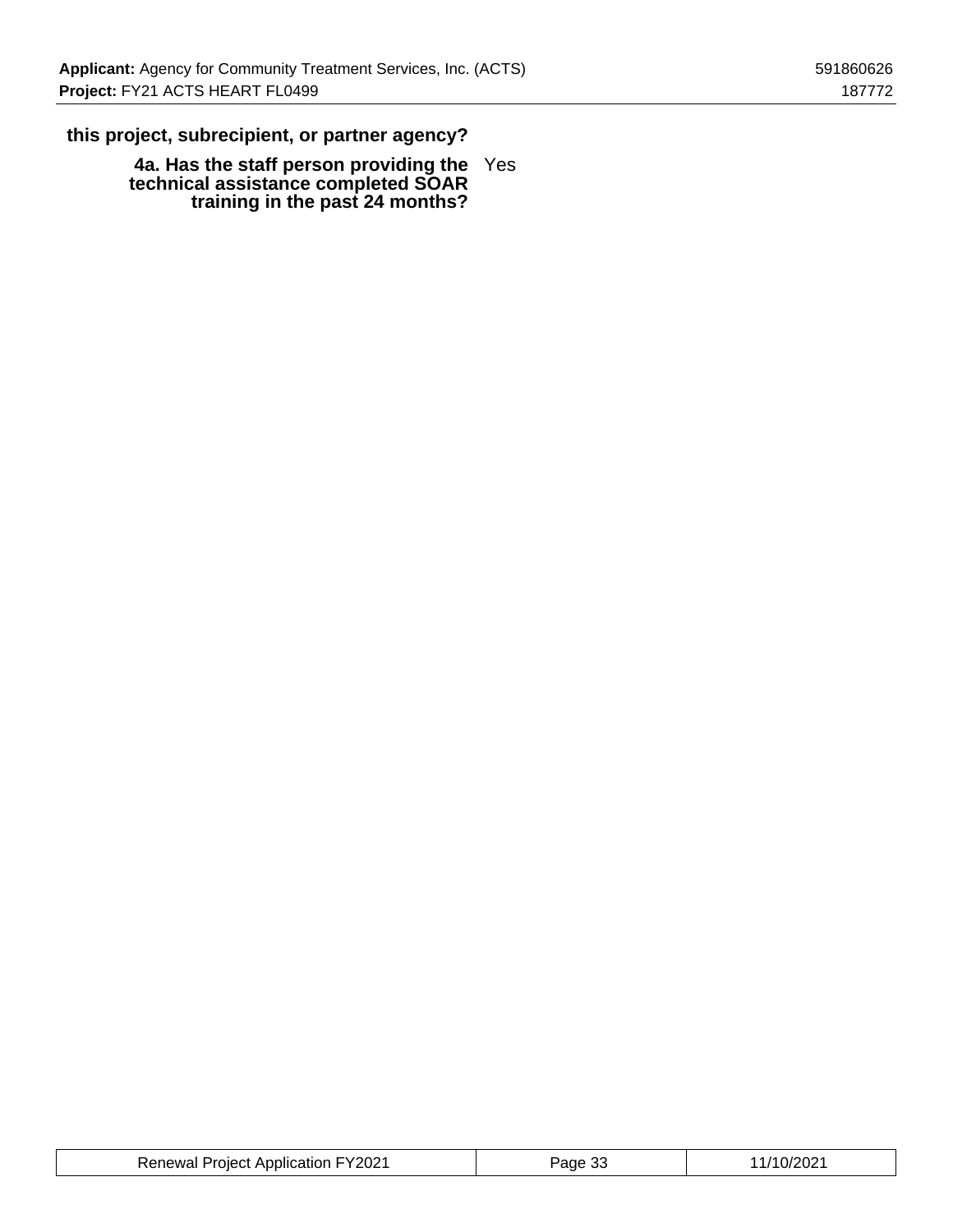# **4B. Housing Type and Location**

#### **The following list summarizes each housing site in the project. To add a housing site to the list, select the icon. To view or update a housing site already listed, select the icon.**

**Total Units:** 100

**Total Beds:** 100

#### **Total Dedicated CH Beds:** 100

| <b>Housing Type</b>         | <b>Housing Type (JOINT)</b> | <b>Units</b> | <b>Beds</b> |
|-----------------------------|-----------------------------|--------------|-------------|
| Scattered-site apartments ( | ---                         | 100          | 100         |

| <b>Renewal Project Application FY2021</b> | Page 34 | /10/2021 |
|-------------------------------------------|---------|----------|
|-------------------------------------------|---------|----------|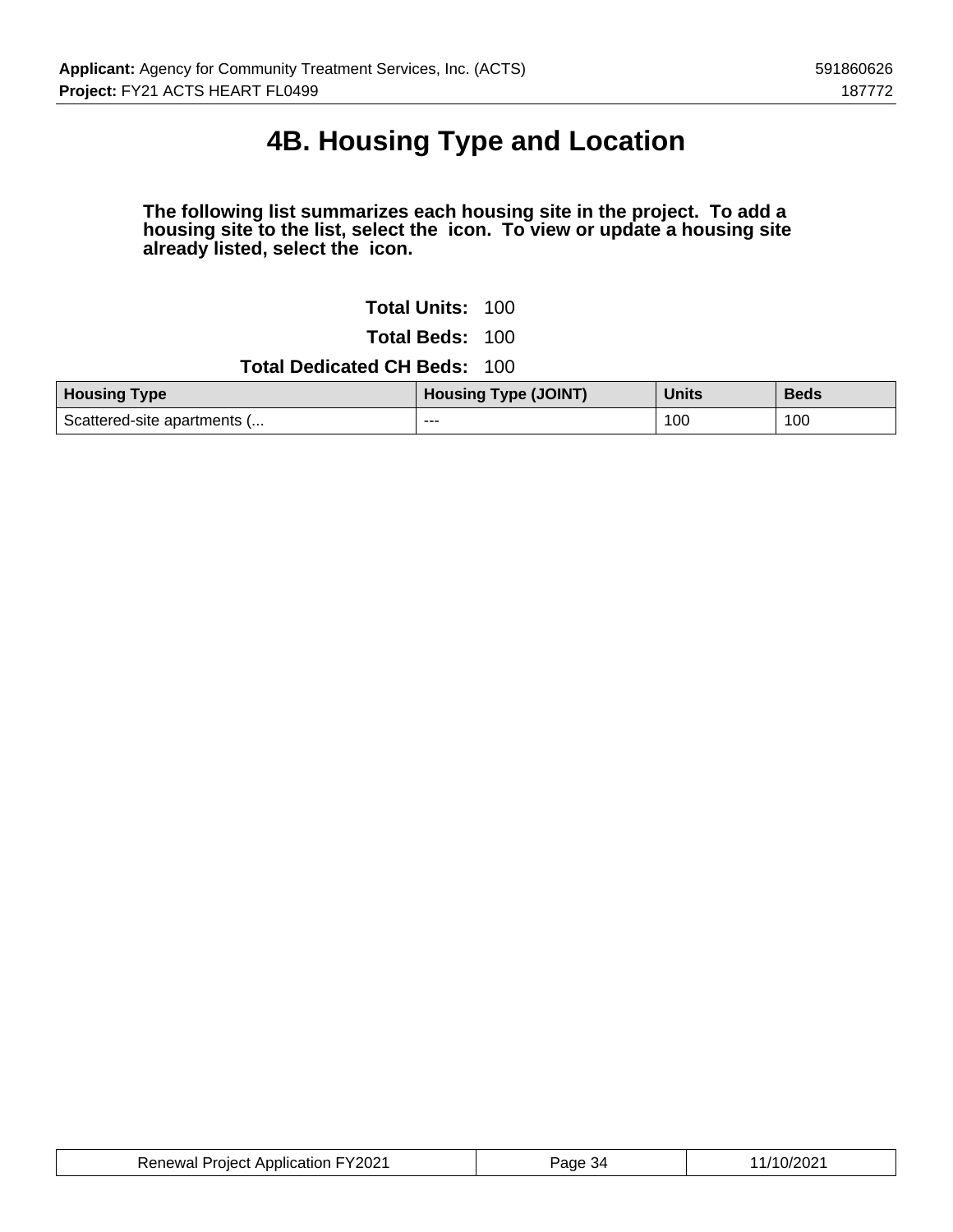### **4B. Housing Type and Location Detail**

**1. Housing Type:** Scattered-site apartments (including efficiencies)

#### **2. Indicate the maximum number of units and beds available for program participants at the selected housing site.**

**a. Units:** 100

**b. Beds:** 100

#### **3. How many beds of the total beds in "2b.** 100 **Beds" are dedicated to the chronically homeless?**

#### **This includes both the "dedicated" and "prioritized" beds from previous competitions.**

#### **4. Address:**

Project applicants must enter an address for all proposed and existing properties. If the location is not yet known, enter the expected location of the housing units. For Scattered-site and Singlefamily home housing, or for projects that have units at multiple locations, project applicants should enter the address where the majority of beds will be located or where the majority of beds are located as of the application submission. Where the project uses tenant-based rental assistance in the RRH portion, or if the address for scattered-site or single-family homes housing cannot be identified at the time of application, enter the address for the project's administration office. Projects serving victims of domestic violence, including human trafficking, must use a PO Box or other anonymous address to ensure the safety of participants.

> **Street 1:** 4612 N. 56th **Street 2: City:** Tampa **State:** Florida **ZIP Code:** 33610

#### **5. Select the geographic area(s) associated with the address: (for multiple selections hold CTRL Key)**

129057 Hillsborough County

| <b>Renewal Project Application FY2021</b> | Page 35 | 11/10/2021 |
|-------------------------------------------|---------|------------|
|-------------------------------------------|---------|------------|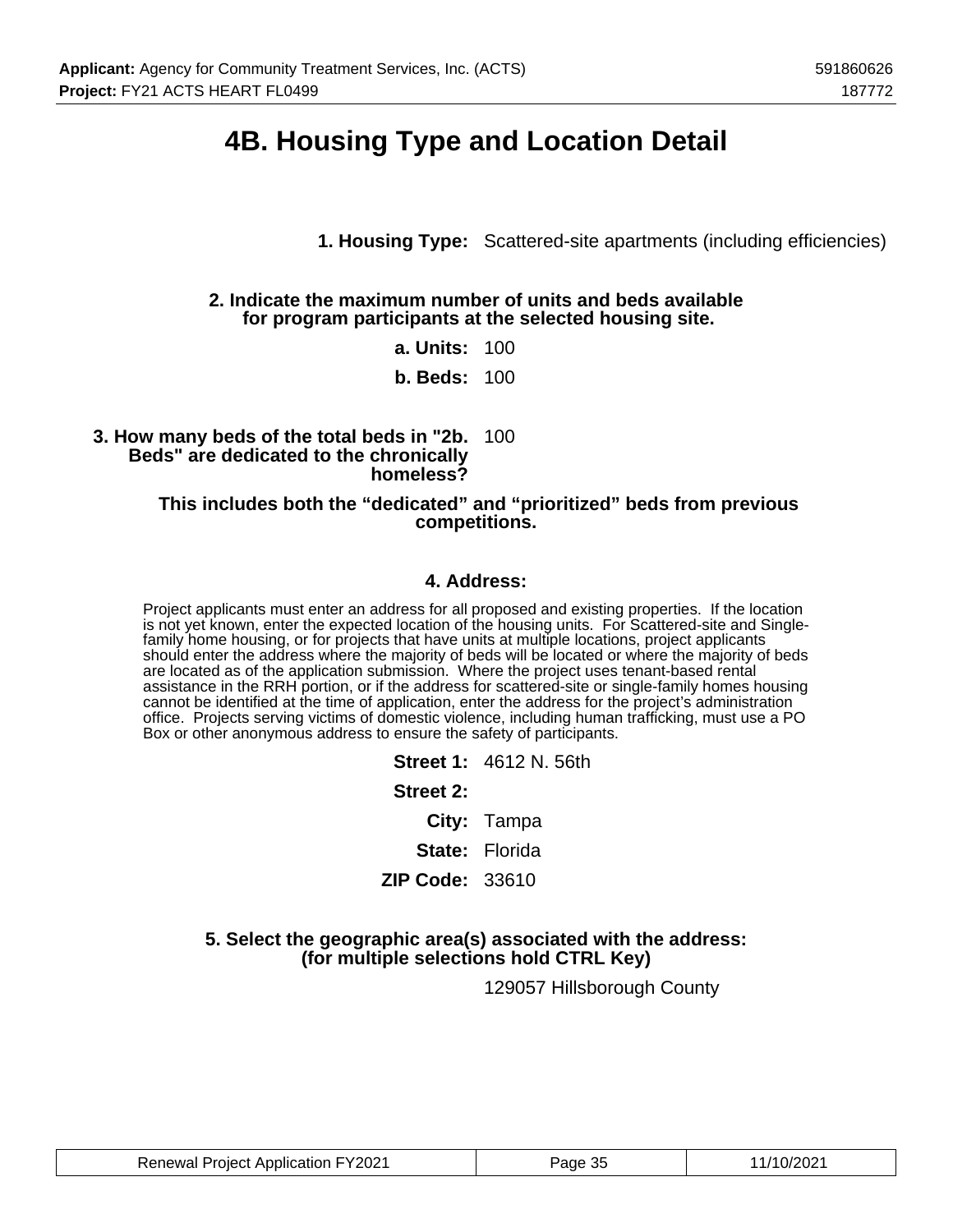# **5A. Program Participants - Households**



**Click Save to automatically calculate totals**

| <b>Renewal Project Application FY2021</b> | Page 36 | 11/10/2021 |
|-------------------------------------------|---------|------------|
|-------------------------------------------|---------|------------|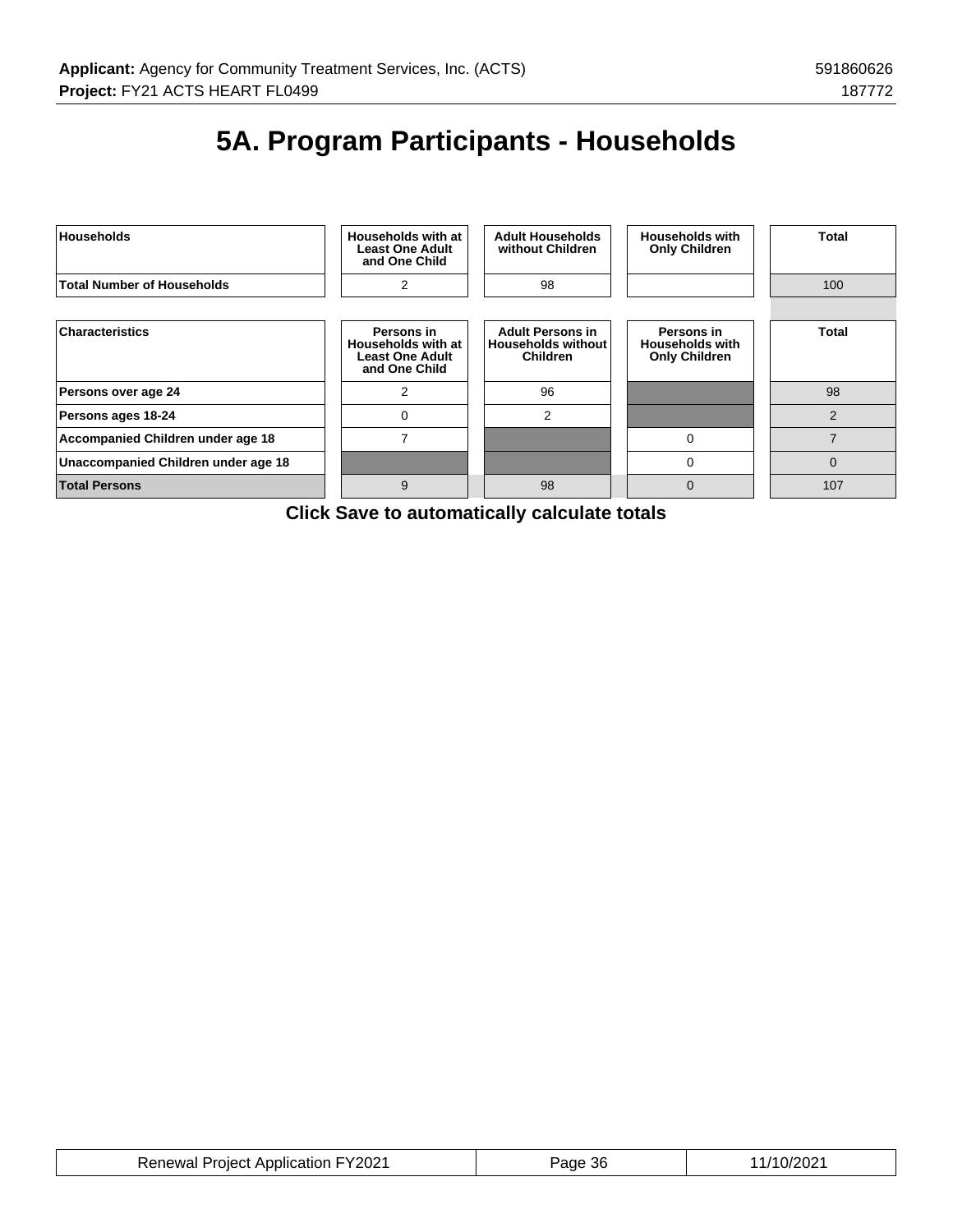# **5B. Program Participants - Subpopulations**

### **Persons in Households with at Least One Adult and One Child**

| <b>Characteristics</b> | <b>CH</b><br>(Not<br>Veterans   Veterans | <b>CH</b> | Veterans Chronic<br>(Not CH) Substan | <b>ce</b><br><b>Abuse</b> | <b>HIV/AID</b> | <b>Severely</b><br><b>Mentally</b><br>ш | <b>DV</b> | <b>Physical</b><br><b>Disability</b> | Developmenta<br><b>Disability</b> | <b>Persons Not</b><br>Represented<br>by a<br>Listed<br>Subpopulatio |
|------------------------|------------------------------------------|-----------|--------------------------------------|---------------------------|----------------|-----------------------------------------|-----------|--------------------------------------|-----------------------------------|---------------------------------------------------------------------|
| Persons over age 24    |                                          |           |                                      |                           |                |                                         |           |                                      |                                   |                                                                     |
| Persons ages 18-24     |                                          |           |                                      |                           |                |                                         |           |                                      |                                   |                                                                     |
| Children under age 18  |                                          |           |                                      |                           |                |                                         |           |                                      |                                   |                                                                     |
| <b>Total Persons</b>   |                                          | C         | 0                                    | $\Omega$                  | $\Omega$       | $\Omega$                                |           |                                      |                                   |                                                                     |

**Click Save to automatically calculate totals**

### **Persons in Households without Children**

| <b>Characteristics</b> | <b>CH</b><br>(Not<br><b>Veterans</b> | <b>CH</b><br>Veterans | <b>Veterans</b><br>(Not CH) Chronic | <b>Substan</b><br><b>ce</b><br><b>Abuse</b> | <b>HIV/AID</b><br>S | <b>Severely</b><br><b>Mentally</b><br>Ш | <b>DV</b> | <b>Disability</b> | Physical Developmenta<br><b>Disability</b> | <b>Persons Not</b><br>Represented<br>by a<br>Listed<br>Subpopulatio |
|------------------------|--------------------------------------|-----------------------|-------------------------------------|---------------------------------------------|---------------------|-----------------------------------------|-----------|-------------------|--------------------------------------------|---------------------------------------------------------------------|
| Persons over age 24    | 61                                   | 35                    |                                     | 96                                          | 6                   | 74                                      | 4         | 24                |                                            |                                                                     |
| Persons ages 18-24     |                                      |                       |                                     |                                             | 0                   |                                         |           |                   |                                            |                                                                     |
| <b>Total Persons</b>   | 62                                   | 35                    |                                     | 97                                          | 6                   | 75                                      | 4         | 24                |                                            |                                                                     |

**Click Save to automatically calculate totals**

### **Persons in Households with Only Children**

| <b>Characteristics</b>                        | <b>CH</b><br>(Not<br><b>Veterans</b> | <b>CH</b><br><b>Veterans</b> | <b>Veterans</b><br>(Not CH) Chronic | <b>Substan</b><br>ce<br><b>Abuse</b> | <b>HIV/AID</b><br>S | <b>Severely</b><br><b>Mentally</b><br>Ш | <b>DV</b> | <b>Physical</b><br><b>Disability</b> | Developmenta<br><b>Disability</b> | <b>Persons Not</b><br>Represented<br>by a<br>Listed<br>Subpopulatio<br>n |
|-----------------------------------------------|--------------------------------------|------------------------------|-------------------------------------|--------------------------------------|---------------------|-----------------------------------------|-----------|--------------------------------------|-----------------------------------|--------------------------------------------------------------------------|
| Accompanied Children under<br>age 18          |                                      |                              |                                     |                                      |                     |                                         |           |                                      |                                   |                                                                          |
| <b>Unaccompanied Children</b><br>under age 18 |                                      |                              |                                     |                                      |                     |                                         |           |                                      |                                   |                                                                          |
| <b>Total Persons</b>                          |                                      |                              |                                     |                                      |                     |                                         |           |                                      |                                   |                                                                          |

| <b>Renewal Project Application FY2021</b> | Page 37 | 11/10/2021 |
|-------------------------------------------|---------|------------|
|-------------------------------------------|---------|------------|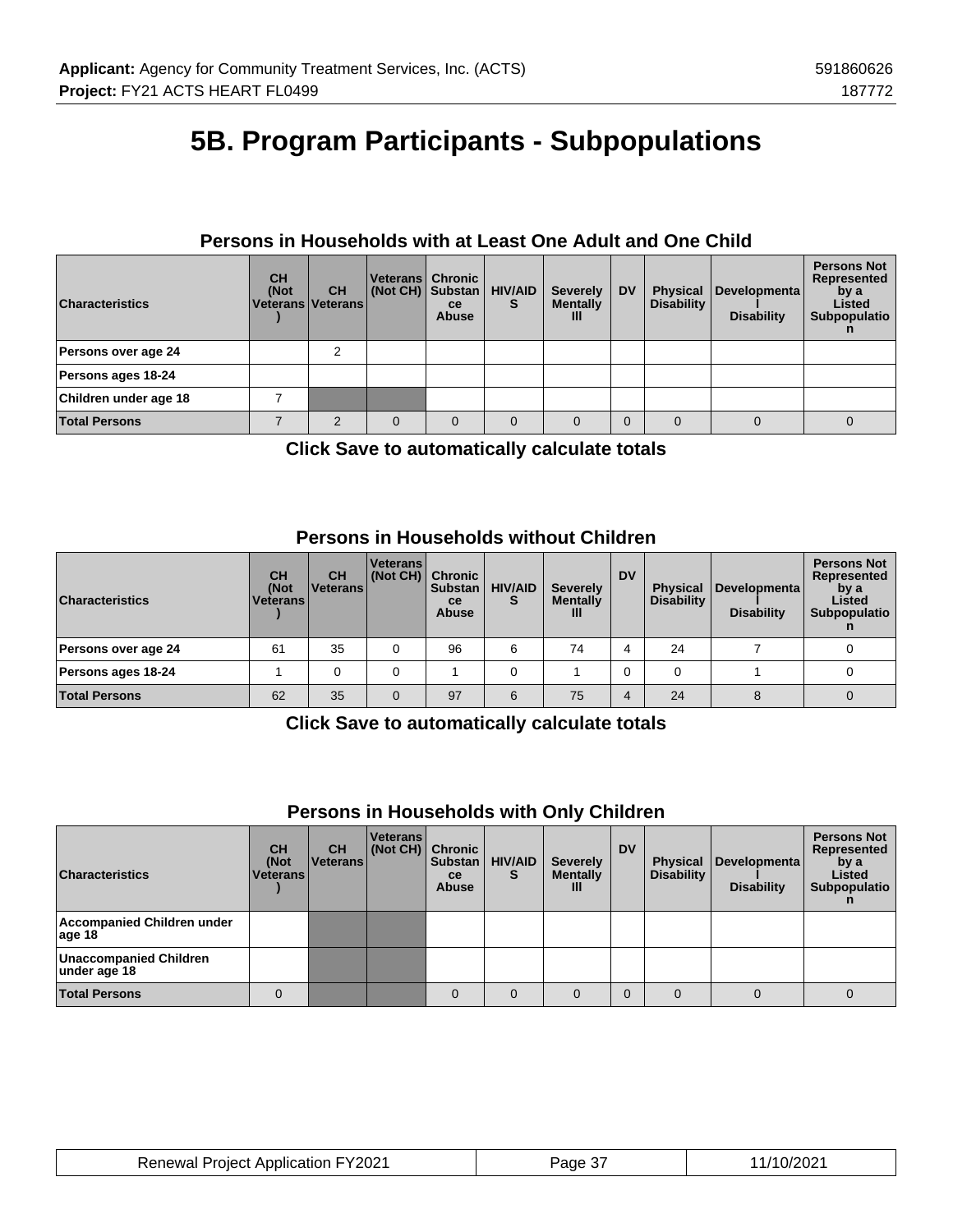# **6A. Funding Request**

- **1. Do any of the properties in this project have an active restrictive covenant?** No
- **2. Was the original project awarded as either** No **a Samaritan Bonus or Permanent Housing Bonus project?**
- **3. Does this project propose to allocate funds** No **according to an indirect cost rate?**
	- **4. Renewal Grant Term: This field is pre-**1 Year **populated with a one-year grant term and cannot be edited:**
		- **5. Select the costs for which funding is requested:**

| <b>Leased Units</b>        |   |
|----------------------------|---|
| <b>Leased Structures</b>   |   |
| <b>Rental Assistance</b>   |   |
| <b>Supportive Services</b> | Χ |
| <b>Operating</b>           | х |
| <b>HMIS</b>                |   |

| <b>Renewal Project Application FY2021</b> | Page 38 | 11/10/2021 |
|-------------------------------------------|---------|------------|
|-------------------------------------------|---------|------------|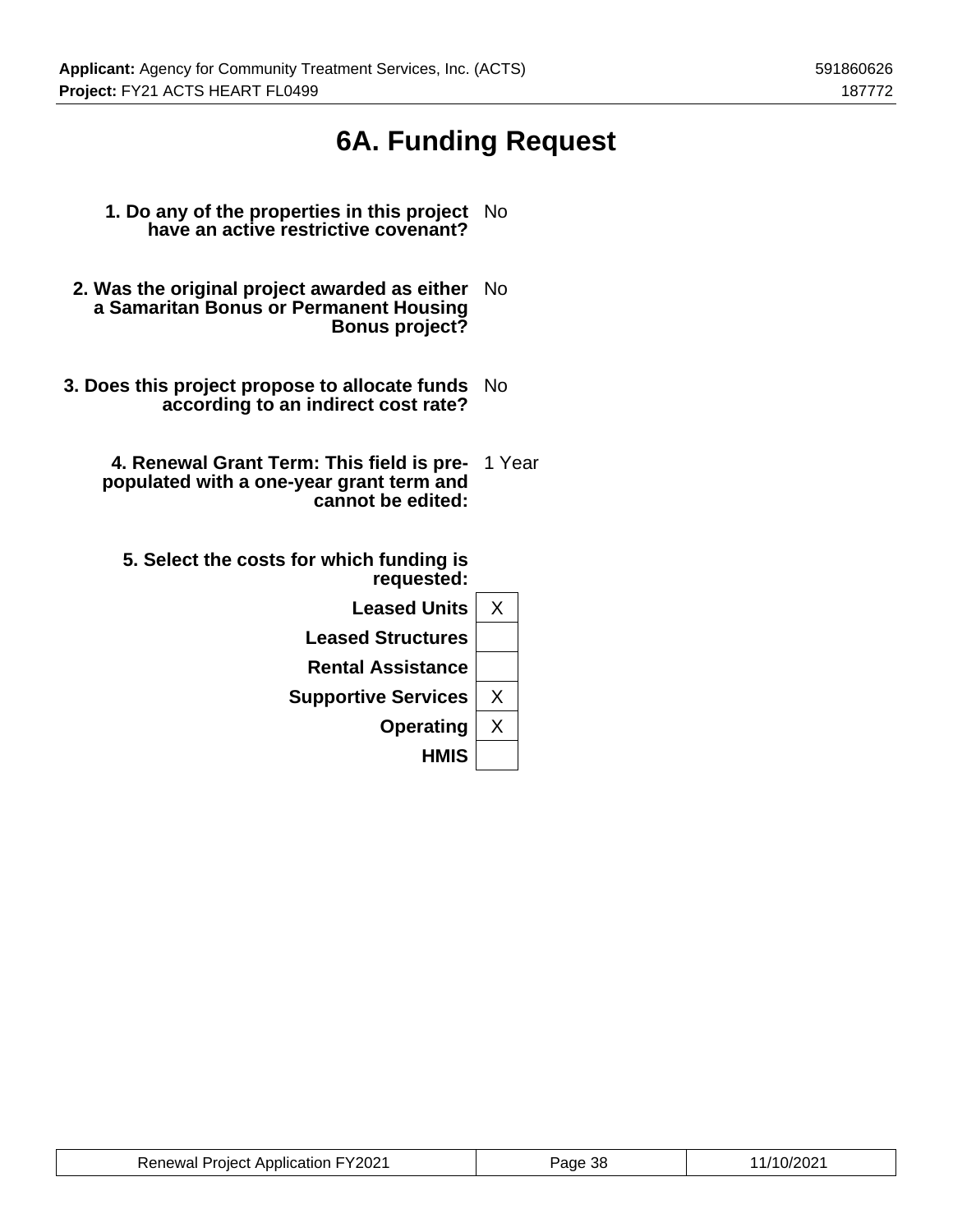# **6B. Leased Units Budget**

**The following list summarizes the funds being requested for one or more units leased for operating the projects. To add information to the list, select the icon. To view or update information already listed, select the icon.**

|                   | \$1,110,736                   |                                                |                               |
|-------------------|-------------------------------|------------------------------------------------|-------------------------------|
|                   | 1 Yearl                       |                                                |                               |
|                   | Total Request for Grant Term: | \$1,110,736                                    |                               |
|                   | <b>Total Units:</b>           | 100                                            |                               |
| <b>FMR Area</b>   | <b>Total Units Requested</b>  | <b>Total Annual Budget</b><br><b>Requested</b> | <b>Total Budget Requested</b> |
| FL - Tampa-St. Pe | 100                           | \$1,110,736                                    | \$1,110,736                   |

| ا0uion FY2021<br>: Annlication.<br>Project<br>Renewal | ωz | rO/<br>$20\epsilon$ |
|-------------------------------------------------------|----|---------------------|
|-------------------------------------------------------|----|---------------------|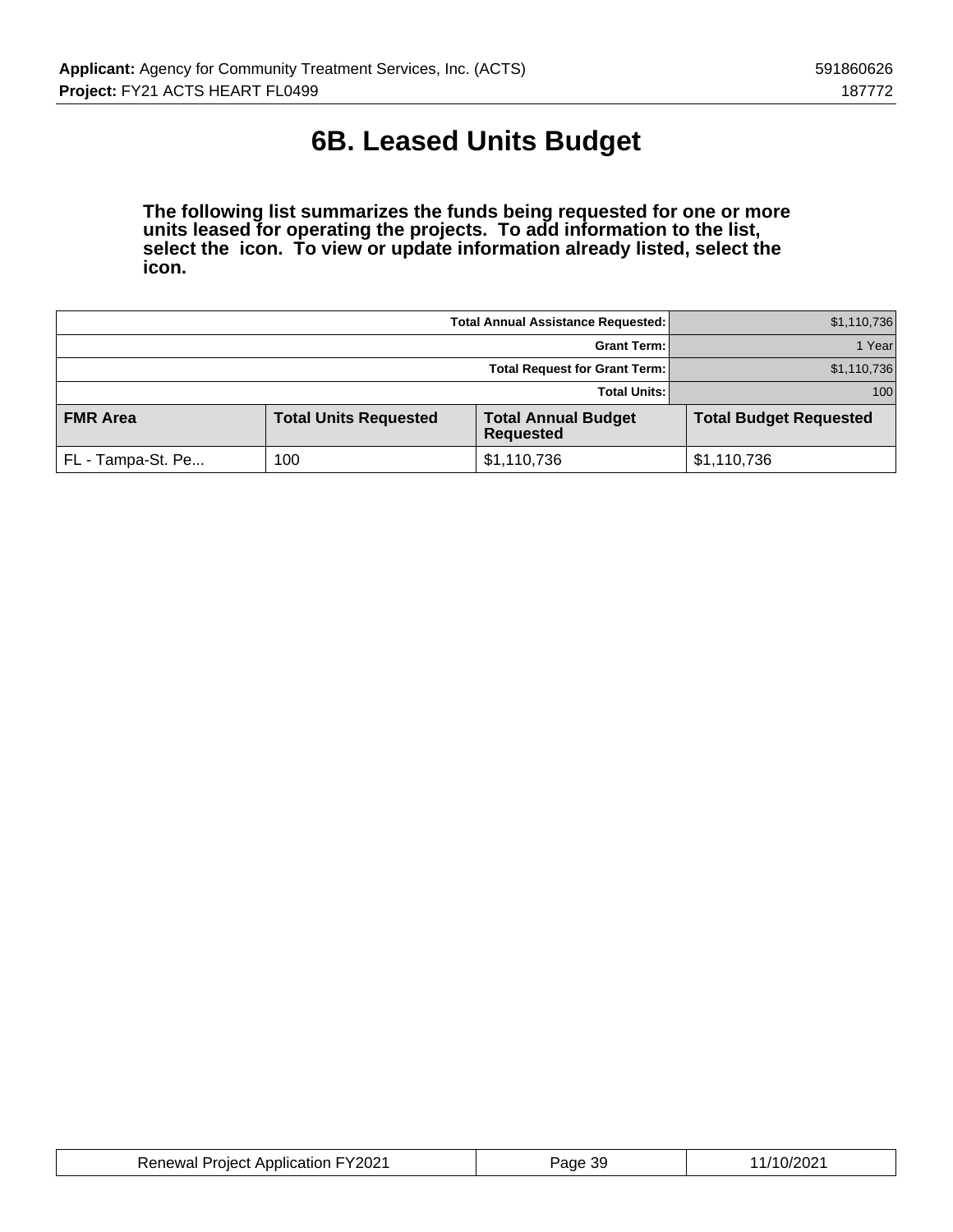## **Leased Units Budget Detail**

**Enter the appropriate values in the "Number of Units" AND "Total Request" fields.**

**Metropolitan or non-metropolitan** FL - Tampa-St. Petersburg-Clearwater, FL MSA **fair market rent area:** (1205399999)

|                                                              | ັ                         |                                        |  |  |  |  |
|--------------------------------------------------------------|---------------------------|----------------------------------------|--|--|--|--|
| <b>Size of Units</b>                                         | # of Units<br>(Applicant) | <b>Total</b><br>Request<br>(Applicant) |  |  |  |  |
| <b>SRO</b>                                                   |                           |                                        |  |  |  |  |
| 0 Bedroom                                                    |                           |                                        |  |  |  |  |
| 1 Bedroom                                                    | 100                       |                                        |  |  |  |  |
| 2 Bedroom                                                    |                           |                                        |  |  |  |  |
| 3 Bedroom                                                    |                           |                                        |  |  |  |  |
| 4 Bedroom                                                    |                           |                                        |  |  |  |  |
| 5 Bedroom                                                    |                           |                                        |  |  |  |  |
| 6 Bedroom                                                    |                           |                                        |  |  |  |  |
| 7 Bedroom                                                    |                           |                                        |  |  |  |  |
| 8 Bedroom                                                    |                           |                                        |  |  |  |  |
| 9 Bedroom                                                    |                           |                                        |  |  |  |  |
| <b>Total Units and Annual</b><br><b>Assistance Requested</b> | 100                       | \$1,110,736                            |  |  |  |  |
| <b>Grant Term</b>                                            |                           | 1 Year                                 |  |  |  |  |
| <b>Total Request for Grant Term</b>                          |                           | \$1,110,736                            |  |  |  |  |
|                                                              |                           |                                        |  |  |  |  |

### **Leased Units Annual Budget**

**Click the 'Save' button to automatically calculate totals.**

| <b>Renewal Project Application FY2021</b> | Page 40 | 11/10/2021 |
|-------------------------------------------|---------|------------|
|-------------------------------------------|---------|------------|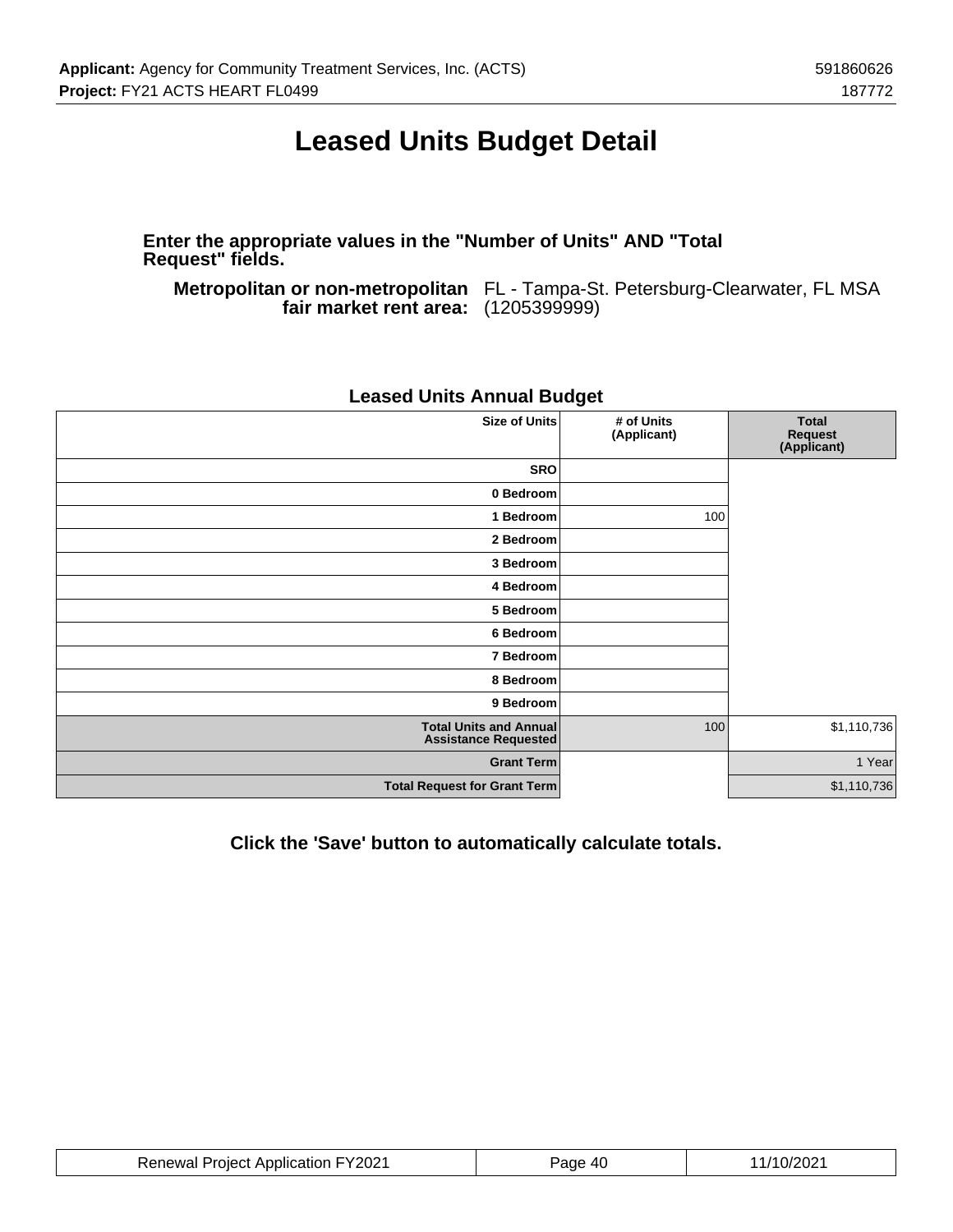# **6D. Sources of Match**

**The following list summarizes the funds that will be used as Match for this project. To add a Match source to the list, select the icon. To view or update a Match source already listed, select the icon.**

#### **Summary for Match**

| <b>Total Value of Cash Commitments:</b>    | \$73,853  |
|--------------------------------------------|-----------|
| <b>Total Value of In-Kind Commitments:</b> | \$190.604 |
| <b>Total Value of All Commitments:</b>     | \$264.457 |

#### **1. Will this project generate program income** Yes **described in 24 CFR 578.97 to use as Match for this project?**

#### **1a. Briefly describe the source of the program income:**

\*occupancy charge - no more that 30% of income

#### **1b. Estimate the amount of program income** \$73,853  **that will be used as Match for this project:**

**Before grant execution, services to be provided by a third party must be documented by a memorandum of understanding (MOU) between the recipient or subrecipient and the third party that will provide the services.**

| <b>Type</b> | <b>Source</b> | <b>Contributor</b> | <b>Value of Commitments</b> |
|-------------|---------------|--------------------|-----------------------------|
| In-Kind     | Government    | Hillsborough Coun  | \$154,604                   |
| In-Kind     | Government    | <b>CFBHN</b>       | \$36,000                    |
| Cash        | Private       | <b>ACTS</b>        | \$73,853                    |

| <b>Renewal Project Application FY2021</b> | Page 41 | 11/10/2021 |
|-------------------------------------------|---------|------------|
|-------------------------------------------|---------|------------|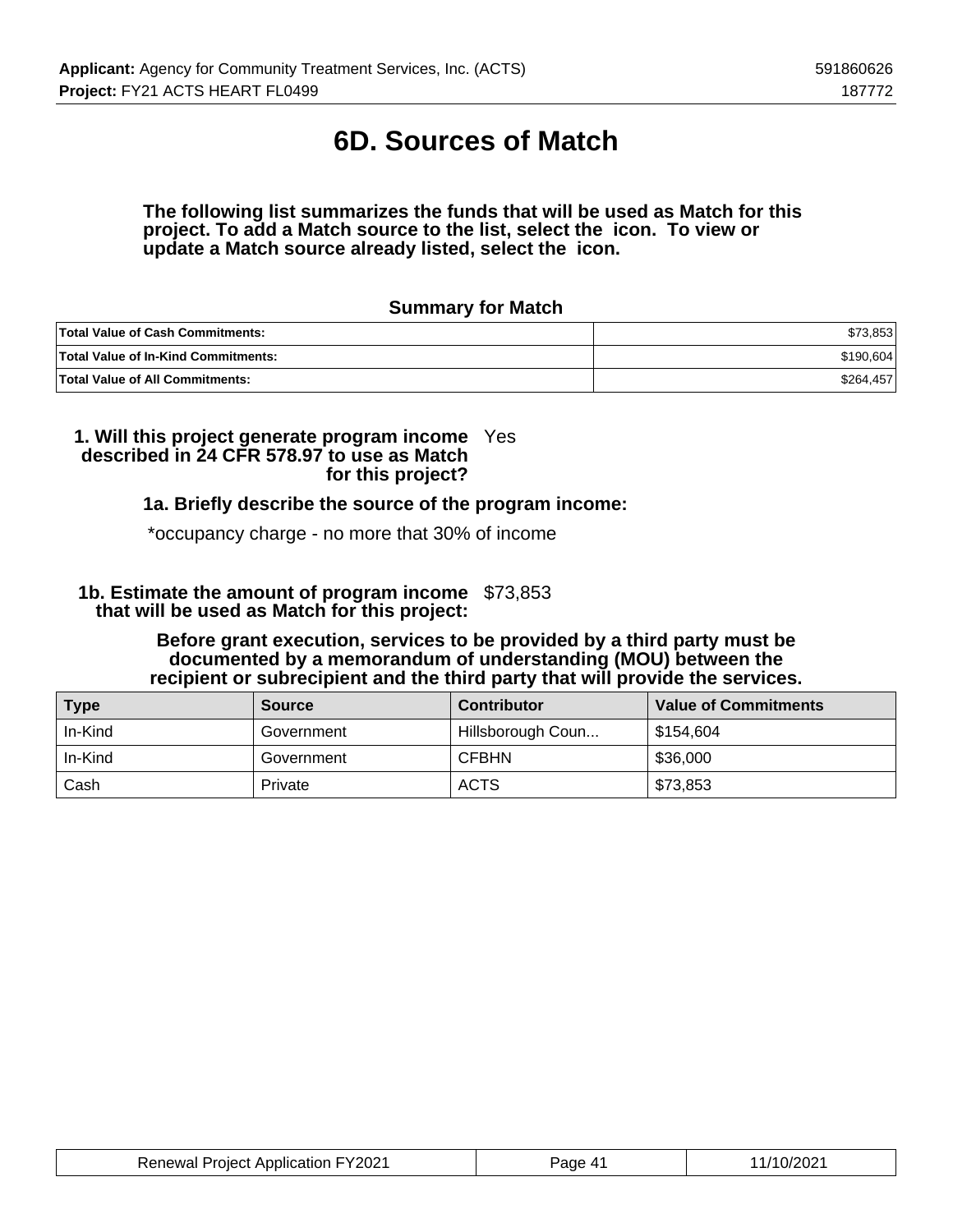### **Sources of Match Detail**

**1. Type of Match Commitment:** In-Kind

**2. Source:** Government

**3. Name of Source:** Hillsborough County Healthcare Plan  **(Be as specific as possible and include the office or grant program as applicable)**

**4. Amount of Written Committment:** \$154,604

**Before grant execution, services to be provided by a third party must be documented by a memorandum of understanding (MOU) between the recipient or subrecipient and the third party that will provide the services.**

## **Sources of Match Detail**

**1. Type of Match Commitment:** In-Kind

**2. Source:** Government

**3. Name of Source:** CFBHN

 **(Be as specific as possible and include the office or grant program as applicable)**

**4. Amount of Written Committment:** \$36,000

**Before grant execution, services to be provided by a third party must be documented by a memorandum of understanding (MOU) between the recipient or subrecipient and the third party that will provide the services.**

# **Sources of Match Detail**

**1. Type of Match Commitment:** Cash

**2. Source:** Private

**3. Name of Source:** ACTS  **(Be as specific as possible and include the office or grant program as applicable)**

**4. Amount of Written Committment:** \$73,853

| <b>Renewal Project Application FY2021</b> | Page 42 | 11/10/2021 |
|-------------------------------------------|---------|------------|
|-------------------------------------------|---------|------------|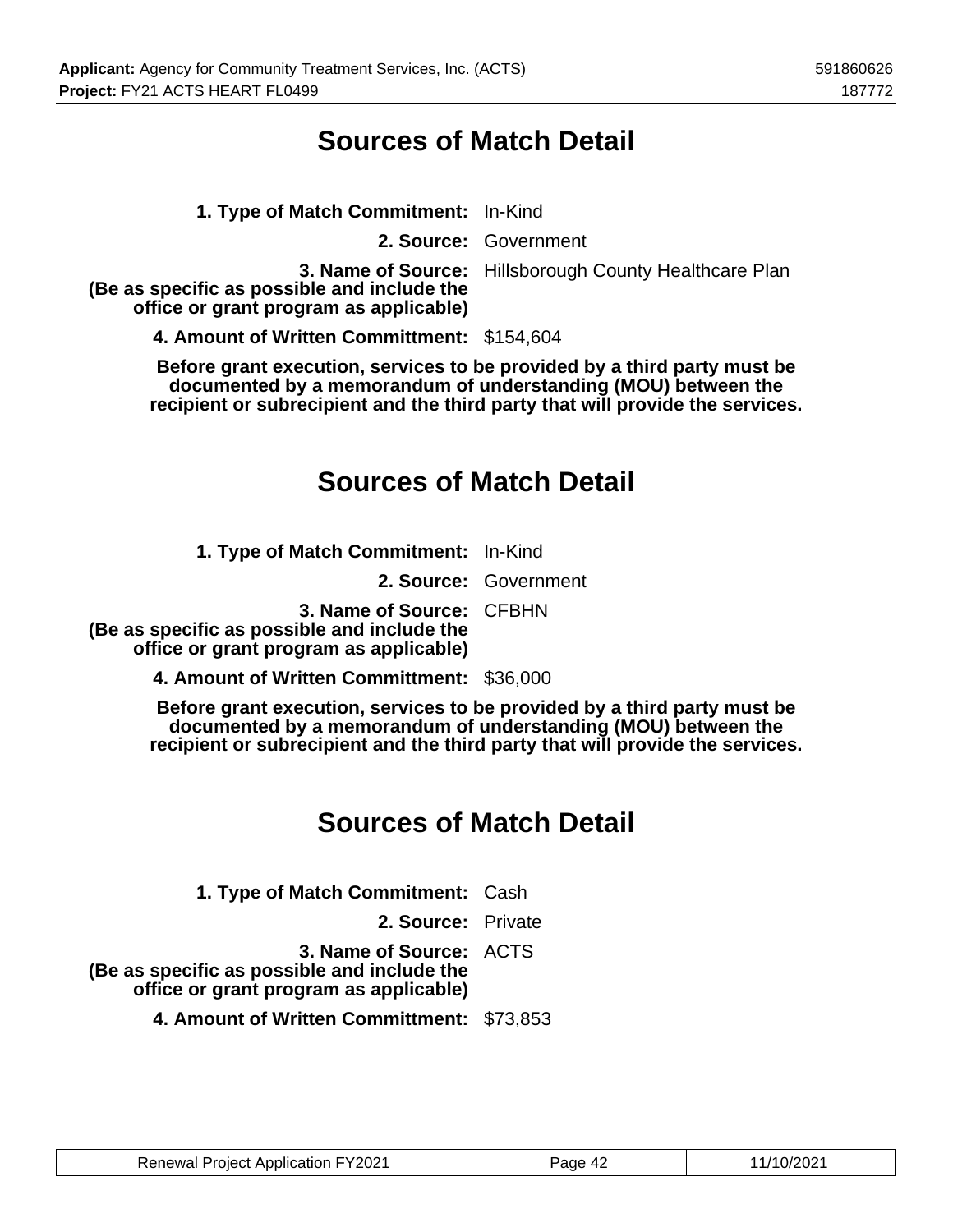# **6E. Summary Budget**

**The following information summarizes the funding request for the total term of the project. Budget amounts from the Leased Units, Rental Assistance, and Match screens have been automatically imported and cannot be edited. However, applicants must confirm and correct, if necessary, the total budget amounts for Leased Structures, Supportive Services, Operating, HMIS, and Admin. Budget amounts must reflect the most accurate project information according to the most recent project grant agreement or project grant agreement amendment, the CoC's final HUD-approved FY 2018 GIW or the project budget as reduced due to CoC reallocation. Please note that, new for FY 2018, there are no detailed budget screens for Leased Structures, Supportive Services, Operating, or HMIS costs. HUD expects the original details of past approved budgets for these costs to be the basis for future expenses. However, any reasonable and eligible costs within each CoC cost category can be expended and will be verified during a HUD monitoring.**

| <b>Eligible Costs</b>                       | <b>Total Assistance</b><br>Requested<br>for 1 year<br><b>Grant Term</b><br>(Applicant) |
|---------------------------------------------|----------------------------------------------------------------------------------------|
| 1a. Leased Units                            | \$1,110,736                                                                            |
| 1b. Leased Structures                       | \$0                                                                                    |
| 2. Rental Assistance                        | \$0                                                                                    |
| 3. Supportive Services                      | \$642,960                                                                              |
| 4. Operating                                | \$196,858                                                                              |
| 5. HMIS                                     | \$0                                                                                    |
| 6. Sub-total Costs Requested                | \$1,950,554                                                                            |
| 7. Admin<br>(Up to 10%)                     | \$121,718                                                                              |
| 8. Total Assistance<br>plus Admin Requested | \$2,072,272                                                                            |
| 9. Cash Match                               | \$73,853                                                                               |
| 10. In-Kind Match                           | \$190,604                                                                              |
| 11. Total Match                             | \$264,457                                                                              |
| 12. Total Budget                            | \$2,336,729                                                                            |

| <b>Renewal Project Application FY2021</b> | Page 43 | 11/10/2021 |
|-------------------------------------------|---------|------------|
|-------------------------------------------|---------|------------|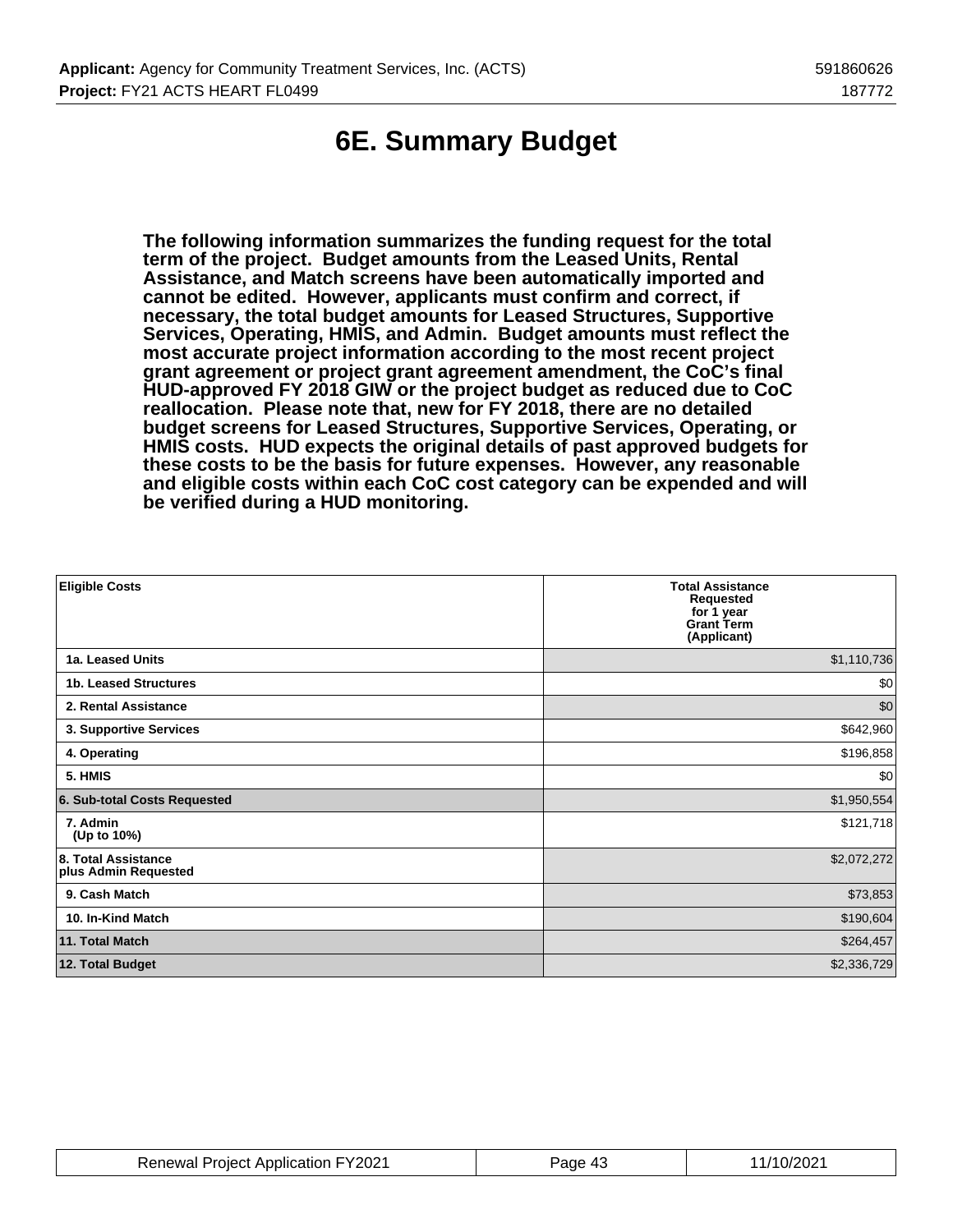# **7A. Attachment(s)**

| <b>Document Type</b>                       | <b>Required?</b> | <b>Document Description</b> | Date Attached |
|--------------------------------------------|------------------|-----------------------------|---------------|
| 1) Subrecipient Nonprofit<br>Documentation | No.              | Tax Exempt Certif           | 11/09/2021    |
| 2) Other Attachment                        | No               | FY21 HEART Cash M           | 10/11/2021    |
| 3) Other Attachment                        | No               | FY21 HEART In-Kin           | 10/11/2021    |

| <b>Renewal Project Application FY2021</b> | Page 44 | 11/10/2021 |
|-------------------------------------------|---------|------------|
|-------------------------------------------|---------|------------|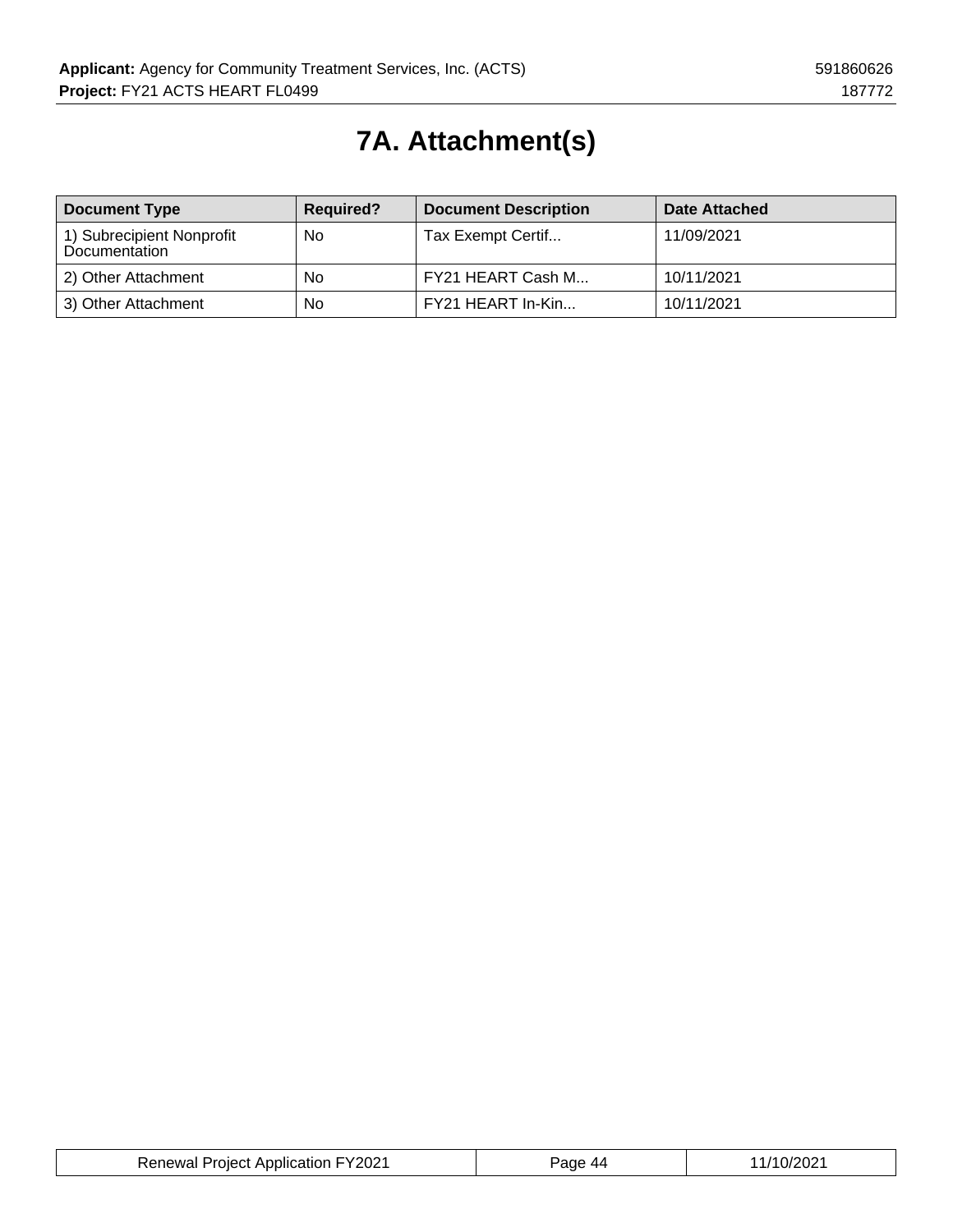# **Attachment Details**

**Document Description:** Tax Exempt Certification

## **Attachment Details**

**Document Description:** FY21 HEART Cash Match Commitment Letter

## **Attachment Details**

**Document Description:** FY21 HEART In-Kind Match Letters

| <b>Renewal Project Application FY2021</b> | 'ane<br>4⊾ | ″∪∠<br>$\cdots$ |
|-------------------------------------------|------------|-----------------|
|-------------------------------------------|------------|-----------------|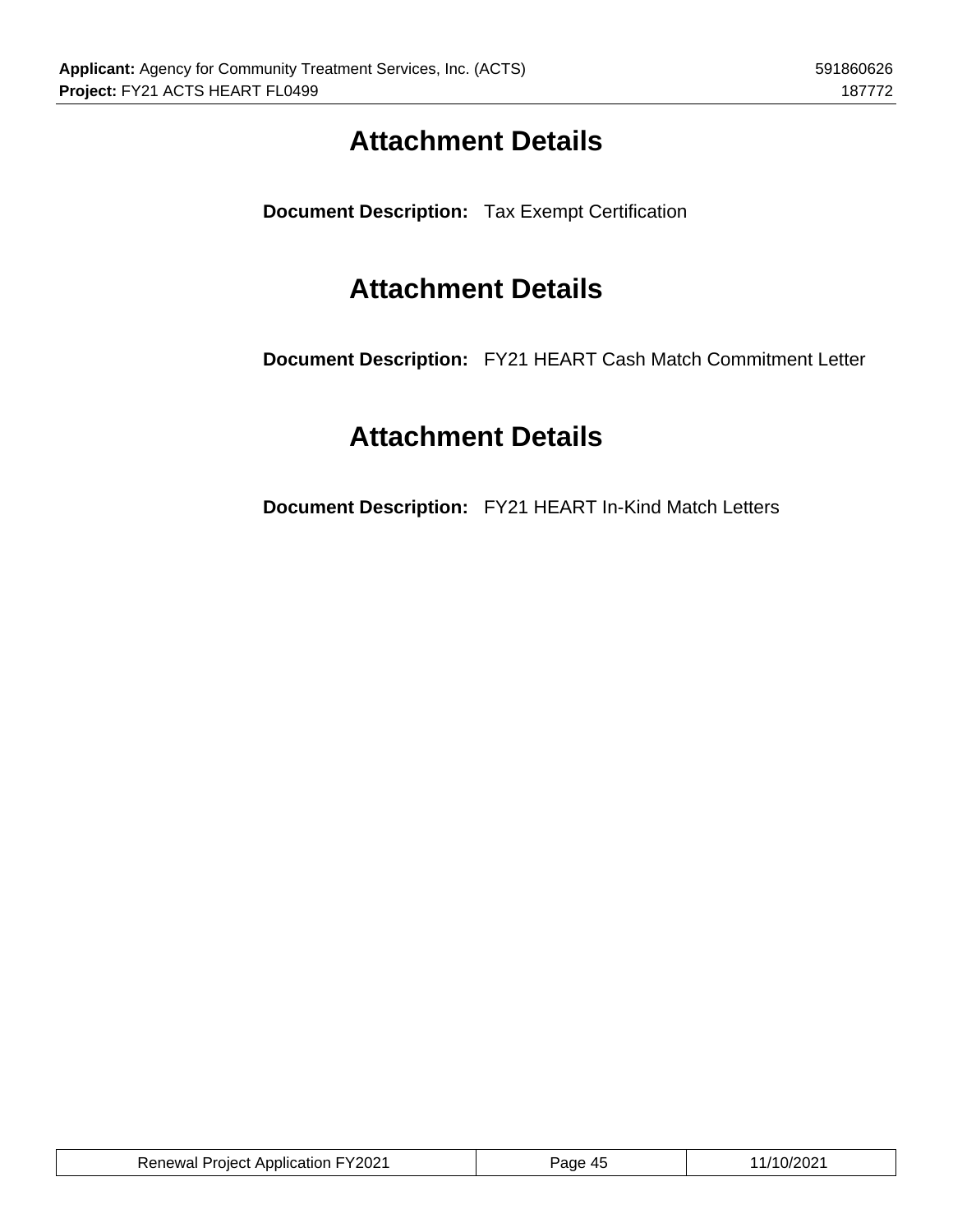# **7A. In-Kind Match MOU Attachment**

**This screen is currently read only and only includes data from the previous grant. To make changes to this information, navigate to the Submission without Changes screen, select "Make Changes" in response to Question 2, and then check the box next each screen that requires a change to match the current grant agreement, as amended, or to account for a reallocation of funds.**

| <b>Document Type</b> | <b>Required?</b> | <b>Document Description</b> | <b>Date Attached</b> |
|----------------------|------------------|-----------------------------|----------------------|
| l In-Kind Match MOU  | No.              |                             |                      |

| <b>Renewal Project Application FY2021</b> | Page 46 | 11/10/2021 |
|-------------------------------------------|---------|------------|
|-------------------------------------------|---------|------------|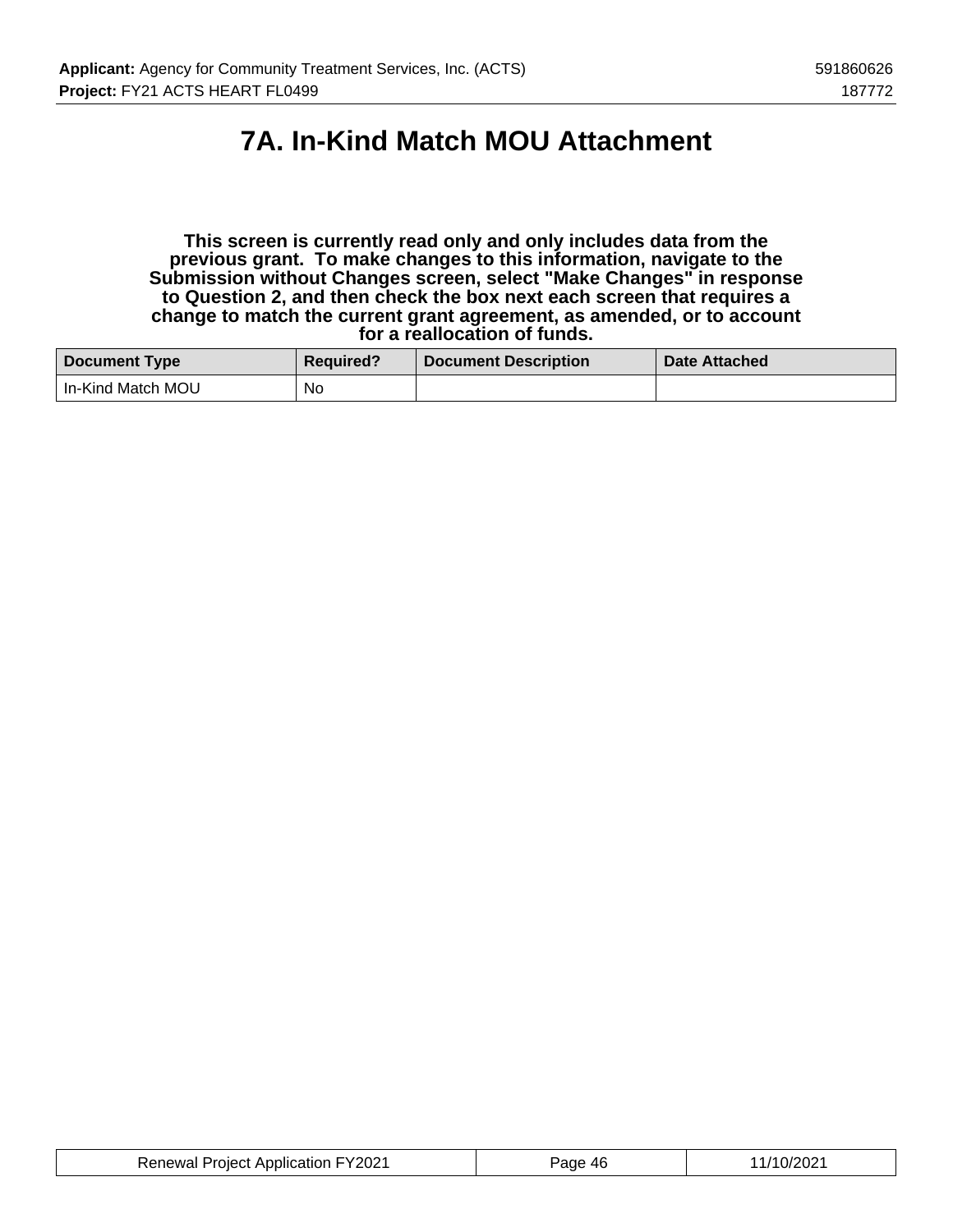# **Attachment Details**

**Document Description:**

| <b>Renewal Project Application FY2021</b> | Page 47 | 11/10/2021 |
|-------------------------------------------|---------|------------|
|-------------------------------------------|---------|------------|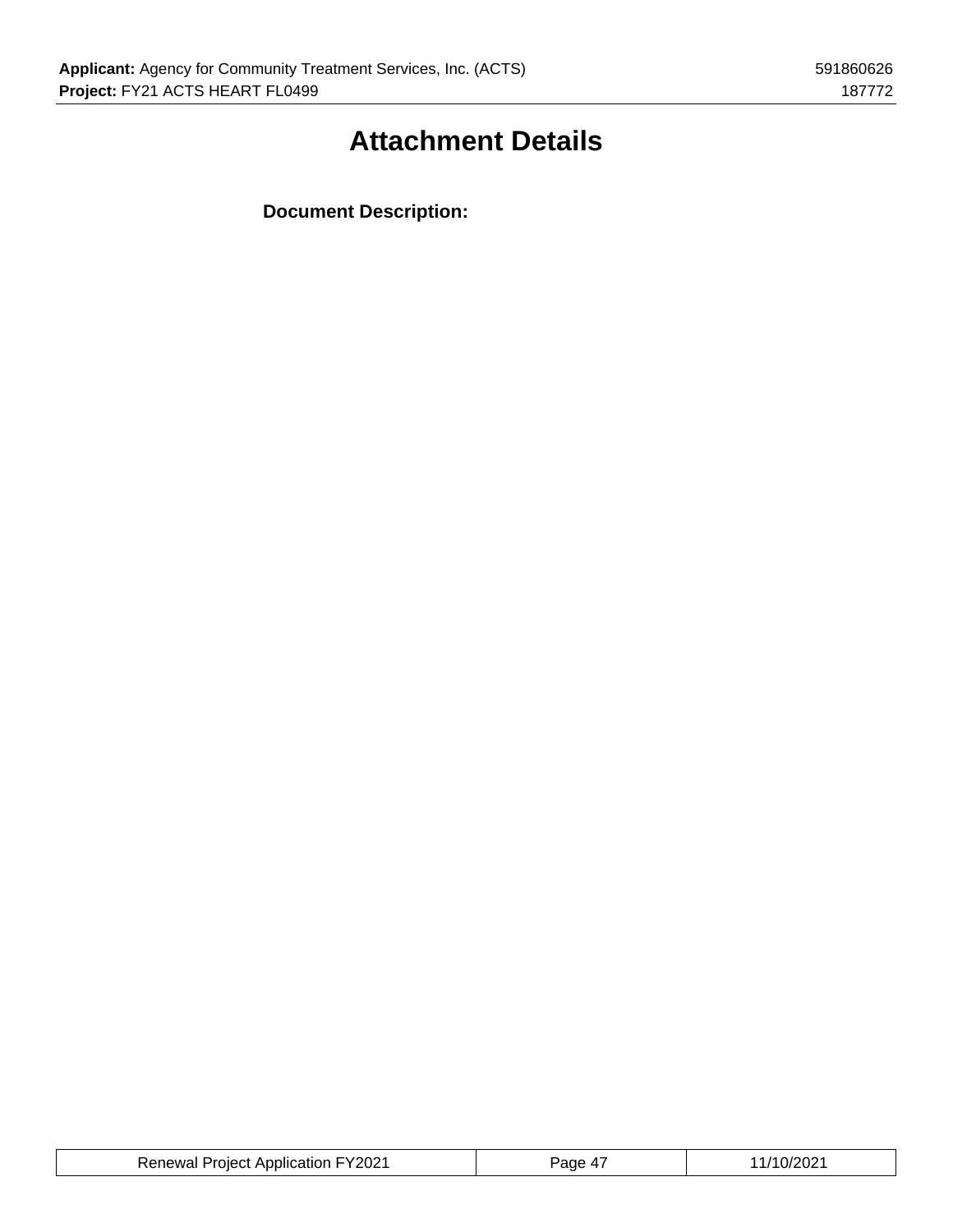# **7B. Certification**

### **A. For all projects: Fair Housing and Equal Opportunity**

It will comply with Title VI of the Civil Rights Act of 1964 (42 U.S.C. 2000(d)) and regulations pursuant thereto (Title 24 CFR part I), which state that no person in the United States shall, on the ground of race, color or national origin, be excluded from participation in, be denied the benefits of, or be otherwise subjected to discrimination under any program or activity for which the applicant receives Federal financial assistance, and will immediately take any measures necessary to effectuate this agreement. With reference to the real property and structure(s) thereon which are provided or improved with the aid of Federal financial assistance extended to the applicant, this assurance shall obligate the applicant, or in the case of any transfer, transferee, for the period during which the real property and structure(s) are used for a purpose for which the Federal financial assistance is extended or for another purpose involving the provision of similar services or benefits.

It will comply with the Fair Housing Act (42 U.S.C. 3601-19), as amended, and with implementing regulations at 24 CFR part 100, which prohibit discrimination in housing on the basis of race, color, religion, sex, disability, familial status or national origin.

It will comply with Executive Order 11063 on Equal Opportunity in Housing and with implementing regulations at 24 CFR Part 107 which prohibit discrimination because of race, color, creed, sex or national origin in housing and related facilities provided with Federal financial assistance.

It will comply with Executive Order 11246 and all regulations pursuant thereto (41 CFR Chapter 60-1), which state that no person shall be discriminated against on the basis of race, color, religion, sex or national origin in all phases of employment during the performance of Federal contracts and shall take affirmative action to ensure equal employment opportunity. The applicant will incorporate, or cause to be incorporated, into any contract for construction work as defined in Section 130.5 of HUD regulations the equal opportunity clause required by Section 130.15(b) of the HUD regulations.

It will comply with Section 3 of the Housing and Urban Development Act of 1968, as amended (12 U.S.C. 1701(u)), and regulations pursuant thereto (24 CFR Part 135), which require that to the greatest extent feasible opportunities for training and employment be given to lower-income residents of the project and contracts for work in connection with the project be awarded in substantial part to persons residing in the area of the project.

It will comply with Section 504 of the Rehabilitation Act of 1973 (29 U.S.C. 794), as amended, and with implementing regulations at 24 CFR Part 8, which prohibit discrimination based on disability in Federally-assisted and conducted programs and activities.

It will comply with the Age Discrimination Act of 1975 (42 U.S.C. 6101-07), as amended, and implementing regulations at 24 CFR Part 146, which prohibit discrimination because of age in projects and activities receiving Federal financial assistance.

| <b>Renewal Project Application FY2021</b> | Page 48 | 11/10/2021 |
|-------------------------------------------|---------|------------|
|-------------------------------------------|---------|------------|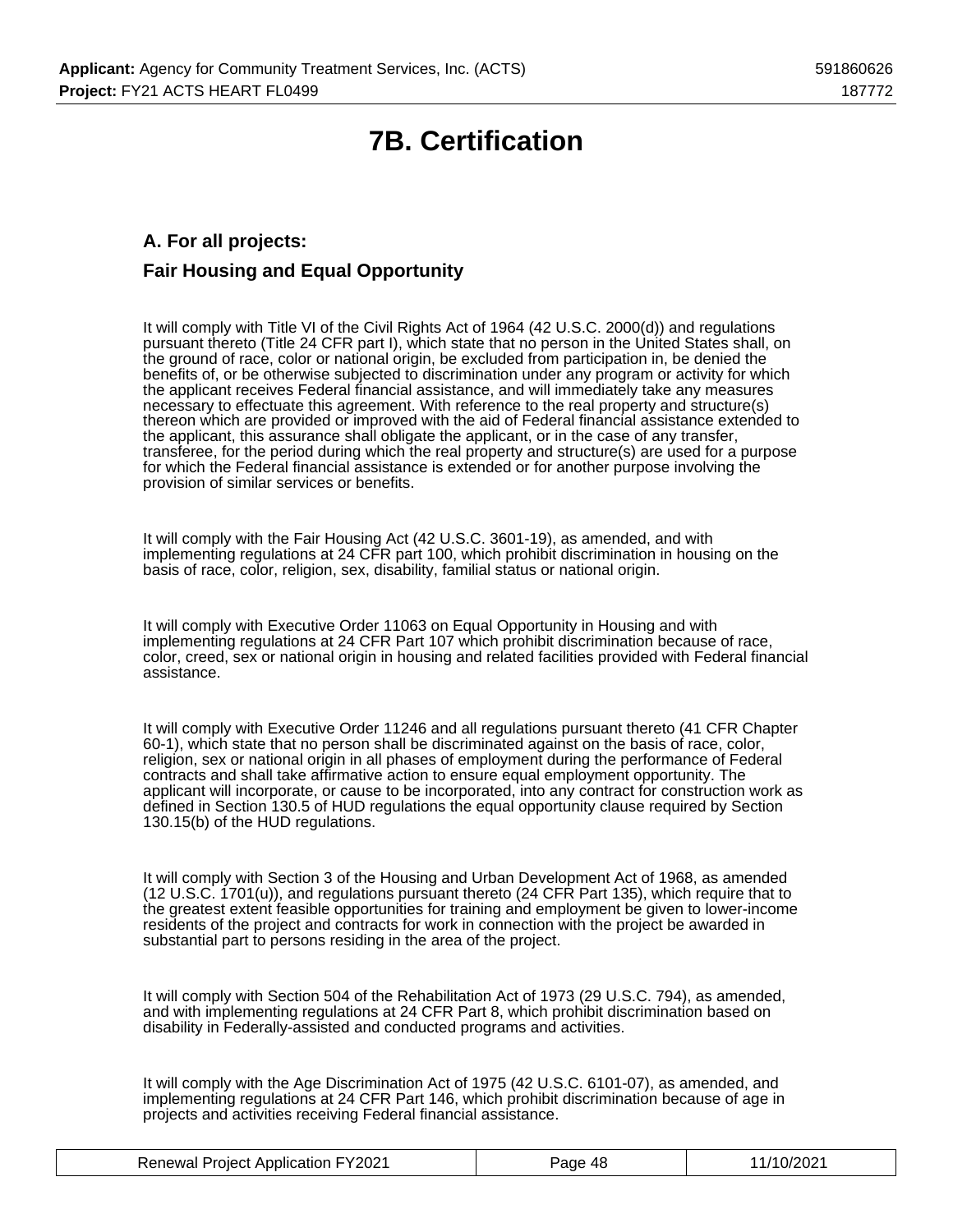It will comply with Executive Orders 11625, 12432, and 12138, which state that program participants shall take affirmative action to encourage participation by businesses owned and operated by members of minority groups and women.

If persons of any particular race, color, religion, sex, age, national origin, familial status, or disability who may qualify for assistance are unlikely to be reached, it will establish additional procedures to ensure that interested persons can obtain information concerning the assistance. It will comply with the reasonable modification and accommodation requirements and, as appropriate, the accessibility requirements of the Fair Housing Act and section 504 of the Rehabilitation Act of 1973, as amended.

#### **Additional for Rental Assistance Projects:**

If applicant has established a preference for targeted populations of disabled persons pursuant to 24 CFR 578.33(d) or 24 CFR 582.330(a), it will comply with this section's nondiscrimination requirements within the designated population.

### **B. For non-Rental Assistance Projects Only.**

#### **20-Year Operation Rule.**

Applicants receiving assistance for acquisition, rehabilitation or new construction: The project will be operated for no less than 20 years from the date of initial occupancy or the date of initial service provision for the purpose specified in the application.

#### **15-Year Operation Rule – 24 CFR part 578 only.**

Applicants receiving assistance for acquisition, rehabilitation or new construction: The project will be operated for no less than 15 years from the date of initial occupancy or the date of initial service provision for the purpose specified in the application.

#### **1-Year Operation Rule.**

For applicants receiving assistance for supportive services, leasing, or operating costs but not receiving assistance for acquisition, rehabilitation, or new construction: The project will be operated for the purpose specified in the application for any year for which such assistance is provided.

#### **C. Explanation.**

Where the applicant is unable to certify to any of the statements in this certification, such applicant shall provide an explanation.

#### **Name of Authorized Certifying Official** Asha Terminello

**Date:** 11/10/2021

**Title:** Chief Executive Officer

#### **Applicant Organization:** Agency for Community Treatment Services, Inc.

| <b>Renewal Project Application FY2021</b> | Page 49 | 11/10/2021 |
|-------------------------------------------|---------|------------|
|-------------------------------------------|---------|------------|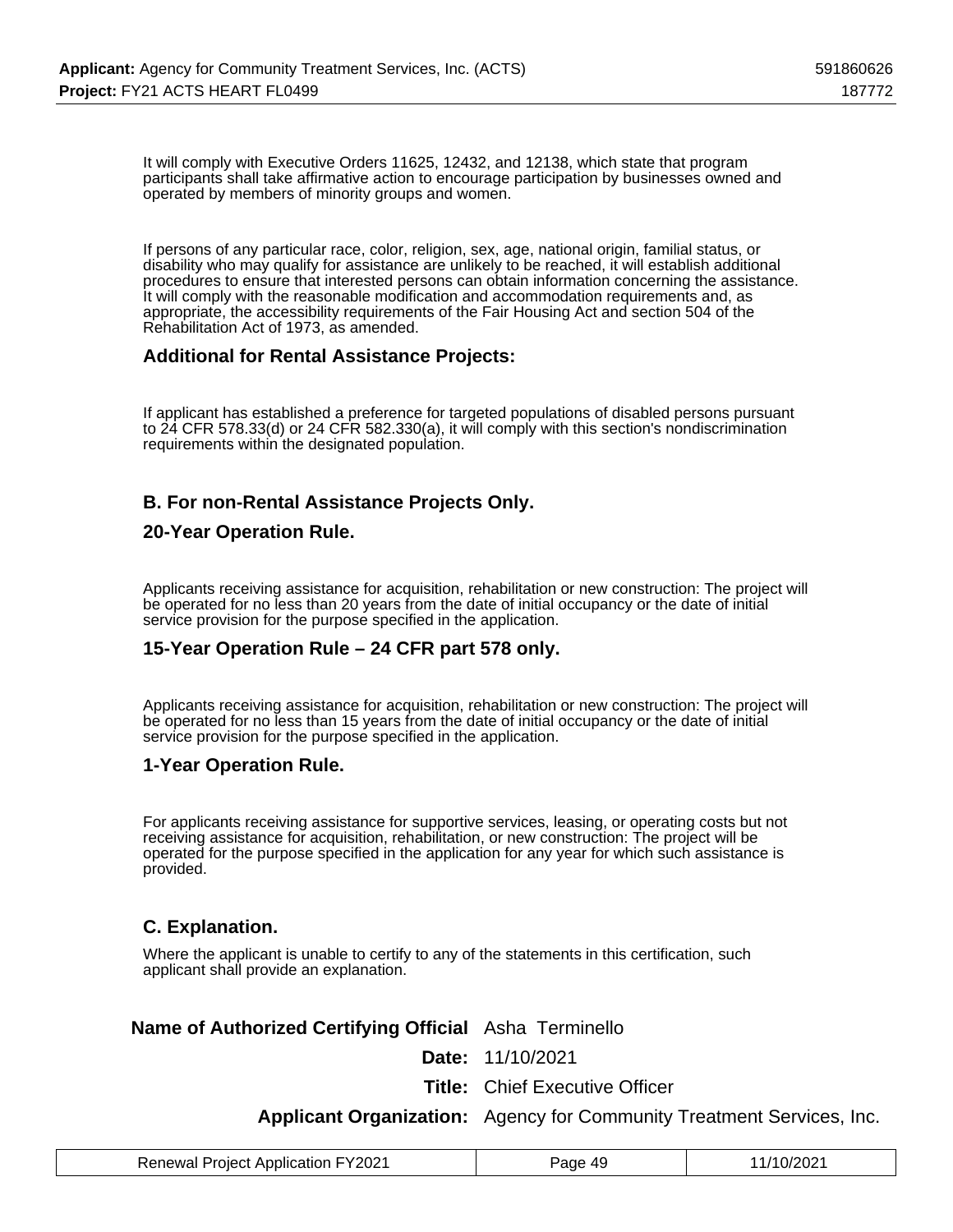(ACTS)

### **PHA Number (For PHA Applicants Only):**

- **I certify that I have been duly authorized by the applicant to submit this Applicant Certification and to ensure compliance. I am aware that any false, ficticious, or fraudulent statements or claims may subject me to criminal, civil, or administrative penalties . (U.S. Code, Title 218, Section 1001).** X
- **Active SAM Status Requirement. I certify that our organization has an active System for Award Management (SAM) registration as required by 2 CFR 200.300(b) at the time of project application submission to HUD and will ensure this SAM registration will be renewed annually to meet this requirement.** X

| <b>Renewal Project Application FY2021</b> | Page 50 | 11/10/2021 |
|-------------------------------------------|---------|------------|
|-------------------------------------------|---------|------------|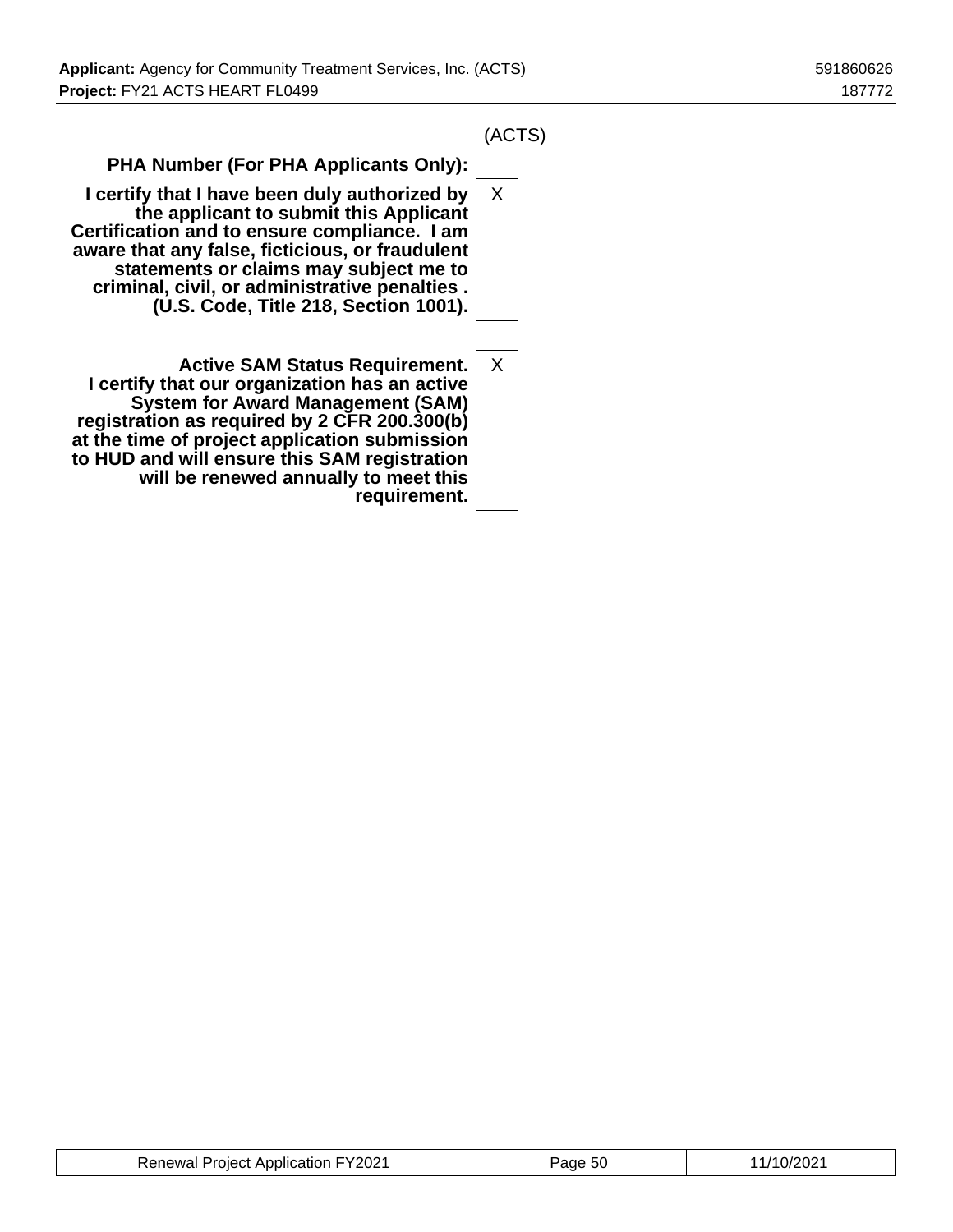# **8B Submission Summary**

| Page                                      |            | <b>Last Updated</b> |
|-------------------------------------------|------------|---------------------|
|                                           |            |                     |
| 1A. SF-424 Application Type               | 09/29/2021 |                     |
| 1B. SF-424 Legal Applicant                |            | No Input Required   |
|                                           |            |                     |
| <b>Renewal Project Application FY2021</b> | Page 51    | 11/10/2021          |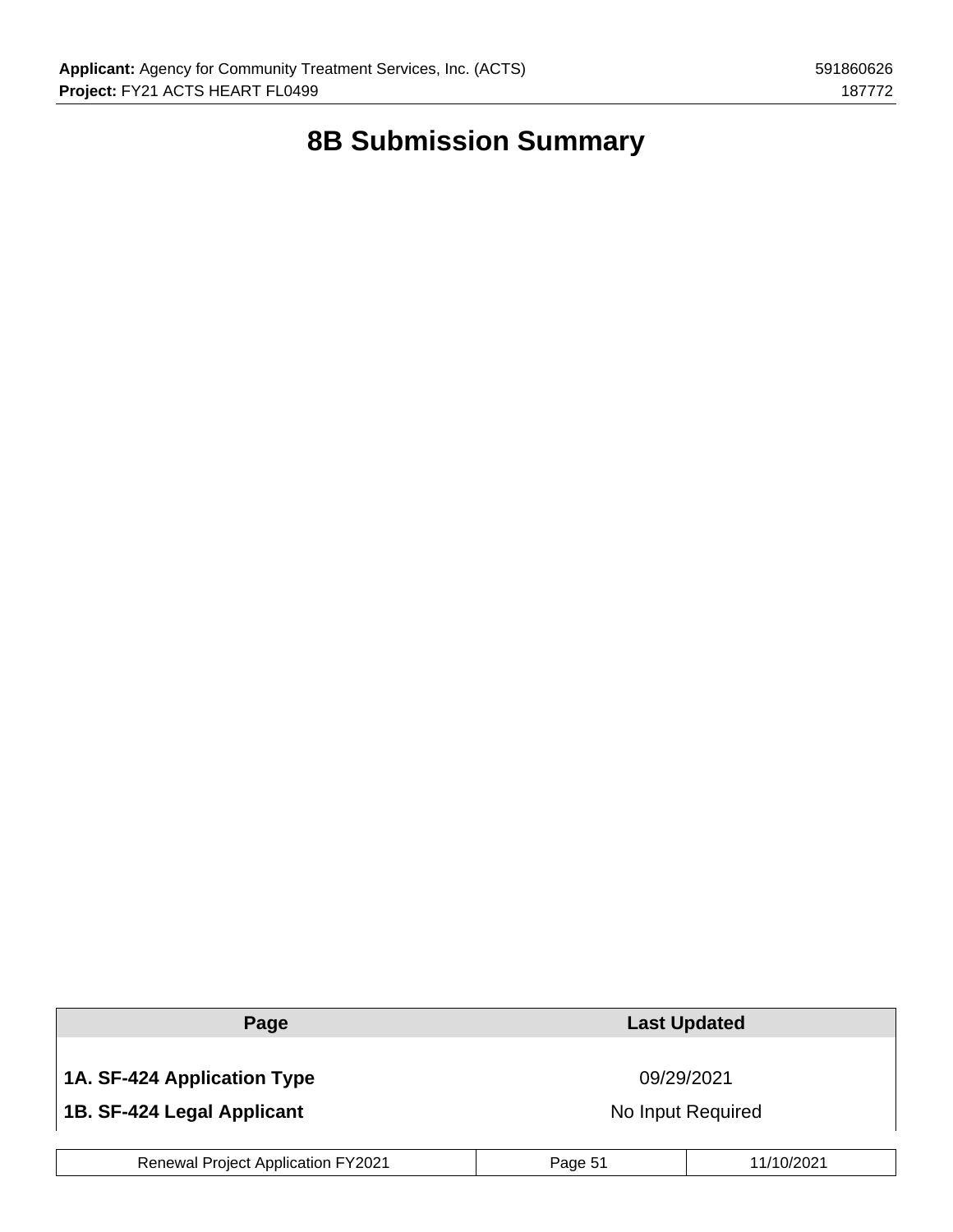| <b>1C. SF-424 Application Details</b>                                   | No Input Required |
|-------------------------------------------------------------------------|-------------------|
| 1D. SF-424 Congressional District(s)                                    | 10/04/2021        |
| 1E. SF-424 Compliance                                                   | 09/29/2021        |
| 1F. SF-424 Declaration                                                  | 09/29/2021        |
| 1G. HUD-2880                                                            | 09/29/2021        |
| 1H. HUD-50070                                                           | 09/29/2021        |
| 11. Cert. Lobbying                                                      | 09/29/2021        |
| 1J. SF-LLL                                                              | 09/29/2021        |
| <b>IK. SF-424B</b>                                                      | 09/29/2021        |
| <b>Submission Without Changes</b>                                       | 10/04/2021        |
| <b>Recipient Performance</b>                                            | 09/29/2021        |
| <b>Renewal Grant Consolidation or Renewal</b><br><b>Grant Expansion</b> | 09/29/2021        |
| 2A. Subrecipients                                                       | No Input Required |
| <b>3A. Project Detail</b>                                               | 10/04/2021        |
| <b>3B. Description</b>                                                  | 11/10/2021        |
| <b>3C. Dedicated Plus</b>                                               | 09/29/2021        |
| <b>4A. Services</b>                                                     | 09/29/2021        |
| <b>4B. Housing Type</b>                                                 | 10/06/2021        |
| <b>5A. Households</b>                                                   | 11/10/2021        |
| <b>5B. Subpopulations</b>                                               | No Input Required |
| <b>6A. Funding Request</b>                                              | 09/29/2021        |
| <b>6B. Leased Units</b>                                                 | 10/06/2021        |
| 6D. Match                                                               | 10/08/2021        |
| 6E. Summary Budget                                                      | No Input Required |
| 7A. Attachment(s)                                                       | 11/09/2021        |
| <b>7A. In-Kind Match MOU Attachment</b>                                 | No Input Required |
| <b>7B. Certification</b>                                                | 10/06/2021        |
|                                                                         |                   |

| FY202<br>ົາພລະ<br>. OIACT<br>ADDIICATION<br>. | - 11 P<br>. | $\sim$ $\sim$ $\sim$ $\sim$ $\sim$ $\sim$ |
|-----------------------------------------------|-------------|-------------------------------------------|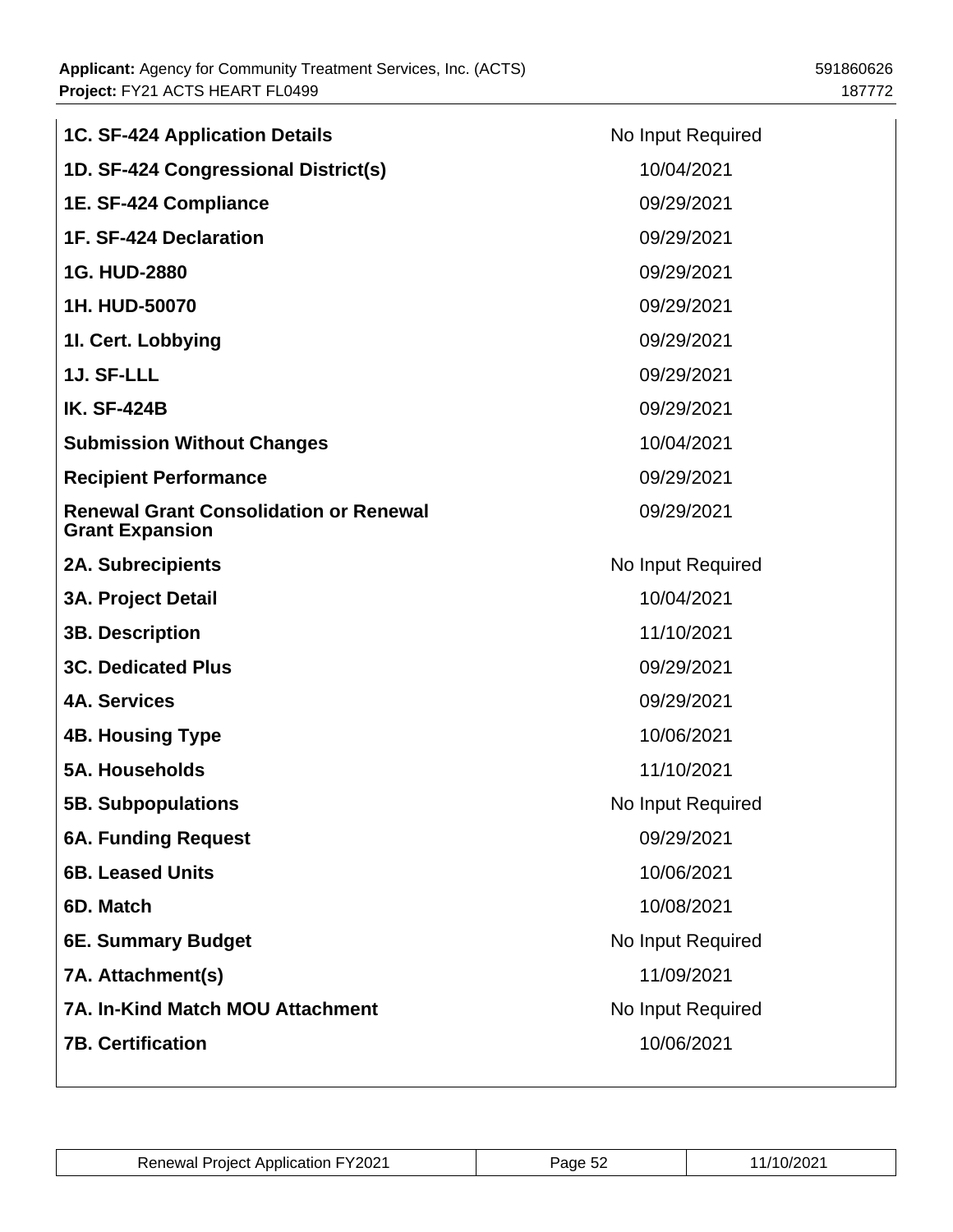0000022 03/16/19



### **Consumer's Certificate of Exemption**

 $DR-14$ R. 01/18

**Issued Pursuant to Chapter 212, Florida Statutes** 

| 85-8012559118C-9   | 05/31/2019            | 05/31/2024             | 501(C)(3) ORGANIZATION |
|--------------------|-----------------------|------------------------|------------------------|
| Certificate Number | <b>Effective Date</b> | <b>Expiration Date</b> | Exemption Category     |

This certifies that

AGENCY FOR COMMUNITY TREATMENT **SERVICES INC** 4612 N 56TH ST TAMPA FL 33610-7123

is exempt from the payment of Florida sales and use tax on real property rented, transient rental property rented, tangible personal property purchased or rented, or services purchased.



**Important Information for Exempt Organizations** 

**DR-14** R. 01/18

- $1.$ You must provide all vendors and suppliers with an exemption certificate before making tax-exempt purchases. See Rule 12A-1.038, Florida Administrative Code (F.A.C.).
- $2.$ Your Consumer's Certificate of Exemption is to be used solely by your organization for your organization's customary nonprofit activities.
- 3. Purchases made by an individual on behalf of the organization are taxable, even if the individual will be reimbursed by the organization.
- 4. This exemption applies only to purchases your organization makes. The sale or lease to others of tangible personal property, sleeping accommodations, or other real property is taxable. Your organization must register, and collect and remit sales and use tax on such taxable transactions. Note: Churches are exempt from this requirement except when they are the lessor of real property (Rule 12A-1.070, F.A.C.).
- 5. It is a criminal offense to fraudulently present this certificate to evade the payment of sales tax. Under no circumstances should this certificate be used for the personal benefit of any individual. Violators will be liable for payment of the sales tax plus a penalty of 200% of the tax, and may be subject to conviction of a third-degree felony. Any violation will require the revocation of this certificate.
- 6. If you have questions about your exemption certificate, please call Taxpayer Services at 850-488-6800. The mailing address is PO Box 6480, Tallahassee, FL 32314-6480.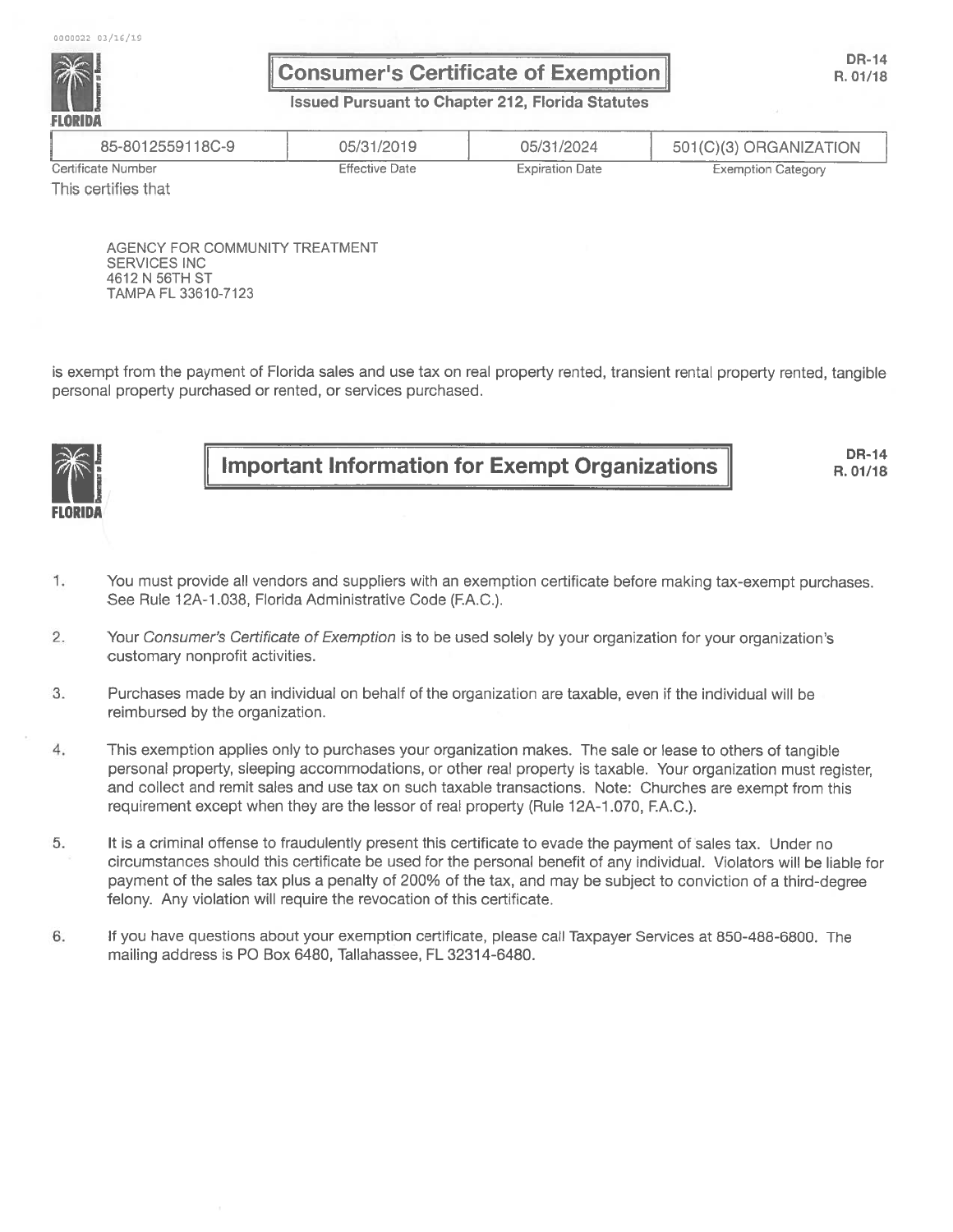#### **BOARD OF DIRECTORS**

Patrick H. Mazza, President William Hirsch, Treasurer Cynthia A. Parsons, Secretary **Catherine Batsche Sharon Carter Gary Ennis** Frederick Hearn **Chris Huber Jeff Paulk** 

### **PROGRAMS**

**Adult Services Adult Addictions Receiving Facility Adult Outpatient Adult Outpatient Detox** ALF & Emergency Shelter Bridge **Drew Park Transitional Housing ARC** Keystone Residential Program **Medication Management Service Outreach Services Permanent Supportive Housing** Sandra Prince ICP

**Youth Services ARRIS Group Home for Girls Health Coach Project** Juvenile Assessment Center **Juvenile Addictions Receiving** Facility Thonotosassa Youth Residential **Youth Outpatient** 



**MANAGEMENT TEAM** Asha Terminello, MS **Chief Executive Officer** 

Beth Ann Sanders, MS **Chief Financial Officer** 

Cris Riviere, MA, MCAP, CCJAC **Chief Operating Officer** 



### **Agency for Community Treatment Services, Inc.** 4612 North 56th Street Tampa, Florida 33610-7123 813.246.4899 + www.actsfl.org

### **CERTIFICATION OF MATCHED RESOURCES**

### FY21 2022-2023 CONTINUUM OF CARE PROJECT

#### Match Resources Committed for the Following:

| <b>Grantee:</b>                                     | Agency for Community Treatment Services, Inc.<br>(ACTS)                                         |
|-----------------------------------------------------|-------------------------------------------------------------------------------------------------|
| <b>Project Name:</b>                                | <b>Hillsborough HEART Project</b>                                                               |
| <b>Type of Project:</b>                             | <b>PSH</b>                                                                                      |
| <b>Target Population:</b>                           | <b>Chronic-Homeless</b>                                                                         |
| <b>Type of Commitment:</b>                          | Cash                                                                                            |
| <b>Services:</b>                                    | Supportive Housing with Comprehensive Services                                                  |
| <b>Source of Commitment:</b>                        | <b>ACTS</b>                                                                                     |
| <b>Name of Entity Providing Contributions: ACTS</b> |                                                                                                 |
| <b>Value of Written Commitment:</b>                 | \$73,853.00                                                                                     |
| <b>Date of Written Commitment:</b>                  | Resources will be available beginning Dec 01, 2022<br>or at start of grant for a 12-month term. |
| <b>Signed and Dated By:</b>                         | Asha Terminello, MS-Chief Executive Officer<br>- 18                                             |

Signature: Date: October 08, 2021













TKL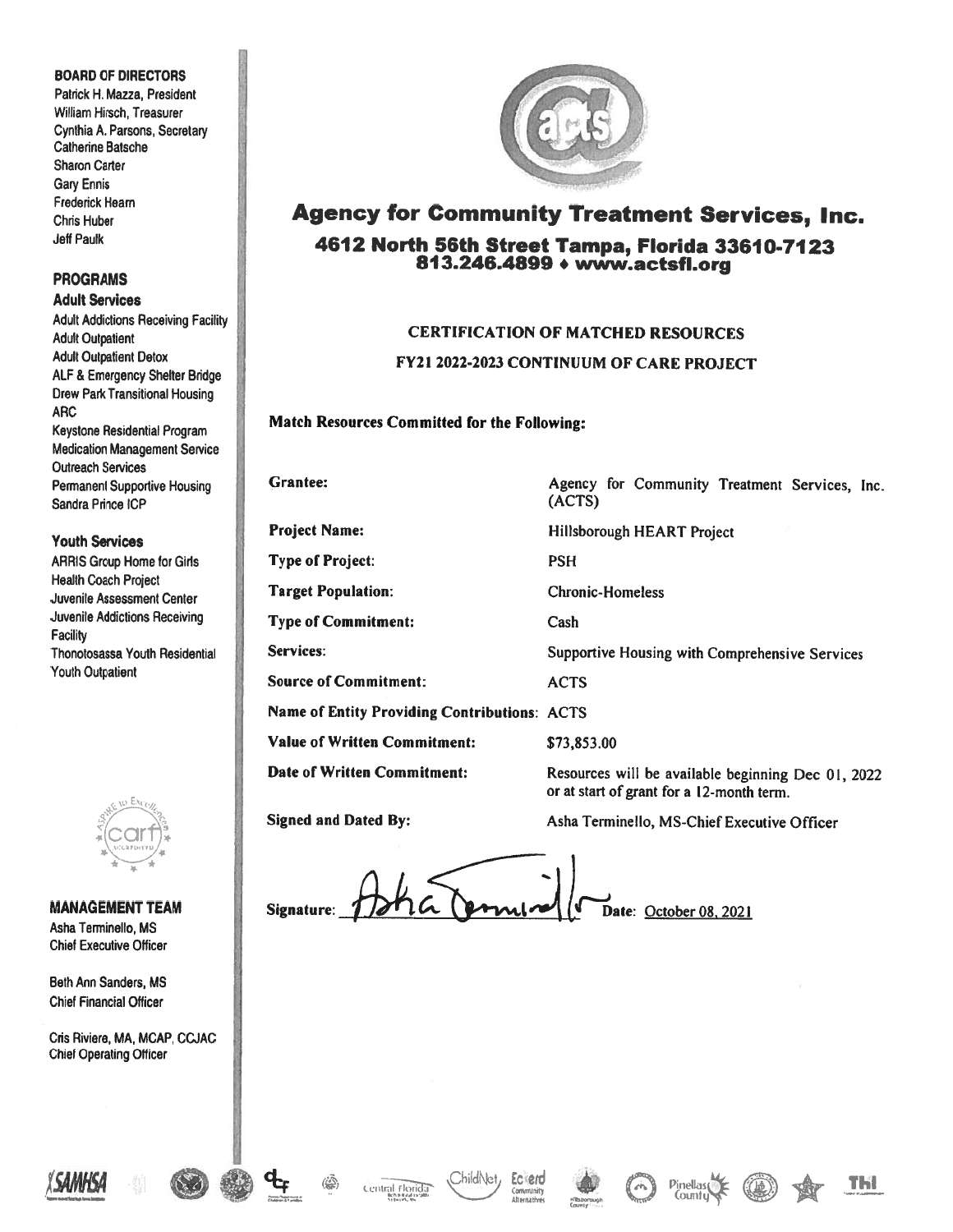#### **BOARD OF DIRECTORS**

Patrick H. Mazza, President William Hirsch, Treasurer Cynthia A. Parsons, Secretary **Catherine Batsche Sharon Carter Gary Ennis Frederick Hearn** Chris Huber **Jeff Paulk** 

#### **PROGRAMS**

**Adult Services Adult Addictions Receiving Facility Adult Outpatient Adult Outpatient Detox** ALF & Emergency Shelter Bridge **Drew Park Transitional Housing ARC** Keystone Residential Program **Medication Management Service** 

**Outreach Services Permanent Supportive Housing** Sandra Prince ICP

**Youth Services ARRIS Group Home for Girls Health Coach Project** Juvenile Assessment Center Juvenile Addictions Receiving Facility **Thonotosassa Youth Residential Youth Outpatient** 



**MANAGEMENT TEAM** Asha Terminello, MS **Chief Executive Officer** 

Beth Ann Sanders, MS **Chief Financial Officer** 

Cris Riviere, MA, MCAP, CCJAC **Chief Operating Officer** 



### **Agency for Community Treatment Services, Inc.** 4612 North 56th Street Tampa, Florida 33610-7123 813.246.4899 + www.actsfl.org

### **CERTIFICATION OF MATCHED RESOURCES** FY21 2022-2023 CONTINUUM OF CARE PROJECT

#### Match Resources Committed for the Following:

**Grantee:** Agency for Community Treatment Services, Inc. (ACTS) **Project Name: Hillsborough HEART Project Type of Project: PSH Target Population: Chronic-Homeless Type of Commitment:** Match, In-Kind Services: Supportive Housing with Comprehensive Services **Source of Commitment:** Government **Name of Entity Providing Contributions: CFBHN Value of Written Commitment:** \$36,000.00 **Date of Written Commitment:** Resources will be available beginning Dec 01, 2022 or at start of grant for a 12-month term.

**Signed and Dated By:** 

Asha Terminello, MS-Chief Executive Officer

tha remialt Signature:

Date: October 08, 2021













TKI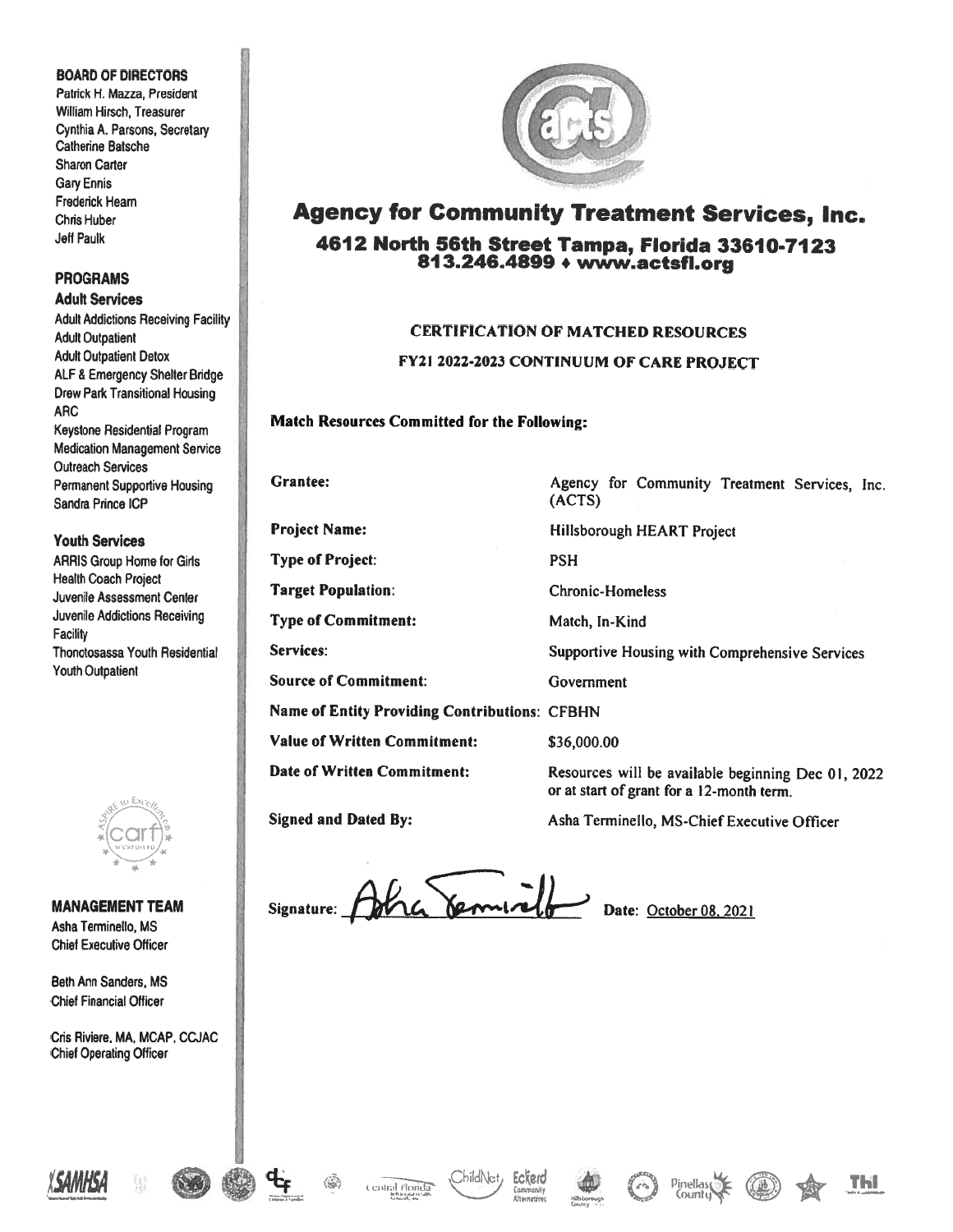

**HEALTH CARE SERVICES** PO Box 1110, Tampa, FL 33601-1110 (813) 301-7356 | Fax: (813) 276-2865

October 1, 2021

#### **Certification of Match Resources Commitment** Tampa Hillsborough Homeless Initiative Continuum of **Care Programs**

It is understood that the Tampa Hillsborough Homeless Initiative (THHI), formally Homeless Coalition of Hillsborough County, is coordinating the FY21 Application to the U.S. Department of Housing and Urban Development under the Continuum of Care Program.

**BOARD OF COUNTY COMMISSIONERS** Harry Cohen Ken Hagan Pat Kemp **Gwendolyn "Gwen" Myers** Kimberly Overman Mariella Smith **Stacy R. White COUNTY ADMINISTRATOR** Bonnie M. Wise **COUNTY ATTORNEY** Christine M. Beck **INTERNAL AUDITOR** Peggy Caskey

**CHIEF HUMAN SERVICES ADMINISTRATOR** Carl S. Harness

Also, it is understood that the attached project list provides the information about projects being submitted and the number of households who will be eligible for Hillsborough County Health Care and that THHI and other community organizations will be arranging for case management and other community-based services to ensure access to the needed supports to obtain and retain housing placement; and, that care managers will be assisting with applications for disability income, Medicaid and other community resources as appropriate, including substance abuse treatment.

It is understood that the value of the health care received is used as match to support the project's CoC application to the U.S. Department of Housing and Urban Development and that THHI will have the responsibility for tracking access to these resources. The Hillsborough County Health Care Plan (HCHCP) is supported by sales tax revenues.

Hillsborough County is committed to making health care services available to persons at 138% of poverty level and below. Given that THHI and other community organizations will be offering services to persons with little or no income, Hillsborough County is committed to providing the match to the project listed below for the grant term indicated:

ACTS - HEART - estimated forty-six (46) of adults for the grant term of December 1, 2022 -November 30, 2023, with the value of match estimated to be \$154,604.16.

Signed and dated  $\cdot$ 

Gene E. Earley

10/5/2021

Gene E. Earley Jr. / Health Care Services Department Director  $P_{\mathcal{D}}$ 

**Date**